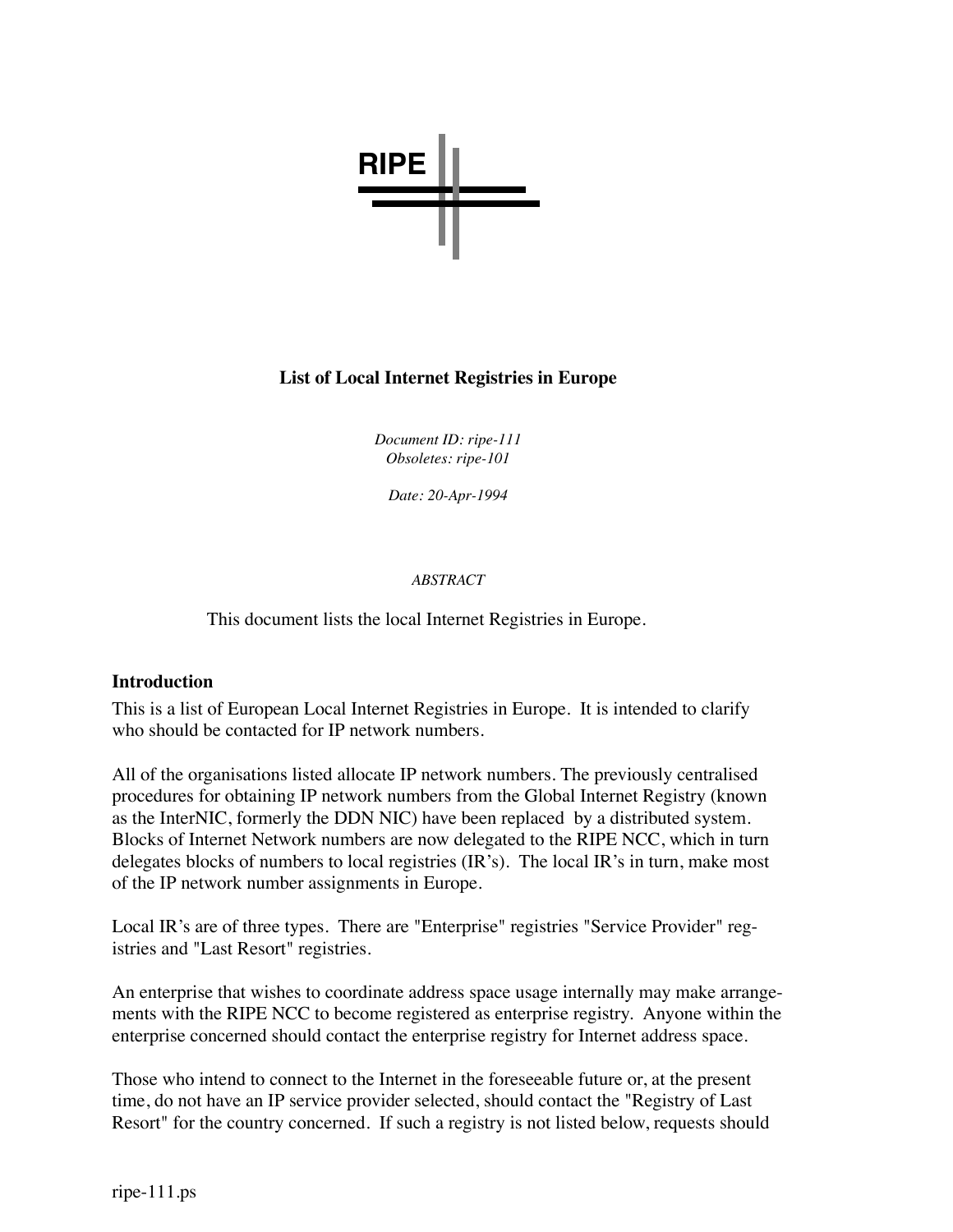be directed to the RIPE NCC.

Alternatively those who have a service provider selected should contact the service provider for IP numbers.

Some organisations appear twice in the list. This is because they act both as "Service Provider" and as "Last Resort" registries. The list is sorted alphabetically by country code. The "Last Resort" registry is listed last for each country.

This list is also quite definitely not a comprehensive list of Internet service providers in Europe and should not be used as such. If you are looking for Internet service and do not have sufficient information, please contact the RIPE NCC with details of exactly what service you require in which location(s). The NCC will then notify all known service providers of the service request.

This document will be updated regularly every few months and thus may be slightly out of date. The latest up-to-date information can be found in the RIPE Document tore under the title "registries" which is equivalent to the FTP directory ftp.ripe.net:ripe/registries.

If you have any queries, please do not hesitate to contact the RIPE NCC at  $<$ ncc@ripe.net>, telephone +31 20 592 5065, fax +31 20 592 5090.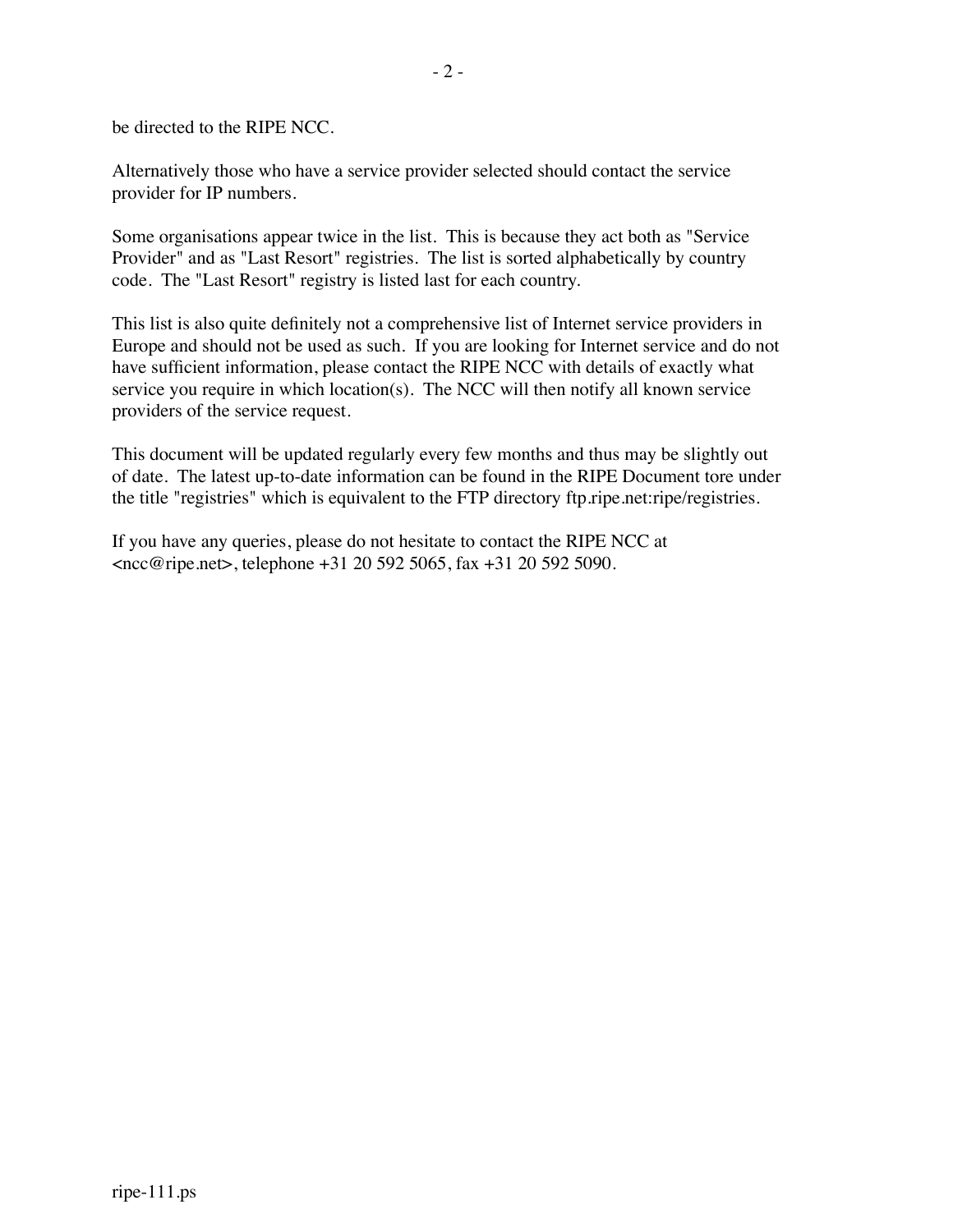#### **Registries in UNITED ARAB EMIRATES (ae)**

org: UUNET Gulf status: Service Provider person: Khalid Lootah address: Unisun Technology address: PO Box 55755 address: Dubai country: United Arab Emirates phone: +9714 662764 fax-no: +9714 681926

There is currently no last resort registry in UNITED ARAB EMIRATES. Please contact the NCC if you do not have another registry to turn to.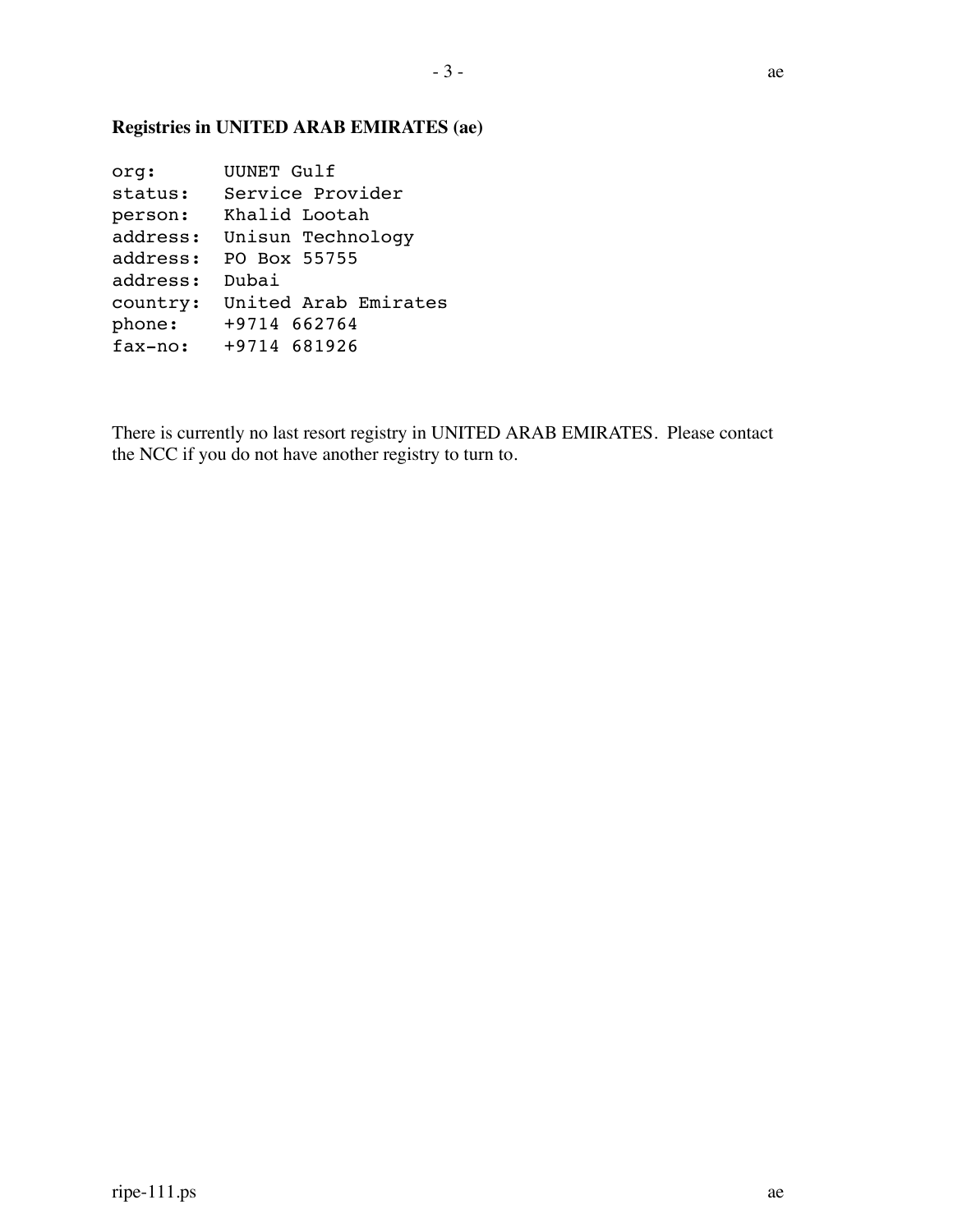### **Registries in AUSTRIA (at)**

| org:     | <b>ACONET</b>                           |
|----------|-----------------------------------------|
| status:  | Service Provider                        |
| person:  | Wilfried Woeber                         |
| address: | Computer Center - ACOnet                |
| address: | Universitaetsstrasse 7                  |
| address: | A-1010 Vienna                           |
|          | country: Austria (at)                   |
| phone:   | +43 1 4065822 355                       |
|          | fax-no: +43 1 4065822 170               |
|          | e-mail: wilfried.woeber@cc.univie.ac.at |
|          |                                         |
| org:     | EUnet AT                                |
|          | status: Service Provider                |
| person:  | Michael Haberler                        |
| address: | EUnet EDV Dienstleistungs Ges.m.b.h     |
|          | address: Schottenring 33                |
| address: | A-1010 Wien                             |
| country: | Austria (at)                            |
| phone:   | +43 1 3174969                           |
| fax-no:  | +43 1 3104462                           |
|          | e-mail: mah@Austria.EU.net              |

The last resort registry in AUSTRIA is listed below. Please contact them if you do not have another registry to turn to.

| org:       | EUnet AT                  |
|------------|---------------------------|
| status:    | Registry of Last Resort   |
| person:    | Waltraud Noficzer         |
| person:    | Georg Chytil              |
| address:   | Schottenring 33           |
| address:   | A-1010 Wien               |
| country:   | Austria (at)              |
| phone:     | +43 1 3174969             |
| fax-no:    | +43 1 3104462             |
| $e$ -mail: | hostmaster@austria.eu.net |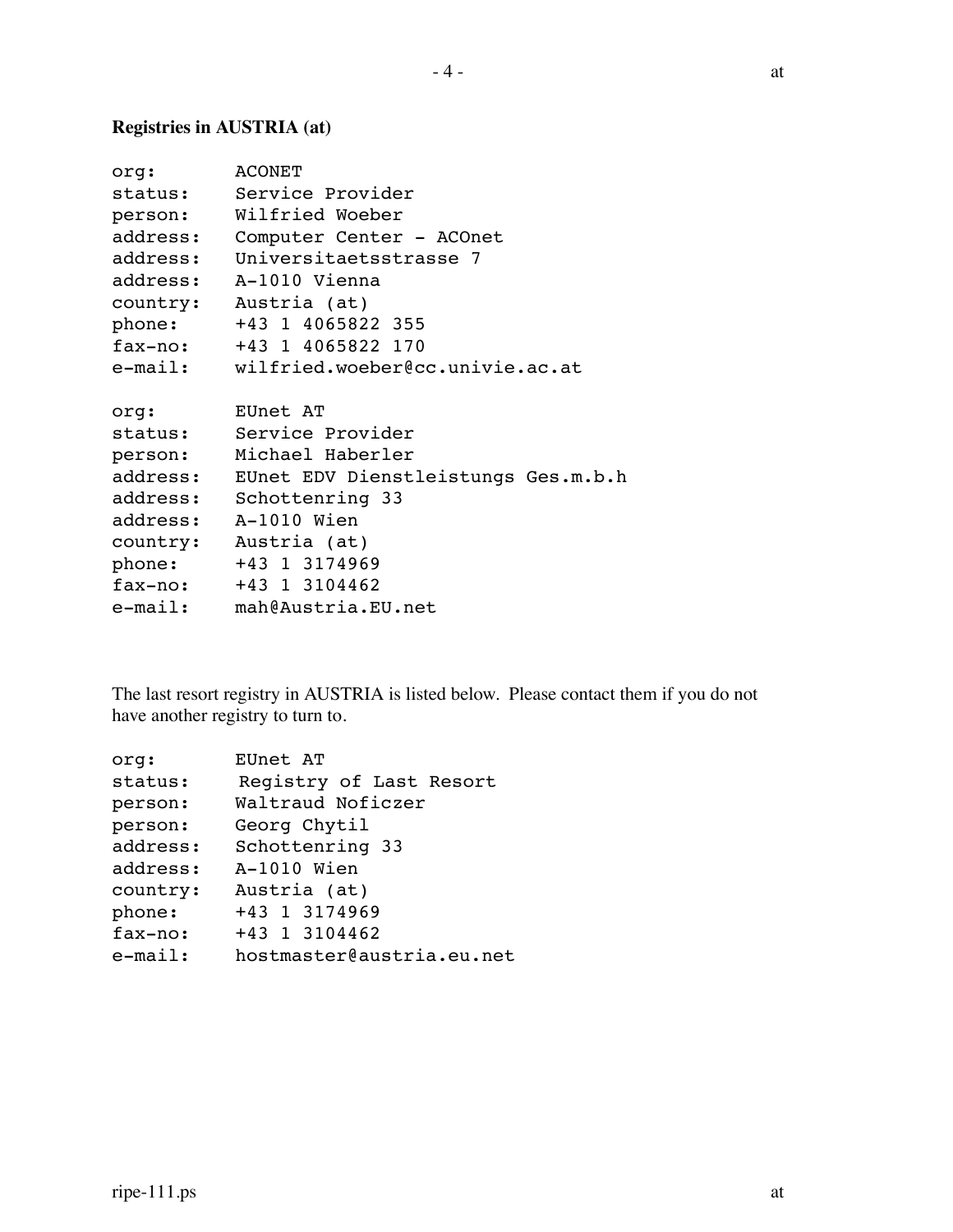## **Registries in BELGIUM (be)**

| org:       | Belnet                       |
|------------|------------------------------|
| status:    | Service Provider             |
| person:    | Stephan Biesbroeck           |
| address:   | DPWB - SPPS                  |
| address:   | Wetenschapsstraat 8          |
| address:   | B-1040 Brussels              |
| country:   | Belgium (be)                 |
| phone:     | +32 2 2383470                |
| fax-no:    | +32 2 2305912                |
| $e$ -mail: | Stephan.Biesbroeck@belnet.be |
| org:       | EUnet BE                     |
| status:    | Service Provider             |
| person:    | Jean Huens                   |
| address:   | Dept. Computerwetenschappen  |
| address:   | Celestijnenlaan 200A         |
| address:   | B-3001 Leuven                |
| country:   | Belgium (be)                 |
| phone:     | +32 16 201015                |
| fax-no:    | +32 16 205308                |
| e-mail:    | jean@belgium.eu.net          |
| org:       | INnet                        |
| status:    | Service Provider             |
| person:    | Luc Dierckx                  |
| address:   | Postelarenweg 2 Bus 3        |
| address:   | B-2400 Mol                   |
| country:   | Belgium (be)                 |
| phone:     | +32 14 319937                |
| fax-no:    | +32 14 319011                |
| e-mail:    | info@INbe.net                |
| org:       | <b>KREDIETBANK</b>           |
| status:    | Enterprise Registry          |
| person:    | Paul Decooman                |
| person:    | Bart Huez                    |
| address:   | Systems and Methods          |
| address:   | Opzichterstraat 41           |
| address:   | B 1040 Brussels              |
| country:   | Belgium                      |
| phone:     | +32 2 4227409                |
| fax-no:    | +32 2 4228534                |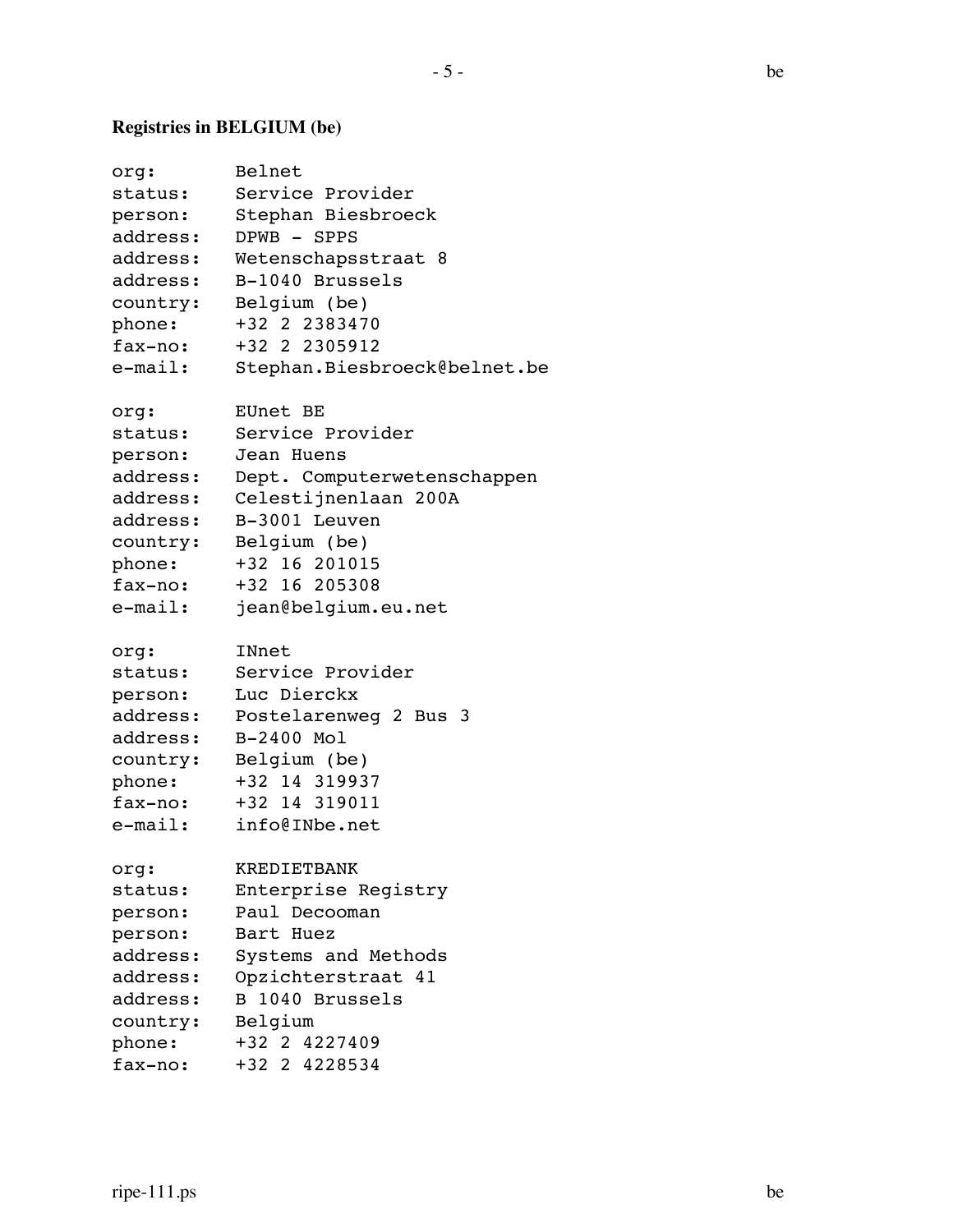The last resort registry in BELGIUM is listed below. Please contact them if you do not have another registry to turn to.

| org:       | Belnet                  |
|------------|-------------------------|
| status:    | Registry of Last Resort |
| person:    | Stephan Biesbroeck      |
| address:   | DPWB - SPPS             |
| address:   | Wetenschapsstraat 8     |
| address:   | B-1040 Brussels         |
| country:   | Belgium (be)            |
| phone:     | +32 2 2383470           |
| fax-no:    | +32 2 2311531           |
| $e$ -mail: | ir@belnet.be            |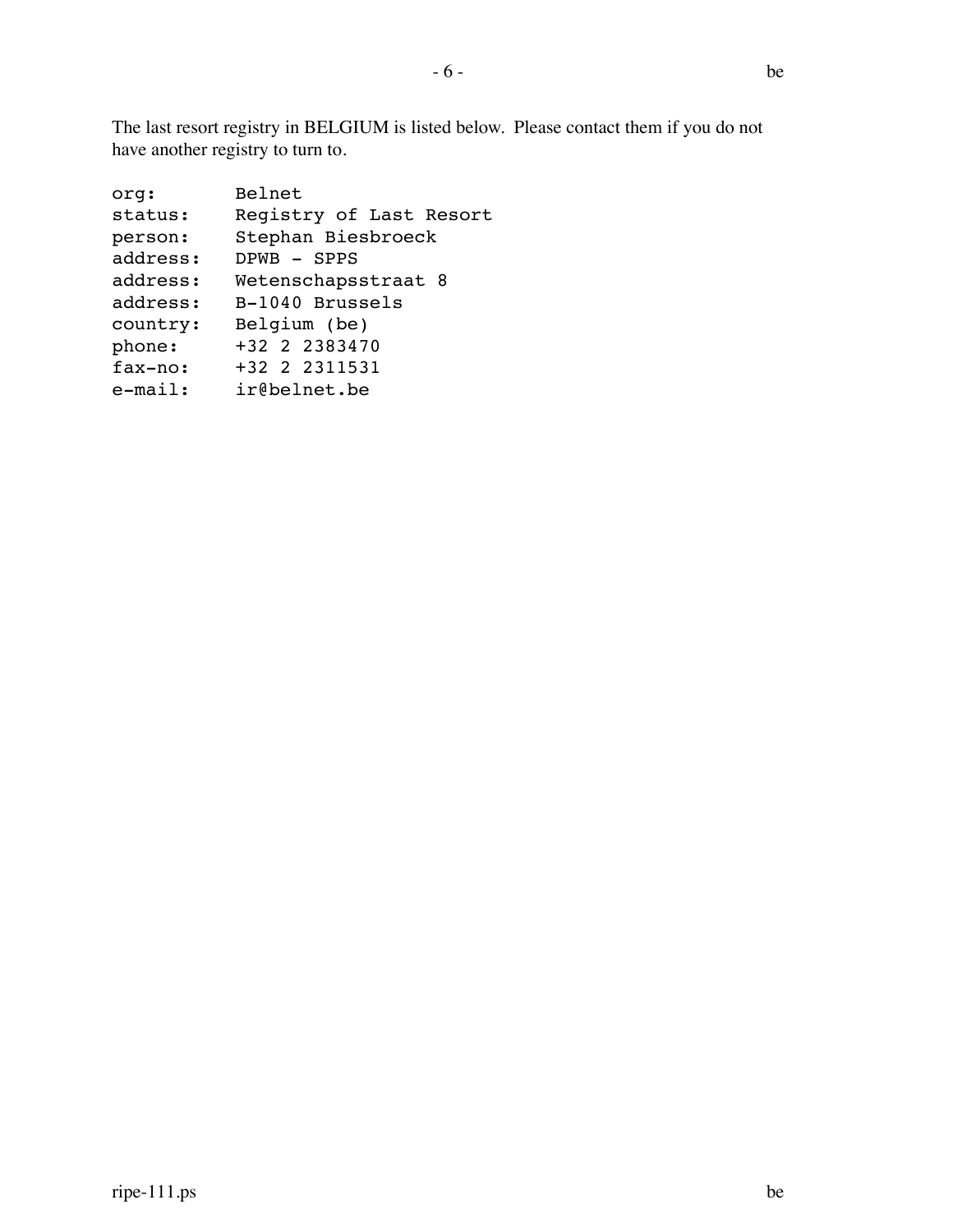### **Registries in BULGARIA (bg)**

| org:       | EUnet BG            |
|------------|---------------------|
| status:    | Service Provider    |
| address:   | c/o Digital Systems |
| person:    | Daniel Kalchev      |
| address:   | Neofit Bozveli 6    |
| address:   | $Varna - 9000$      |
| country:   | Bulgaria (bg)       |
| phone:     | +359 52 259135      |
| fax-no:    | +359 52 234540      |
| $e$ -mail: | daniel@digsys.bq    |

The last resort registry in BULGARIA is listed below. Please contact them if you do not have another registry to turn to.

| org:       | BG EUnet Daniel Kalchev |
|------------|-------------------------|
| status:    | Registry of Last Resort |
| address:   | c/o Digital Systems     |
| person:    | Daniel Kalchev          |
| address:   | Neofit Bozveli 6        |
| address:   | Varna $-9000$           |
| country:   | Bulgaria (bq)           |
| phone:     | +359 52 259135          |
| fax-no:    | +359 52 234540          |
| $e$ -mail: | daniel@digsys.bq        |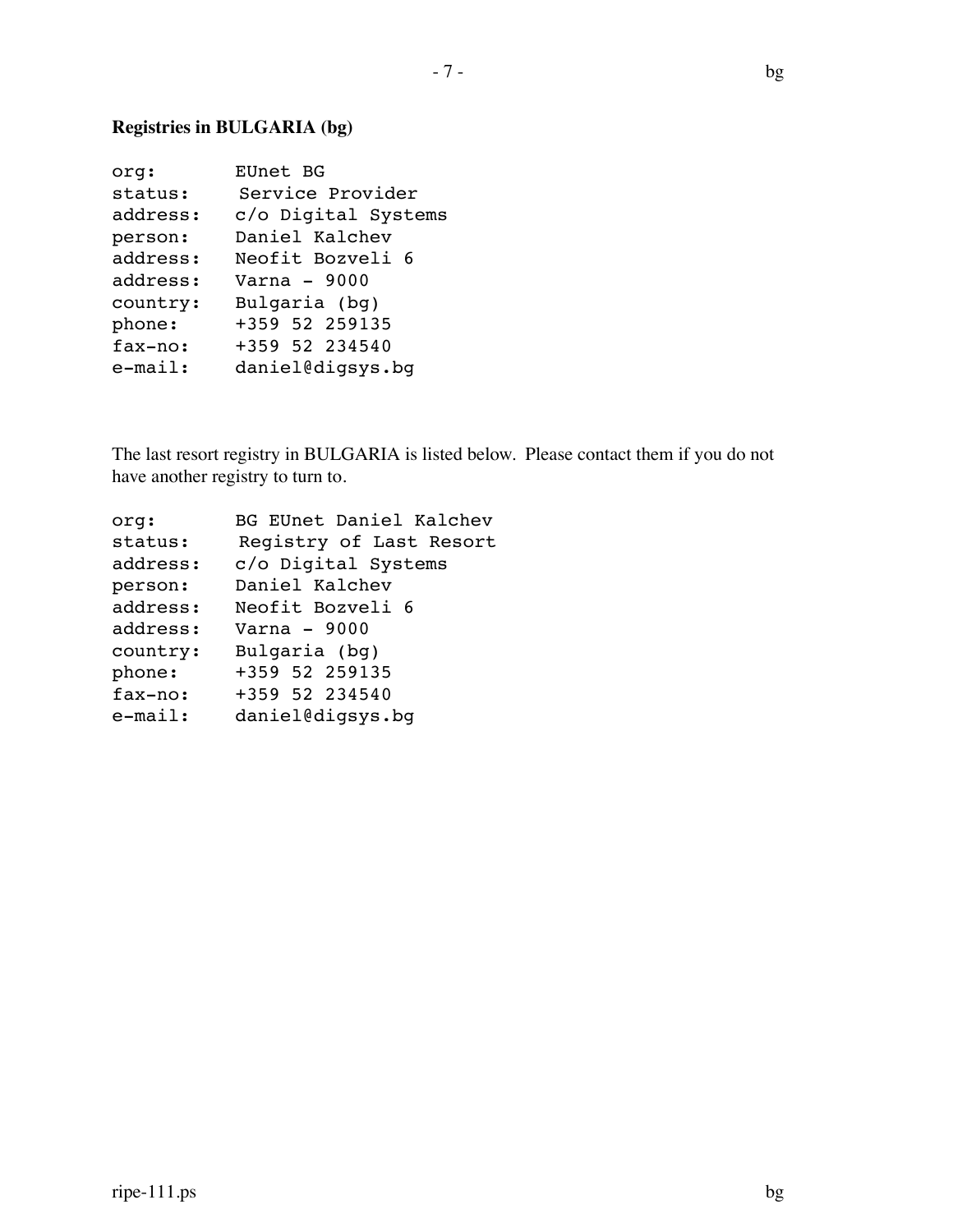#### **Registries in SWITZERLAND (ch)**

| org:     | EUnet CH                  |
|----------|---------------------------|
| status:  | Service Provider          |
| person:  | Simon Poole               |
| address: | Zweierstrasse             |
| address: | CH-8004 Zuerich           |
| country: | Switzerland (ch)          |
| phone:   | +41 1 291 45 80           |
| fax-no:  | +41 1 291 46 42           |
| e-mail:  | poole@chuuq.ch            |
|          |                           |
| org:     | SWITCH Geschaeftsstelle   |
| status:  | Service Provider          |
| person:  | Thomas Brunner            |
| address: | Limmatquai 138            |
| address: | CH-8001 Zurich            |
| country: | Switzerland (ch)          |
| phone:   | +41 1 268 1530            |
| fax-no:  | +41 1 268 1568            |
| e-mail:  | ch-zone-contact@switch.ch |

The last resort registry in SWITZERLAND is listed below. Please contact them if you do not have another registry to turn to.

| org:       | CHUUG-EUnet             |
|------------|-------------------------|
| status:    | Registry of Last Resort |
| person:    | Simon Poole             |
| address:   | Zweierstrasse           |
| address:   | CH-8004 Zuerich         |
| country:   | Switzerland (ch)        |
| phone:     | +41 1 291 45 80         |
| fax-no:    | +41 1 291 46 42         |
| $e$ -mail: | hostmaster@nic.eunet.ch |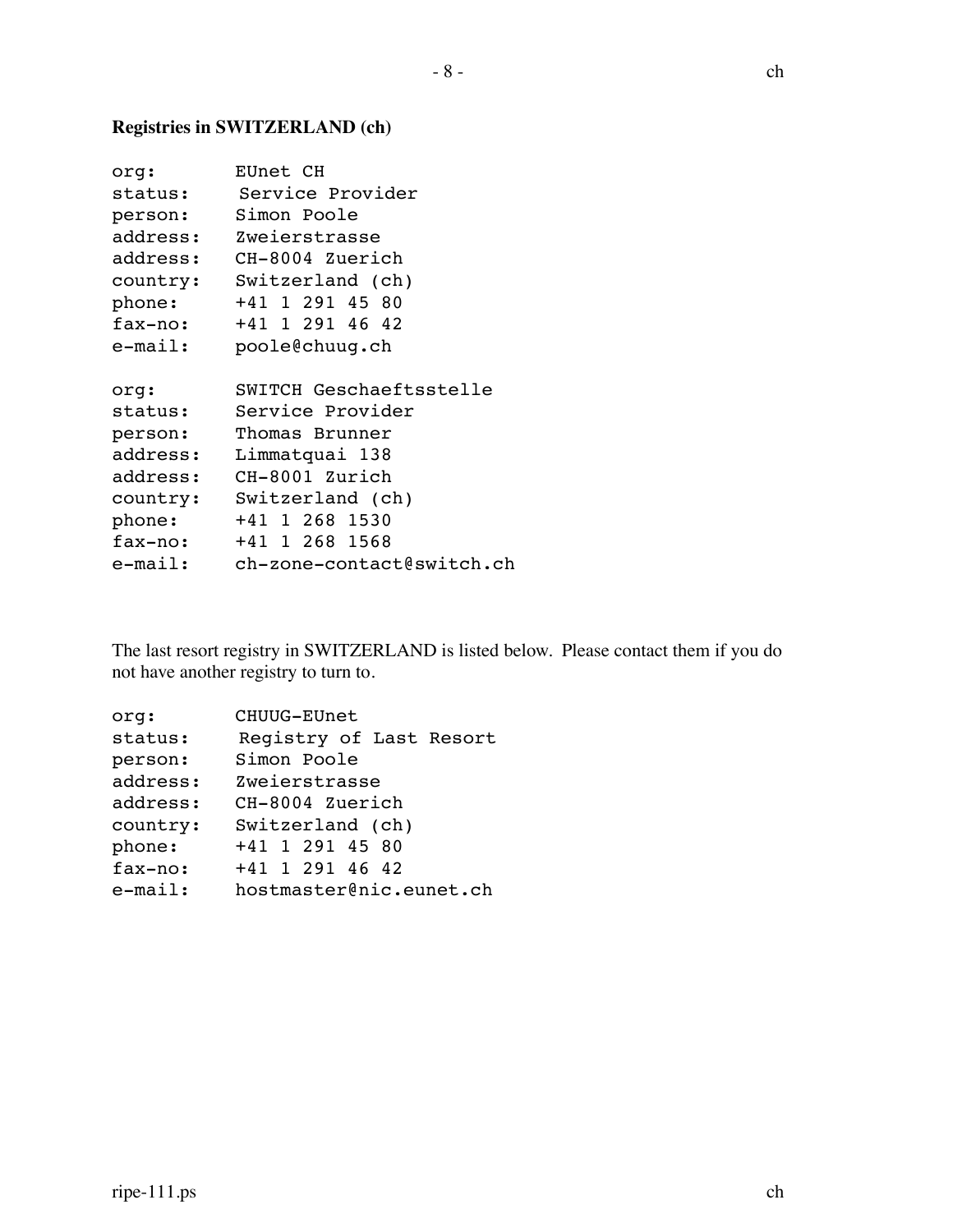### **Registries in CYPRUS (cy)**

| org:       | University of Cyprus       |
|------------|----------------------------|
| status:    | Provider                   |
| person:    | Andreas Kasenides          |
| address:   | 75, Kallipoleos Str.       |
| address:   | Nicosia 134                |
| country:   | Cyprus (cy)                |
| phone:     | 357 2 366186               |
| fax-no:    | 357 2 476082               |
| $e$ -mail: | kasenid@jupiter.cca.ucy.cy |
|            |                            |

The last resort registry in CYPRUS is listed below. Please contact them if you do not have another registry to turn to.

| org:       | University of Cyprus       |
|------------|----------------------------|
| status:    | Registry of Last Resort    |
| person:    | Andreas Kasenides          |
| address:   | 75, Kallipoleos Str.       |
| address:   | Nicosia 134                |
| country:   | Cyprus (cy)                |
| phone:     | 357 2 366186               |
| fax-no:    | 357 2 476082               |
| $e$ -mail: | kasenid@jupiter.cca.ucy.cy |
|            |                            |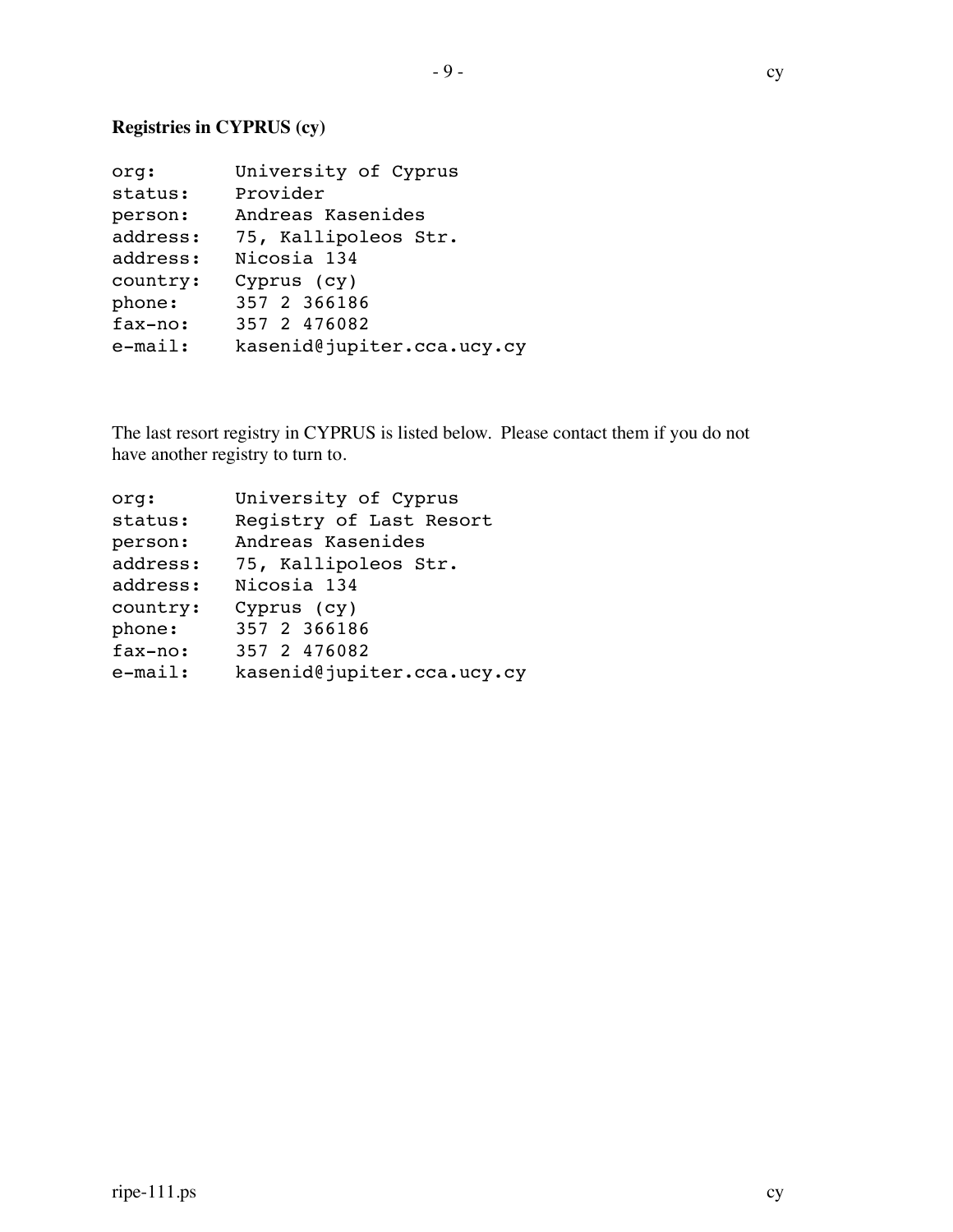### **Registries in CZECH REPUBLIC (cz)**

| org:     | EUnet Czech Republic |
|----------|----------------------|
| status:  | Service Provider     |
| person:  | Jiri Orsaq           |
| address: | COnet, Ltd.          |
| address: | Technicka 5          |
| address: | Praque 6             |
| address: | 166 28               |
| country: | Czech Republic (cz)  |
| phone:   | +42 2 3323242        |
| fax-no:  | +42 2 24310646       |
| e-mail:  | hostmaster@eunet.cz  |

The last resort registry in CZECH REPUBLIC is listed below. Please contact them if you do not have another registry to turn to.

| org:       | EUnet CZ                          |
|------------|-----------------------------------|
| status:    | Registry of last resort           |
| person:    | Jiri Orsaq                        |
| address:   | University of Chemical Technology |
| address:   | Technicka 5                       |
| address:   | Praque 6                          |
| address:   | 166 28                            |
| country:   | Czech Republic (cz)               |
| phone:     | +42 2 3323242                     |
| fax-no:    | +42 2 24310646                    |
| $e$ -mail: | hostmaster@vscht.cz               |
|            |                                   |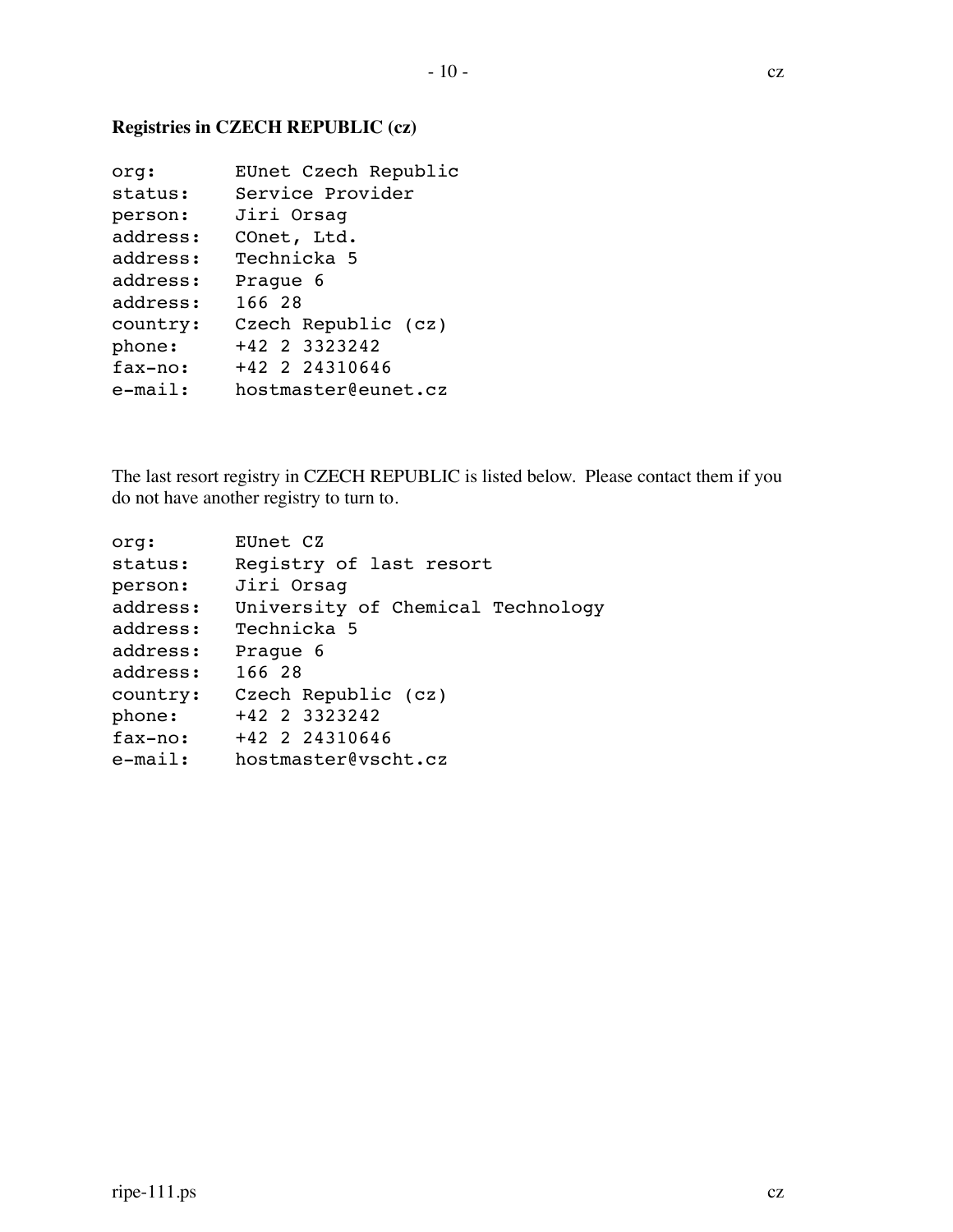# **Registries in GERMANY (de)**

| org:       | BelWue                                                     |
|------------|------------------------------------------------------------|
| status:    | Service Provider                                           |
| person:    | Peter Merdian                                              |
| address:   | Science Network of the Federal State of Baden-Wuerttemberg |
| address:   | Universitaet Stuttgart                                     |
| address:   | Rechenzentrum                                              |
| address:   | Allmandring 30                                             |
| address:   | D-70550 Stuttgart 80                                       |
| country:   | Germany (de)                                               |
| phone:     | +49 711 1319 129                                           |
| fax-no:    | +49 711 682357                                             |
| $e$ -mail: | merdian@RUS.Uni-Stuttgart.D400.DE                          |
| org:       | DFN                                                        |
| status:    | Service Provider                                           |
| person:    | Juergen Rauschenbach                                       |
| address:   | Pariser Strasse 44                                         |
| address:   | D-10707 Berlin                                             |
| country:   | Germany (de)                                               |
| phone:     | +49 30 884299 46                                           |
| fax-no:    | +49 30 884299 70                                           |
| $e$ -mail: | jrau@DFN.DE                                                |
| org:       | EUnet DE                                                   |
| status:    | Service Provider                                           |
| person:    | Andreas Schachtner                                         |
| address:   | Emil-Figge-Str. 80                                         |
| address:   | D-44227 Dortmund                                           |
| country:   | Germany (de)                                               |
| phone:     | +49 231 972 00                                             |
| $fax-no:$  | +49 231 972 1111                                           |
| $e$ -mail: | Hostmaster@Germany.EU.net                                  |
| org:       | MAZ CLS Internet Services                                  |
| status:    | Service Provider                                           |
| person:    | Wiljo Heinen                                               |
| address:   | Commercial Link Systems                                    |
| address:   | Sternstr. 2                                                |
| address:   | D-24116 Kiel                                               |
| country:   | Germany                                                    |
| phone:     | +49 431 9790161                                            |
| fax-no:    | +49 431 978126                                             |
| e-mail:    | Heinen@cls.net                                             |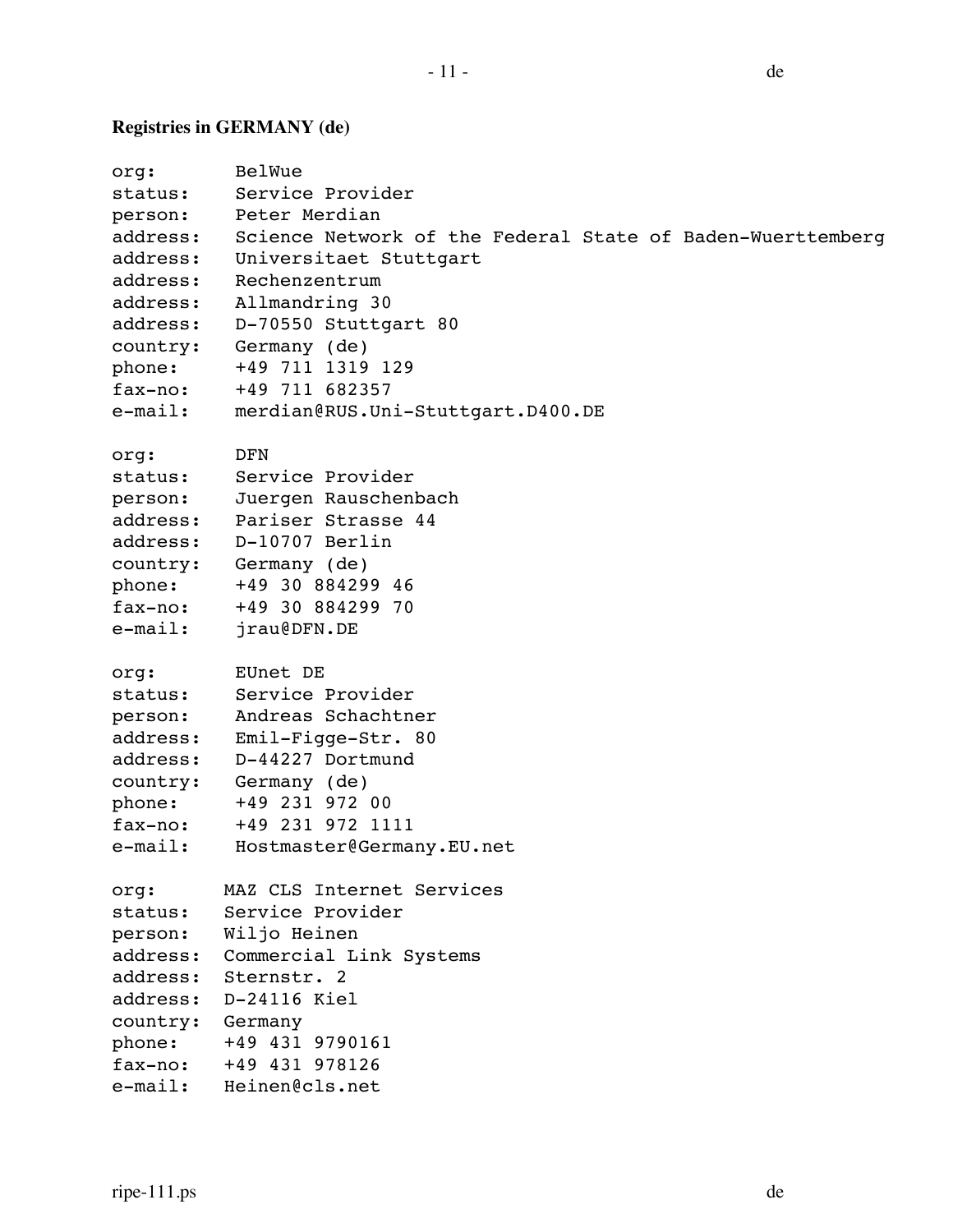| org:     | XLINK                          |
|----------|--------------------------------|
| status:  | Service Provider               |
| person:  | Arnold Nipper                  |
| address: | NTG Netwerk und Telematic GmbH |
| address: | Geschaeftsbereich XLINK        |
| address: | Vincenz-Priessnitz-Str. 3      |
| address: | D-76131 Karlsruhe              |
| country: | Germany (de)                   |
| phone:   | +49 721 9652 0                 |
| fax-no:  | +49 721 9652 10                |
| e-mail:  | nipper@xlink.net               |
|          |                                |

The last resort registry in GERMANY is listed below. Please contact them if you do not have another registry to turn to.

| orq:       | DE-NIC                  |
|------------|-------------------------|
| status:    | Registry of Last Resort |
| person:    | Sabine Dolderer         |
| person:    | Andreas Knocke          |
| address:   | Universitaet Karlsruhe  |
| address:   | Rechenzentrum / DE-NIC  |
| address:   | Postfach 6980           |
| address:   | D-76128 Karlsruhe       |
| country:   | Germany (de)            |
| phone:     | +49 721 373723          |
| fax-no:    | +49 721 32550           |
| $e$ -mail: | hostmaster@nic.de       |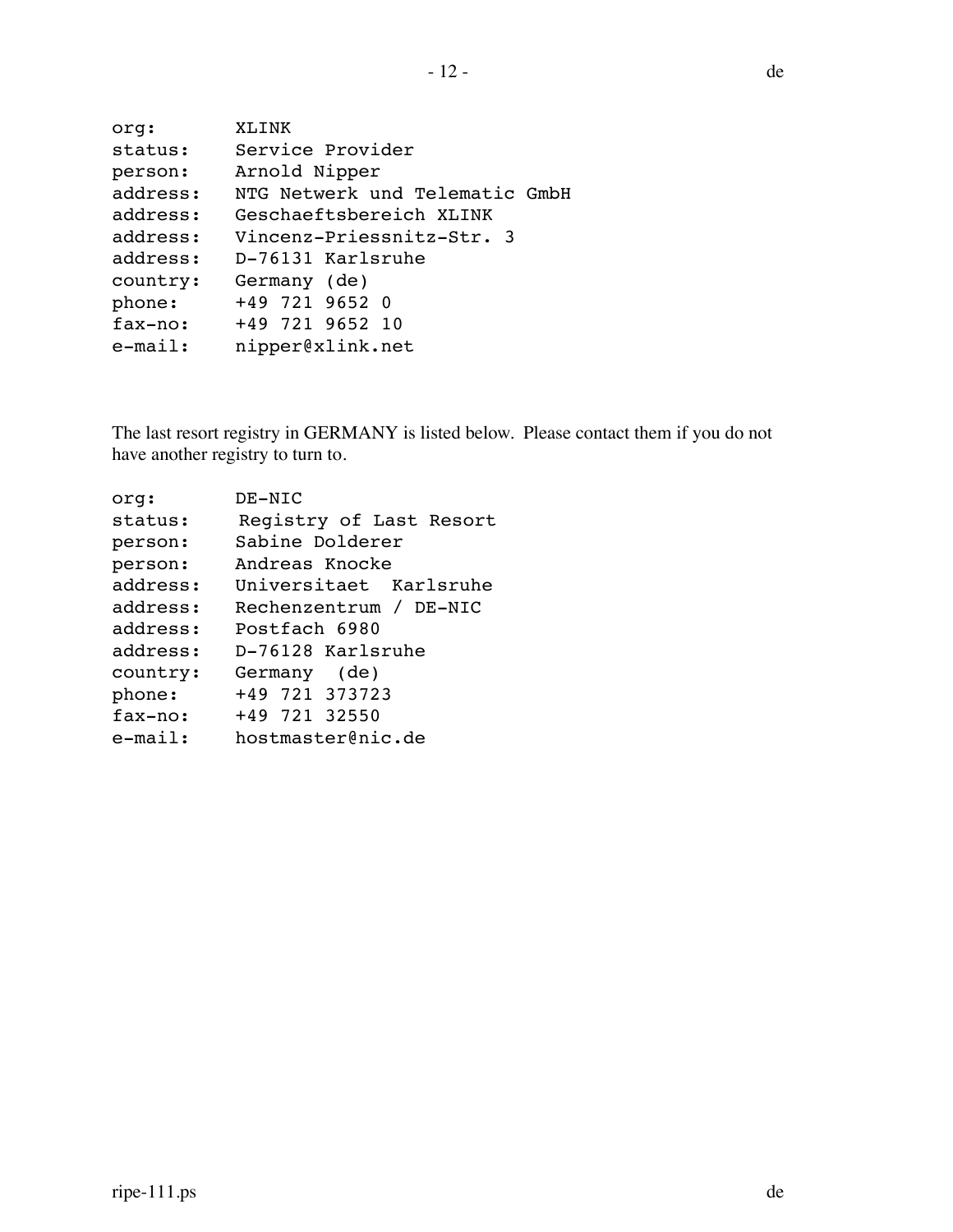# **Registries in DENMARK (dk)**

| org:       | DENet DK                                                   |
|------------|------------------------------------------------------------|
| status:    | Service Provider                                           |
| person:    | Erik Lawaetz                                               |
| person:    | Steen Linden                                               |
| address:   | UNI-C - Danish Computing Centre for Research and Education |
| address:   | DTH, Building 305                                          |
| address:   | DK-2800 Lyngby                                             |
| country:   | Denmark (dk)                                               |
| phone:     | +45 42 88 39 99 ext. 2018                                  |
| phone:     | +45 45 93 83 55                                            |
| fax-no:    | +45 45 93 02 20                                            |
| $e$ -mail: | Steen.Linden@uni-c.dk                                      |
| org:       | DKnet                                                      |
| status:    | Service Provider                                           |
| person:    | Robert Martin-Legene                                       |
| address:   | Fruebjergvej 3                                             |
| address:   | DK-2100 Copenhagen O                                       |
| country:   | Denmark (dk)                                               |
| phone:     | +45 39 17 99 00                                            |
| fax-no:    | +45 39 17 98 97                                            |
| $e$ -mail: | nic@dknet.dk                                               |
| org:       | NORDUnet                                                   |
| status:    | Service Provider                                           |
| person:    | Peter Villemoes                                            |
| address:   | $c/O$ UNI-C                                                |
| address:   | Bygn. 305, DTH                                             |
| address:   | DK-2800 Lyngby                                             |
| country:   | Denmark (dk)                                               |
| phone:     | +45 45 938355                                              |
| fax:       | +45 45 930220                                              |
| $e$ -mail: | Peter.Villemoes@uni-c.dk                                   |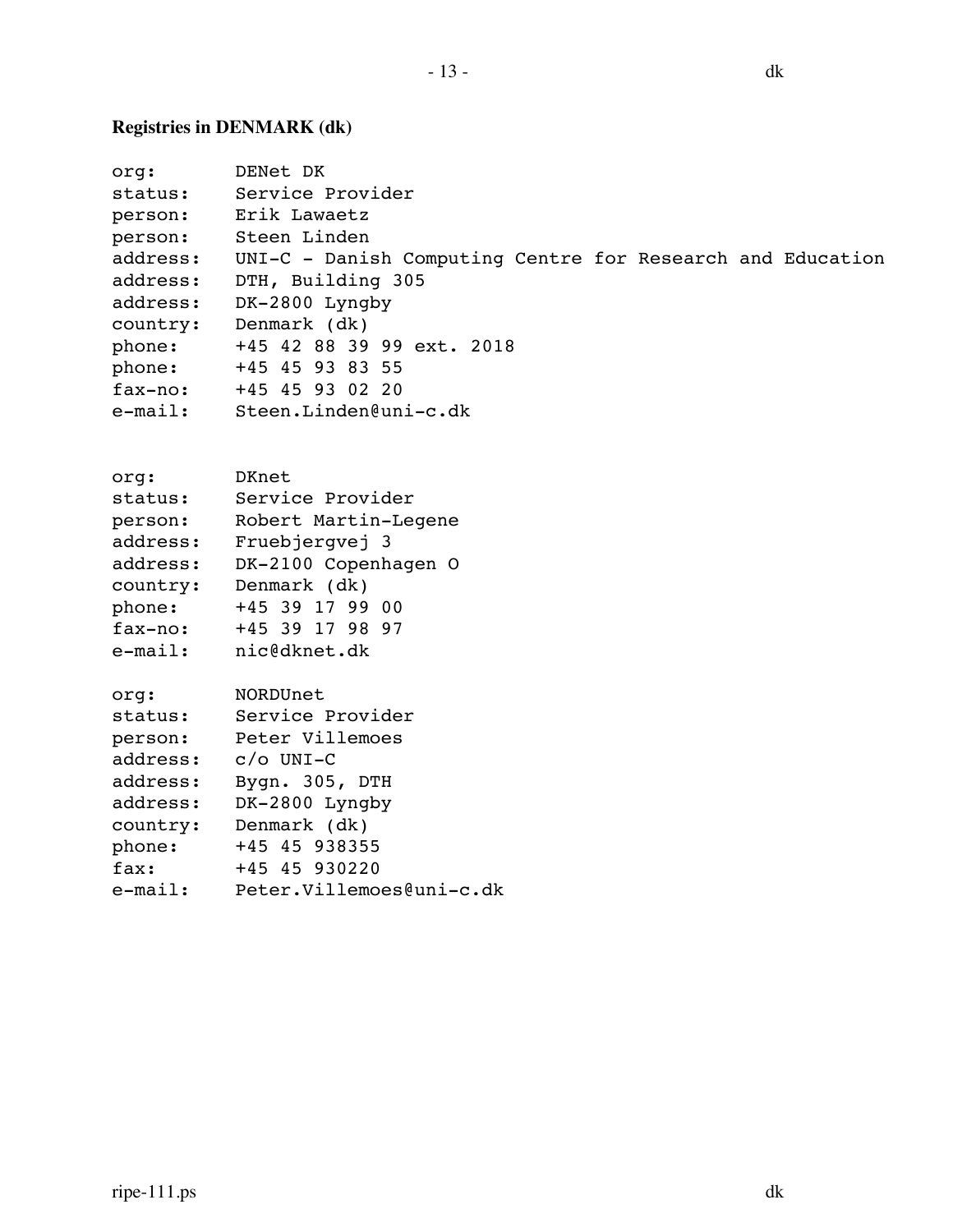- 14 - dk

The last resort registry in DENMARK is listed below. Please contact them if you do not have another registry to turn to.

| org:       | DKnet                   |
|------------|-------------------------|
| status:    | Registry of Last Resort |
| person:    | Robert Martin-Legene    |
| address:   | Fruebjerqvej 3          |
| address:   | DK-2100 Copenhagen O    |
| country:   | Denmark (dk)            |
| phone:     | +45 39 17 99 00         |
| fax-no:    | +45 39 17 98 97         |
| $e$ -mail: | nic@dknet.dk            |
|            |                         |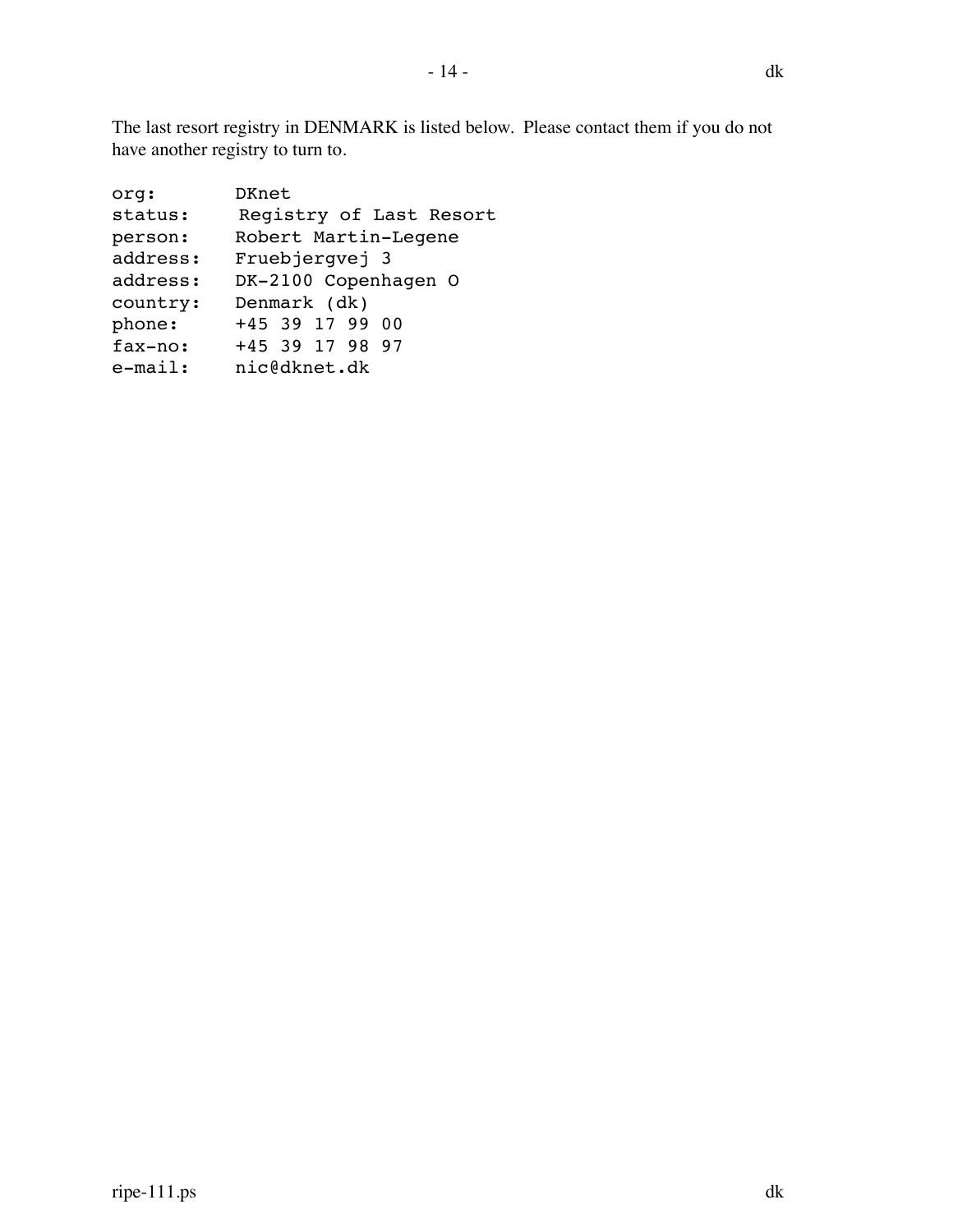#### **Registries in ESTONIA (ee)**

The last resort registry in ESTONIA is listed below. Please contact them if you do not have another registry to turn to.

org: EE-NIC status: Registry of Last Resort person: Jaak Lippmaa address: Institute of Chemical Physics and Biophysics address: 10 Ravala Blvd. address: EE0001 Tallinn country: Estonia (ee) phone: +372-2-441304 fax-no: +372-2-440640 e-mail: jack@anubis.kbfi.ee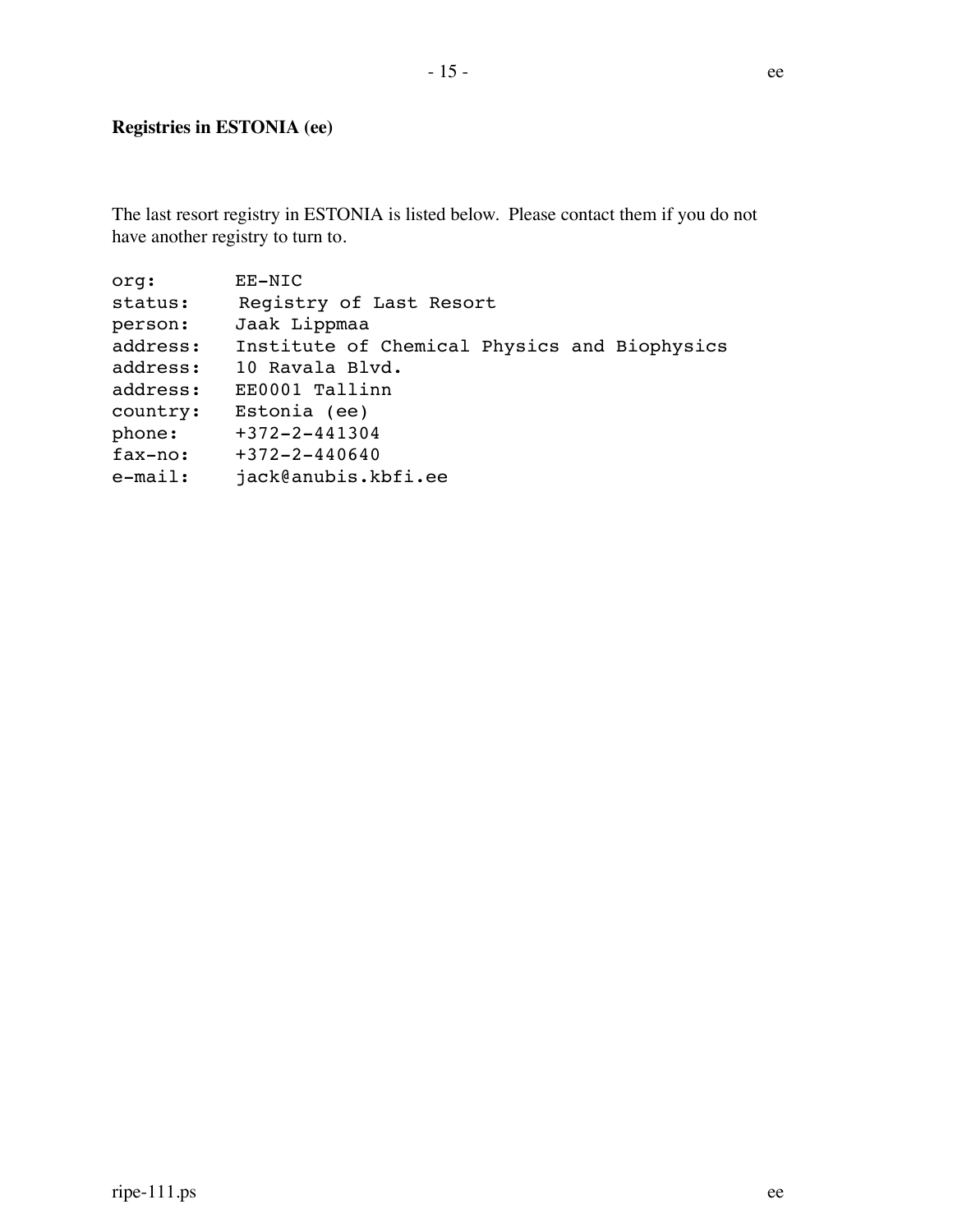### **Registries in SPAIN (es)**

| org:                | EUnet ES/ Goya Servicios Telematicos, S.A. |
|---------------------|--------------------------------------------|
| status:             | Service Provider                           |
| person:             | Juan-Antonio Esteban (Business Manager)    |
| person:             | Inmaculada Pindado (Technical Manager)     |
| address:            | Goya Servicios Telematicos, S.A.           |
| address:            | C/ Clara del Rey 8, 1-7                    |
| address:            | E-28002 Madrid                             |
| country: Spain (es) |                                            |
| phone:              | +34 1 413 48 56                            |
| fax-no:             | +34 1 413 49 01                            |
| $e$ -mail:          | request@Spain.EU.net                       |
| $e$ -mail:          | jae@Spain.EU.net                           |
| e-mail:             | inma@Spain.EU.net                          |
| org:                | RedIRIS-CSIC                               |
|                     | status: Service Provider                   |
|                     | person: Miguel A. Sanz                     |
|                     | person: Susana Gayo                        |
|                     | address: Serrano 142                       |
|                     | address: 28006 Madrid                      |
| country: Spain (es) |                                            |
|                     | phone: +34 1 5855150                       |
|                     | $fax-no:$ $+34$ 1 5855146                  |
| e-mail:             | nic@rediris.es                             |

The last resort registry in SPAIN is listed below. Please contact them if you do not have another registry to turn to.

| org:       | RedIRIS-CSIC            |
|------------|-------------------------|
| status:    | Registry of Last Resort |
| person:    | Miquel A. Sanz          |
| person:    | Susana Gayo             |
| address:   | Serrano 142             |
| address:   | 28006 Madrid            |
| country:   | Spain (es)              |
| phone:     | +34 1 5855150           |
| fax-no:    | +34 1 5855146           |
| $e$ -mail: | nic@rediris.es          |
|            |                         |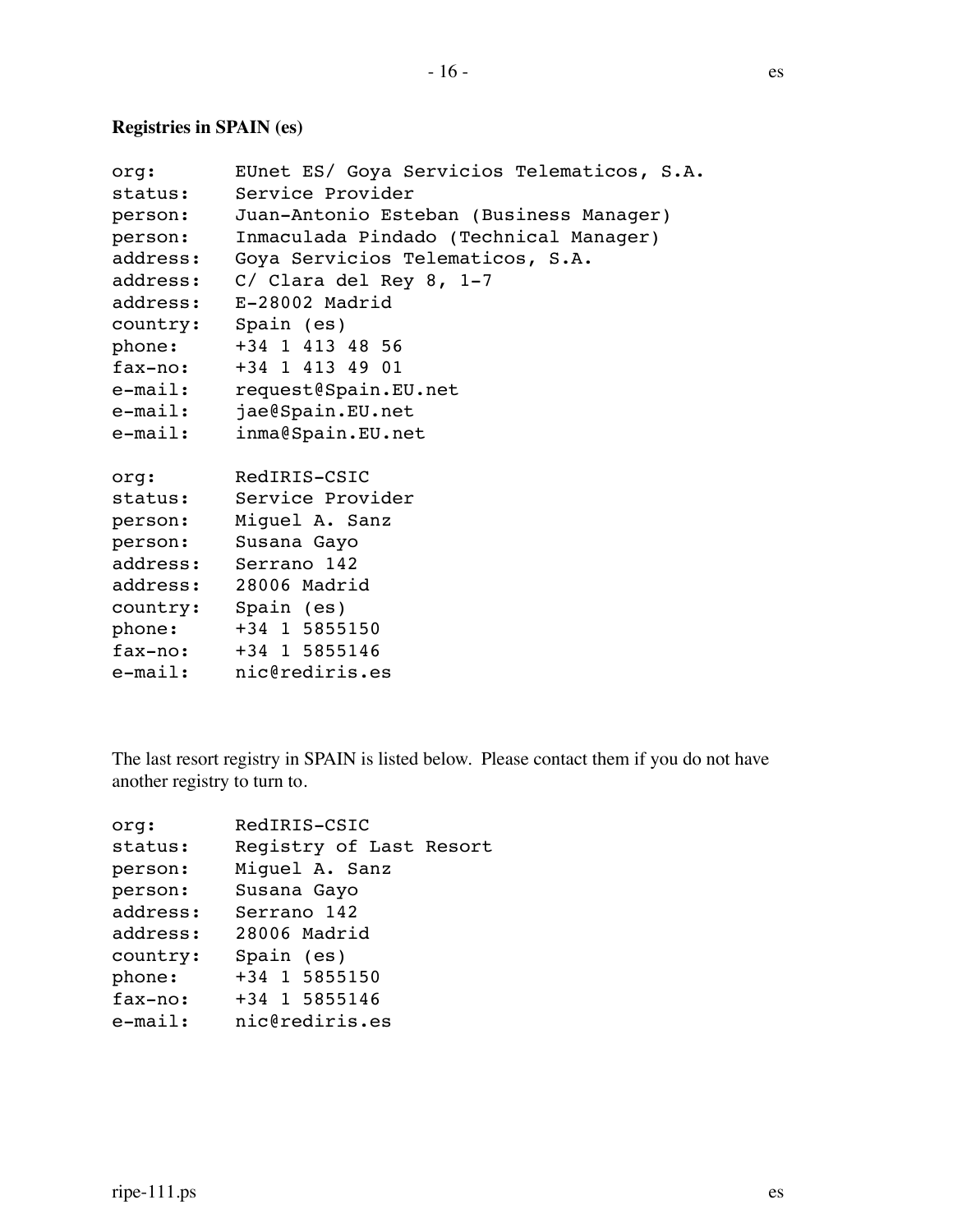# **Registries in FINLAND (fi)**

| org:             | <b>DATANET</b>                             |
|------------------|--------------------------------------------|
| status:          | Service Provider                           |
| person:          | Seppo Noppari                              |
| address:         | Telecom Finland                            |
| address:         | Data Services                              |
| address:         | PO BOX 228                                 |
| address:         | 33101 TAMPERE                              |
| country:         | Finland (fi)                               |
| phone:           | + 358 31 243 2242                          |
| phone:           | + 358 400 625 470                          |
| fax-no:          | + 358 243 2211                             |
| e-mail:          | son@tele.fi                                |
| org:             | Finnish educational network (non-academic) |
| status:          | Enterprise Registry                        |
| person:          | Jarmo Miettinen                            |
| person:          | Riku Kalinen                               |
| address:         | Suomen Tietoverkkopalvelu Inc              |
| address:         | Toinen linja 14                            |
| address:         | 00530 HELSINKI                             |
| country: Finland |                                            |
| phone:           | +358 0 7712665                             |
| fax-no:          | +358 0 7712317                             |
| email:           | Jarmo.Miettinen@juha.fi                    |
| org:             | EUnet FI                                   |
| status:          | Service Provider                           |
| person:          | Petri Helenius                             |
| address:         | EUnet Finland OY                           |
| address:         | Punavuorenkatu 1                           |
| address:         | FI-00120 Helsinki                          |
| country:         | Finland (fi)                               |
| phone:           | +358 0 400 2060                            |
| phone:           | +358 49 425 722                            |
| fax-no:          | +358 0 622 2626                            |
| $e$ -mail:       | helpdesk@eunet.fi                          |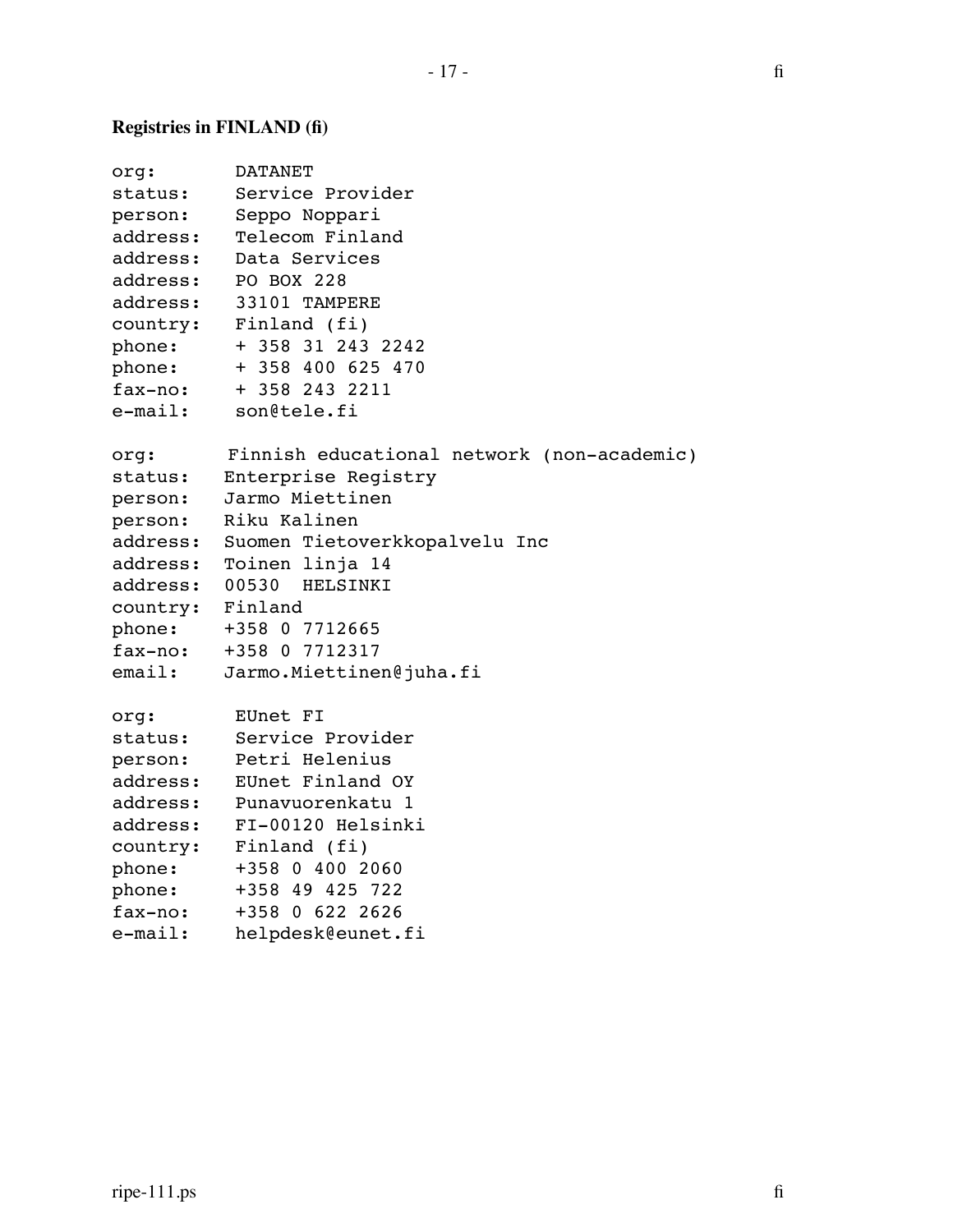```
org: FUNET FI
status: Service Provider
person: Jyrki Soini
address: Finnish University and Research Network
address: c/o Center for Scientific Computing
address: P.O.Box 405
address: FIN-02101 ESPOO
country: Finland (fi)
phone: +358 0 457 2704
fax: +358 0 457 2302
e-mail: Jyrki.Soini@funet.fi
org: The Helsinki Telephone co.
status: Service Provider
person: E Salopuro
address: Helsingin Puhelinyhdistys
address: SO A508B
address: PL 148, 00131 Helsinki
country: Finland (fi)
phone: +35 8 06063160
fax-no: +35 8 07011649
e-mail: <none>
org: Oulu Telephone Company
status: Service Provider
person: Karttunen Jari Juha
address: P.O. Box 30
address: SF-90101 Oulu
country: Finland (fi)
phone: +358 81 3134520
fax-no: +358 81 371057
e-mail: jjk@cs.tut.fi
```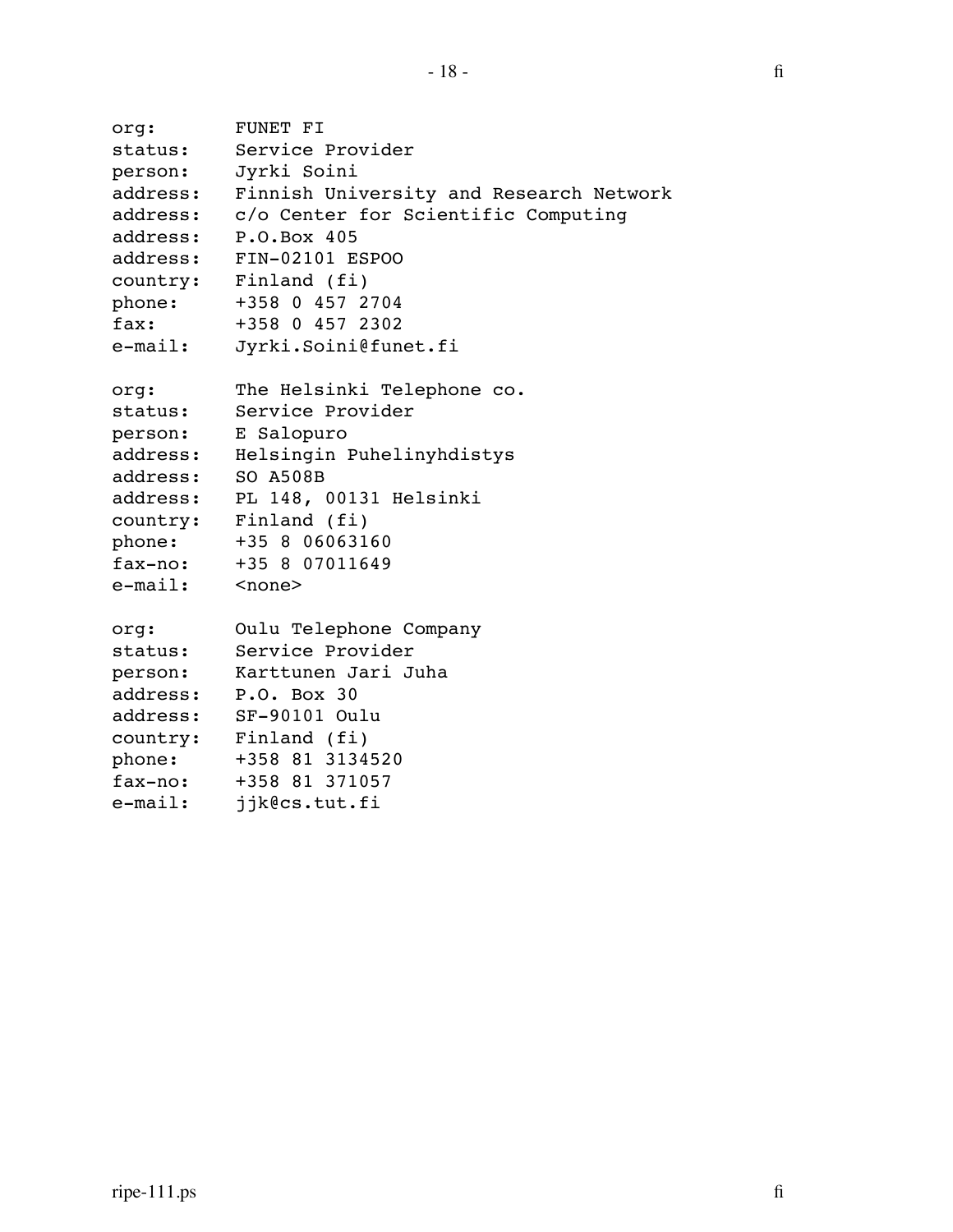The last resort registry in FINLAND is listed below. Please contact them if you do not have another registry to turn to.

| EUnet FI Ltd            |
|-------------------------|
| Registry of Last Resort |
| Petri Helenius          |
| EUnet Finland OY        |
| Punavuorenkatu 1        |
| FI-00120 Helsinki       |
| Finland (fi)            |
| +358 0 400 2060         |
| +358 49 425 722         |
| +358 0 622 2626         |
| helpdesk@eunet.fi       |
|                         |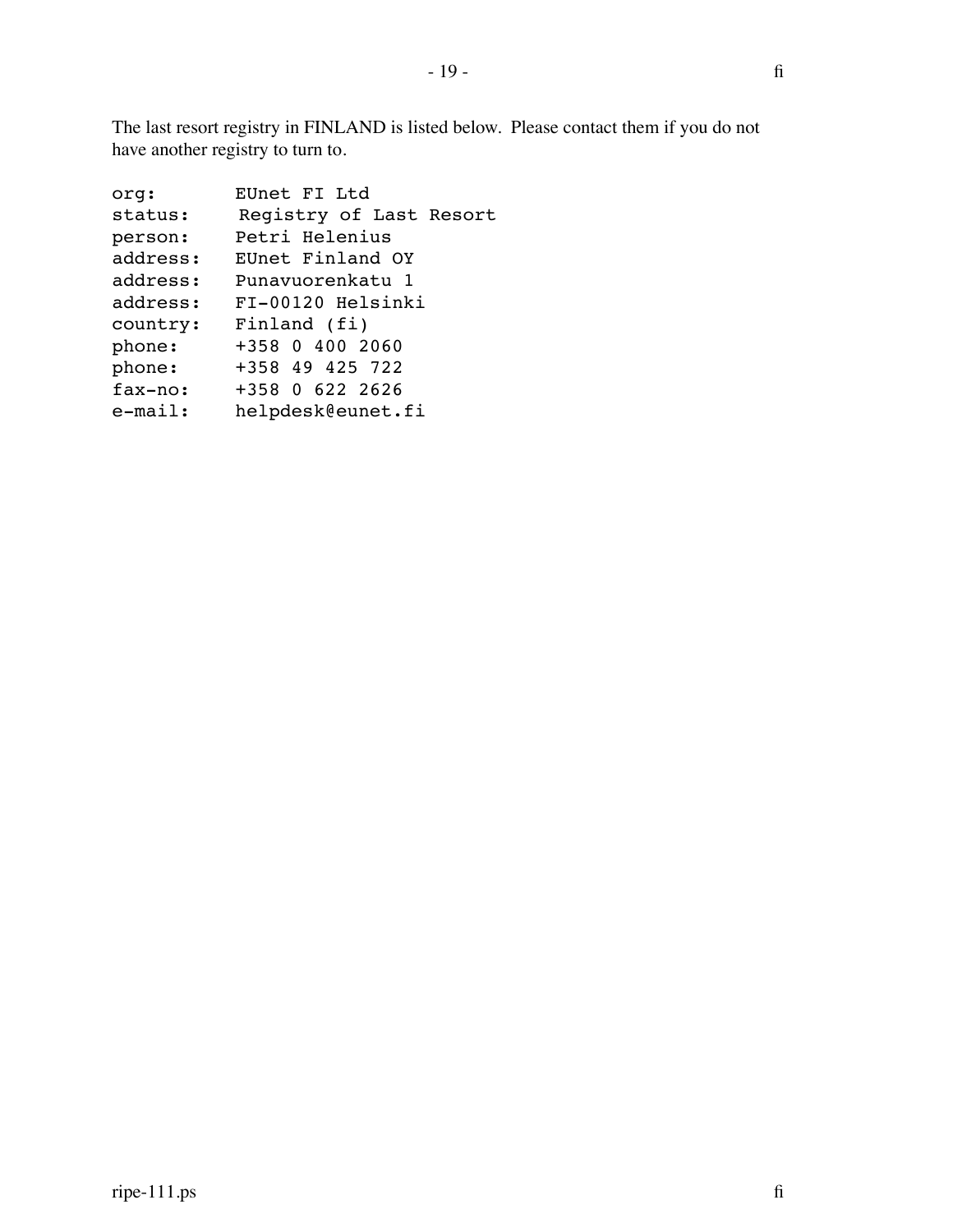# **Registries in FRANCE (fr)**

| org:                  | EUnet France                                  |
|-----------------------|-----------------------------------------------|
| status:               | Service Provider                              |
|                       | person: Annie Renard                          |
|                       | address: Centre De Rocquencourt               |
| address:              | Domaine De Voluceau, BP 105, F-78153          |
|                       | address: Le Chesnay CEDEX                     |
|                       | country: France (fr)                          |
| phone:                | +33 1 39 63 56 23                             |
| fax-no:               | +33 1 39 63 55 34                             |
| email:                | Annie.Renard@inria.fr                         |
| org:                  | La Francaise des Jeux                         |
| status:               | Enterprise Registry                           |
| person:               | Antoine de Boutray                            |
| address:              | La Francaise des Jeux                         |
|                       | address: 77230 Moussy-le-Vieux                |
| country:              | France                                        |
|                       | phone: +33 1 64 66 67 65                      |
|                       | fax-no: +33 1 64 66 66 52                     |
| e-mail: <none></none> |                                               |
| org:                  | OLEANE                                        |
| status:               | Service Provider                              |
|                       | person: Jean-Michel Planche                   |
|                       | address: 35 Boulevard de la Liberation        |
|                       | address: 94300 Vincennes                      |
| country: France       |                                               |
| phone:                | +33 1 43 28 32 32                             |
|                       | fax-no: +33 1 43 28 46 21                     |
|                       | email: info@oleane.net                        |
| org:                  | Renater                                       |
| status:               | Service Provider                              |
| person:               | Annie Renard                                  |
| address:              | INRIA Centre De Rocquencourt                  |
|                       | address: Domaine De Voluceau, BP 105, F-78153 |
|                       | address: Le Chesnay CEDEX                     |
|                       | country: France (fr)                          |
| phone:                | +33 1 39 63 56 23                             |
| fax-no:               | +33 1 39 63 55 34                             |
|                       | email: Annie.Renard@inria.fr                  |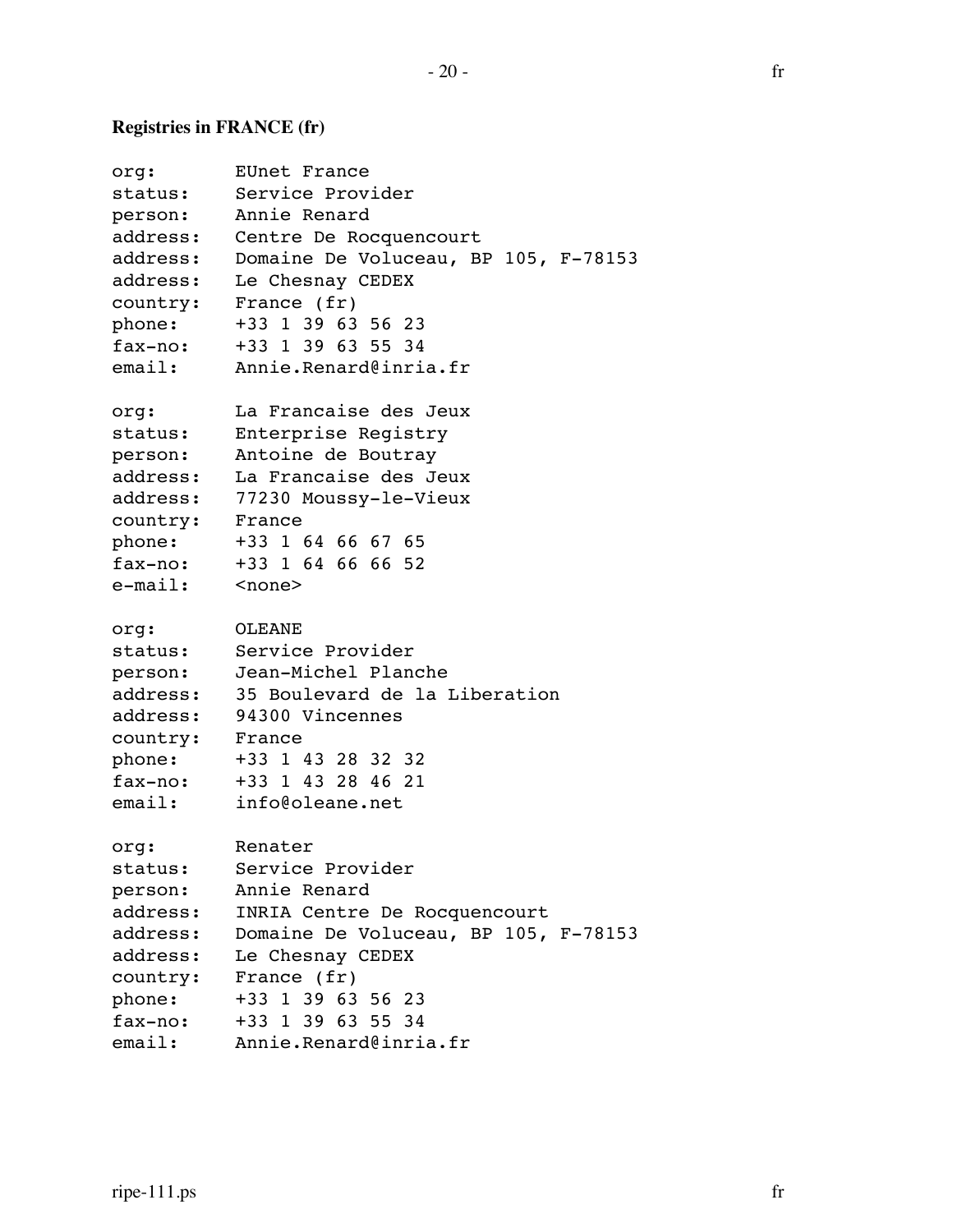```
org: France Telecom
status: Enterprise Registry
person: Robert Benchimol
address: DSI/SSPT
address: Direction Generale
address: Direction de Systeme d'Information
address: 33, Avenue Du Maine
address: 75755 Paris Cedex 15
country: France (fr)
phone: +33 1 45 38 21 56
fax-no: +33 1 45 38 25 88
org: TRANSPAC France
status: Service Provider
person: Gilles Antoine
address: Tour Montparnasse B13
address: 33 Avenue du Maine
address: 75755 Paris Cedex 15
country: France
phone: +33 1 45 38 88 67
fax-no: +33 1 45 38 71 47
email: dage@transpac.fr
```
The last resort registry in FRANCE is listed below. Please contact them if you do not have another registry to turn to.

| orq:     | INRIA FR-NIC                         |
|----------|--------------------------------------|
| status:  | Registry of Last Resort              |
| person:  | Annie Renard                         |
| address: | Centre De Rocquencourt               |
| address: | Domaine De Voluceau, BP 105, F-78153 |
| address: | Le Chesnay CEDEX                     |
| country: | France $(fr)$                        |
| phone:   | +33 1 39 63 56 23                    |
| fax-no:  | +33 1 39 63 55 34                    |
| email:   | Annie.Renard@inria.fr                |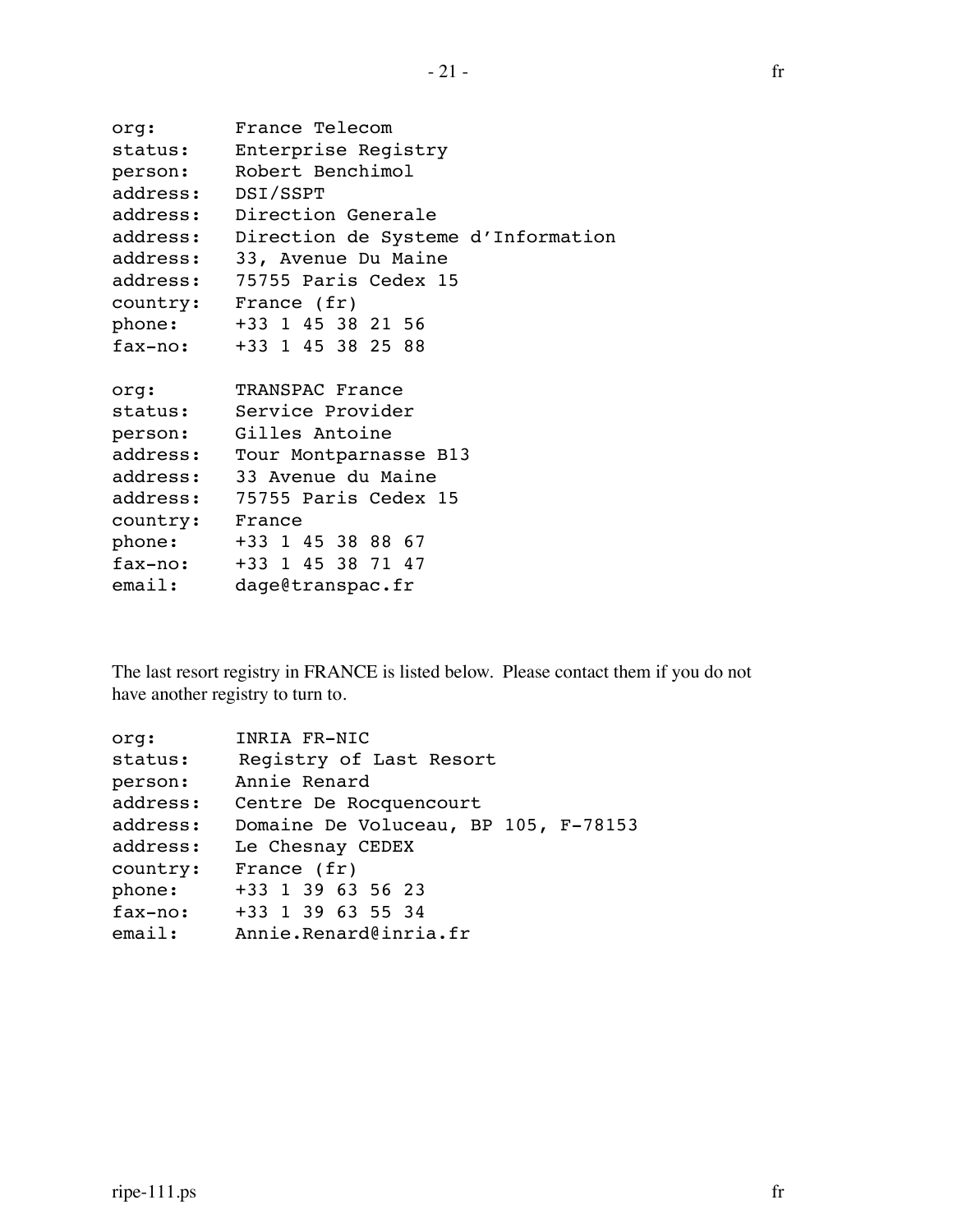### **Registries in GREECE (gr)**

| org:       | EUnet GR                                     |
|------------|----------------------------------------------|
| status:    | Service Provider                             |
| person:    | S. Sartzetakis                               |
| address:   | Foundation of Research and Technology Hellas |
| address:   | Computer Science Institute                   |
| address:   | Daidalou 36, P.O. Box 1385,                  |
| address:   | Heraklion, Crete                             |
| country:   | Greece $71110$ (qr)                          |
| phone:     | +30 81 221171                                |
| $e$ -mail: | stelios@csi.forth.gr                         |

The last resort registry in GREECE is listed below. Please contact them if you do not have another registry to turn to.

| org:       | FORTH                                        |
|------------|----------------------------------------------|
| status:    | Registry of Last Resort                      |
| person:    | S. Sartzetakis                               |
| address:   | Foundation of Research and Technology Hellas |
| address:   | Computer Science Institute                   |
| address:   | Daidalou 36, P.O. Box 1385,                  |
| address:   | Heraklion, Crete                             |
| country:   | Greece $71110$ (qr)                          |
| phone:     | +30 81 221171                                |
| $e$ -mail: | stelios@csi.forth.gr                         |
|            |                                              |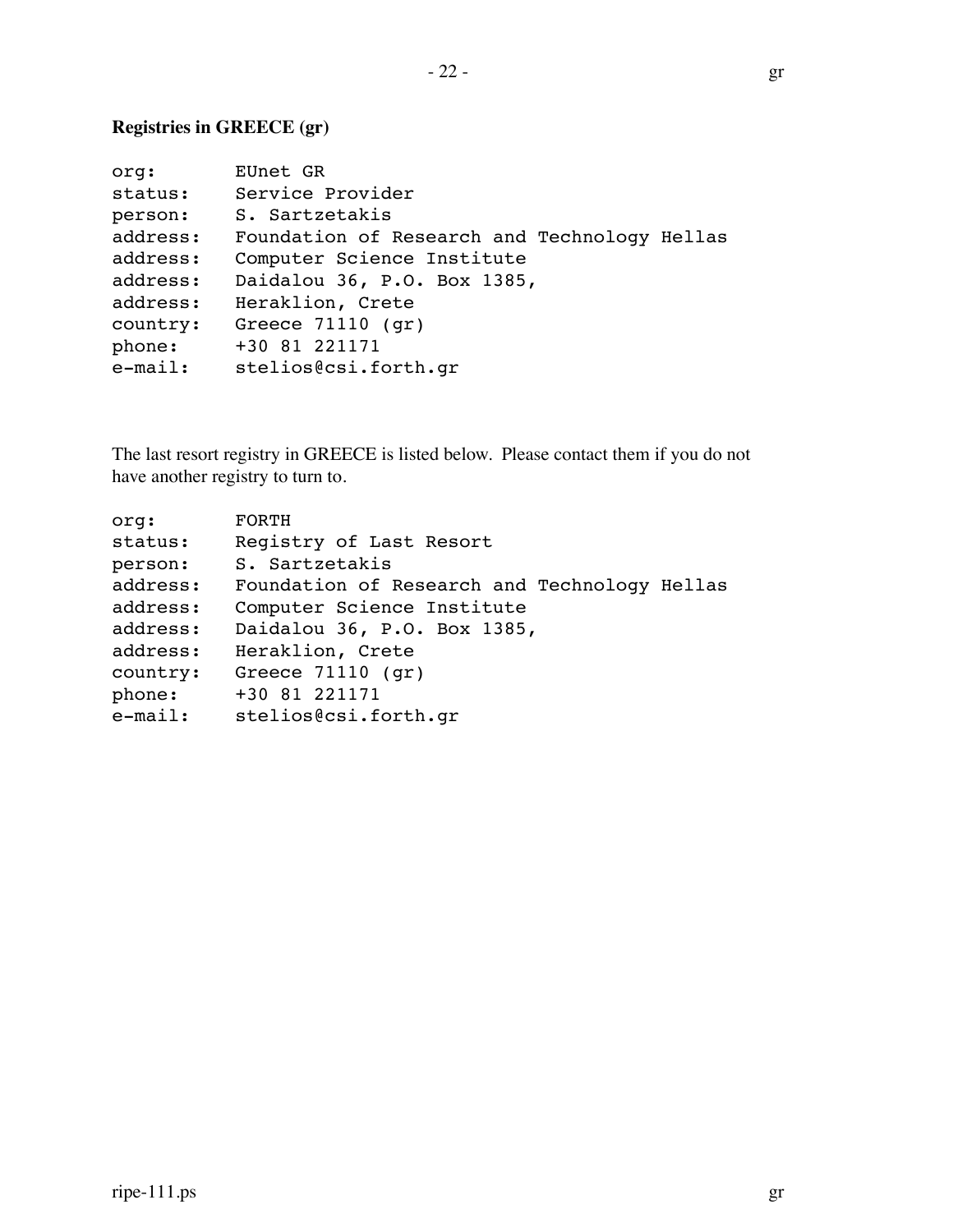#### **Registries in CROATIA (local name: Hrvatska) (hr)**

The last resort registry in CROATIA (local name: Hrvatska) is listed below. Please contact them if you do not have another registry to turn to.

| org:       | CARNet                                 |
|------------|----------------------------------------|
| status:    | Registry of Last Resort                |
| person:    | Ivan Maric                             |
| address:   | Croatian Academic and Research Network |
| address:   | J.Marohnica bb                         |
| address:   | Zagreb                                 |
| country:   | Croatia                                |
| phone:     | +38 41 510-033                         |
| fax-no:    | +38 41 518-451                         |
| $e$ -mail: | ivan@smile.srce.hr                     |
|            |                                        |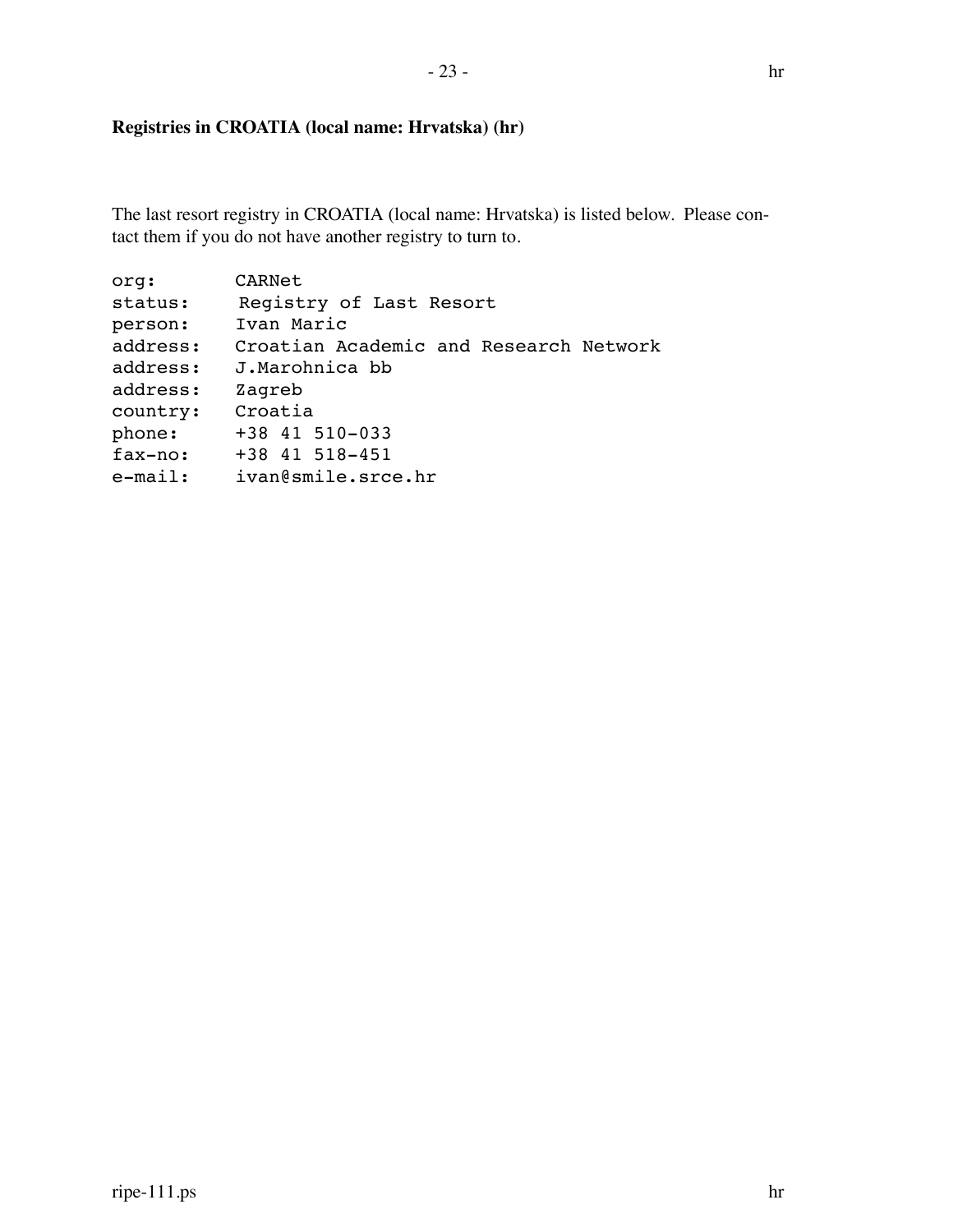## **Registries in HUNGARY (hu)**

The last resort registry in HUNGARY is listed below. Please contact them if you do not have another registry to turn to.

| <b>SZTAKT</b>           |
|-------------------------|
| Registry of Last Resort |
| Nandor Horvath          |
| H-1132 Budapest         |
| Victor Hugo Str. 18-22  |
| Budapest                |
| Hungary (hu)            |
| +36 1 1497986           |
| +36 1 1297866           |
| hostmaster@sztaki.hu    |
|                         |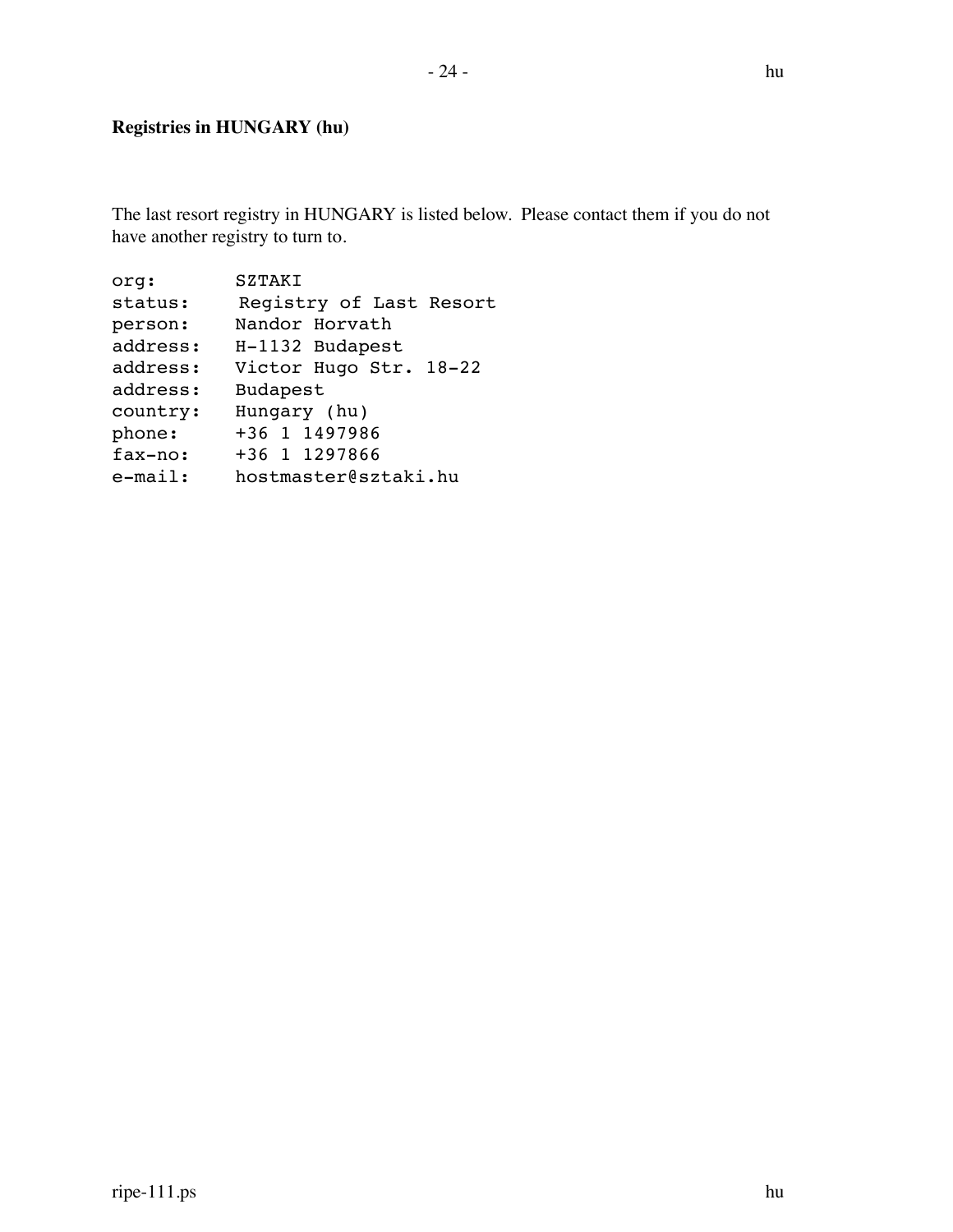### **Registries in IRELAND (ie)**

| org:     | EUnet IE                       |
|----------|--------------------------------|
|          | status: Service Provider       |
|          | person: Michael Nowlan         |
| address: | O'Reilly Institute             |
| address: | Trinity College                |
| address: | Dublin 2                       |
|          | country: Ireland (ie)          |
| phone:   | +353 1 671 9361                |
| phone:   | +353 1 702 1787                |
|          | fax-no: +353 1 677 2204        |
| e-mail:  | mn@dec4ie.ieunet.ie            |
|          |                                |
| org:     | HEAnet                         |
| status:  | Service Provider               |
| person:  | Mike Norris                    |
|          | address: 21 Fitzwilliam Square |
| address: | Dublin 2                       |
| country: | Ireland (ie)                   |
| phone:   | +353 1 6612748                 |
| fax:     | +353 1 6610492                 |
| e-mail:  | mnorris@hea.ie                 |

The last resort registry in IRELAND is listed below. Please contact them if you do not have another registry to turn to.

| orq:       | IE EUnet                |
|------------|-------------------------|
| status:    | Registry of Last Resort |
| person:    | Michael Nowlan          |
| address:   | O'Reilly Institute      |
| address:   | Trinity College         |
| address:   | Dublin 2                |
| country:   | Ireland (ie)            |
| phone:     | +353 1 671 9361         |
| phone:     | +353 1 702 1787         |
| fax-no:    | +353 1 677 2204         |
| $e$ -mail: | mn@dec4ie.ieunet.ie     |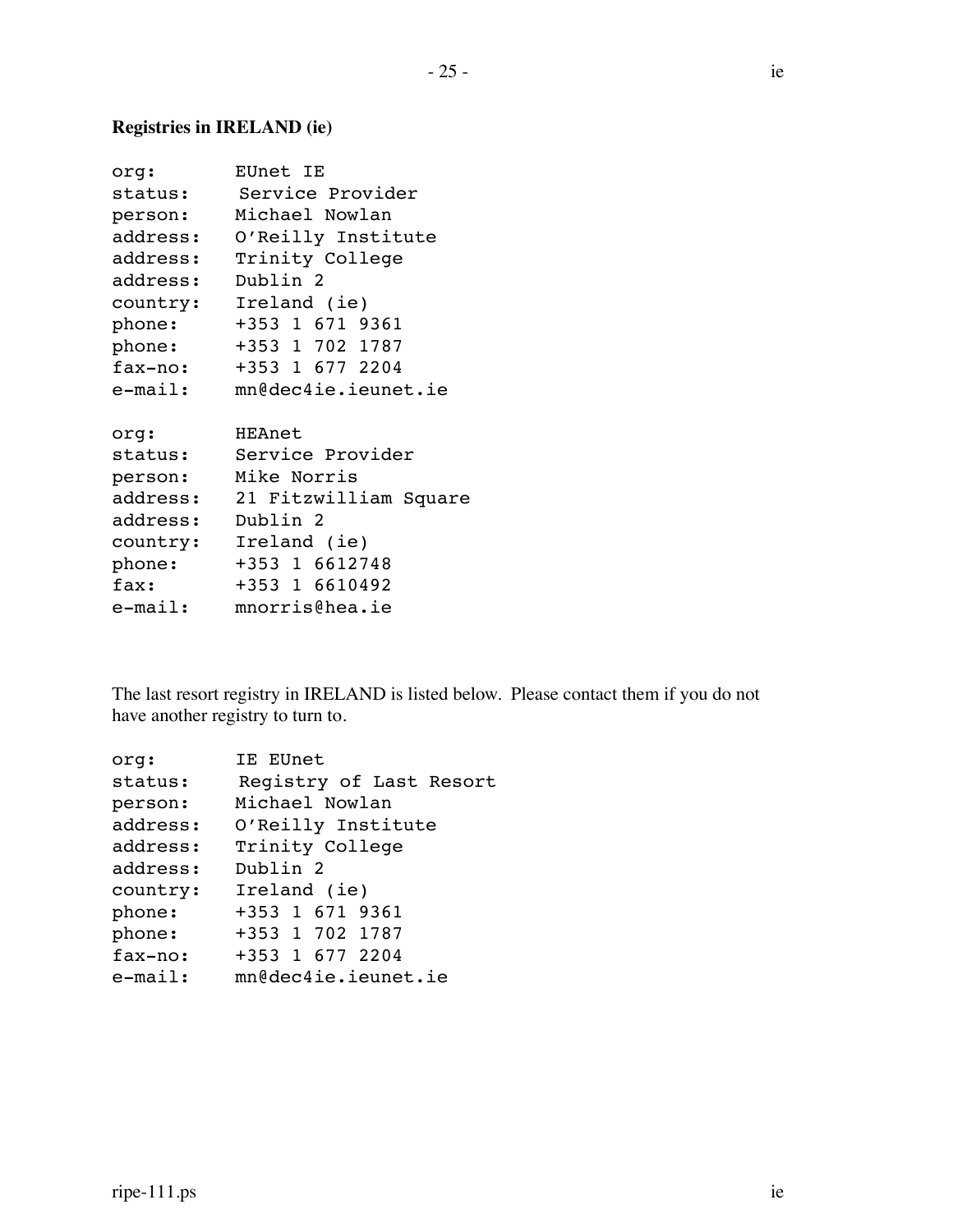| org:       | Computer Centre of Tel-Aviv University |
|------------|----------------------------------------|
| status:    | Service Provider                       |
| person:    | Hank Nussbacher                        |
| address:   | Tel-Aviv University                    |
| address:   | Ramat-Aviv                             |
| country:   | Israel (il)                            |
| phone:     | +972 3 6408309                         |
| fax-no:    | +972 3 6409118                         |
| $e$ -mail: | hank@vm.tau.ac.il                      |

The last resort registry in ISRAEL is listed below. Please contact them if you do not have another registry to turn to.

| org:       | Computer Centre of Tel-Aviv University |
|------------|----------------------------------------|
| status:    | Registry of Last Resort                |
| person:    | Hank Nussbacher                        |
| address:   | Tel-Aviv University                    |
| address:   | Ramat-Aviv                             |
| country:   | Israel (il)                            |
| phone:     | +972 3 6408309                         |
| fax-no:    | +972 3 6409118                         |
| $e$ -mail: | hank@vm.tau.ac.il                      |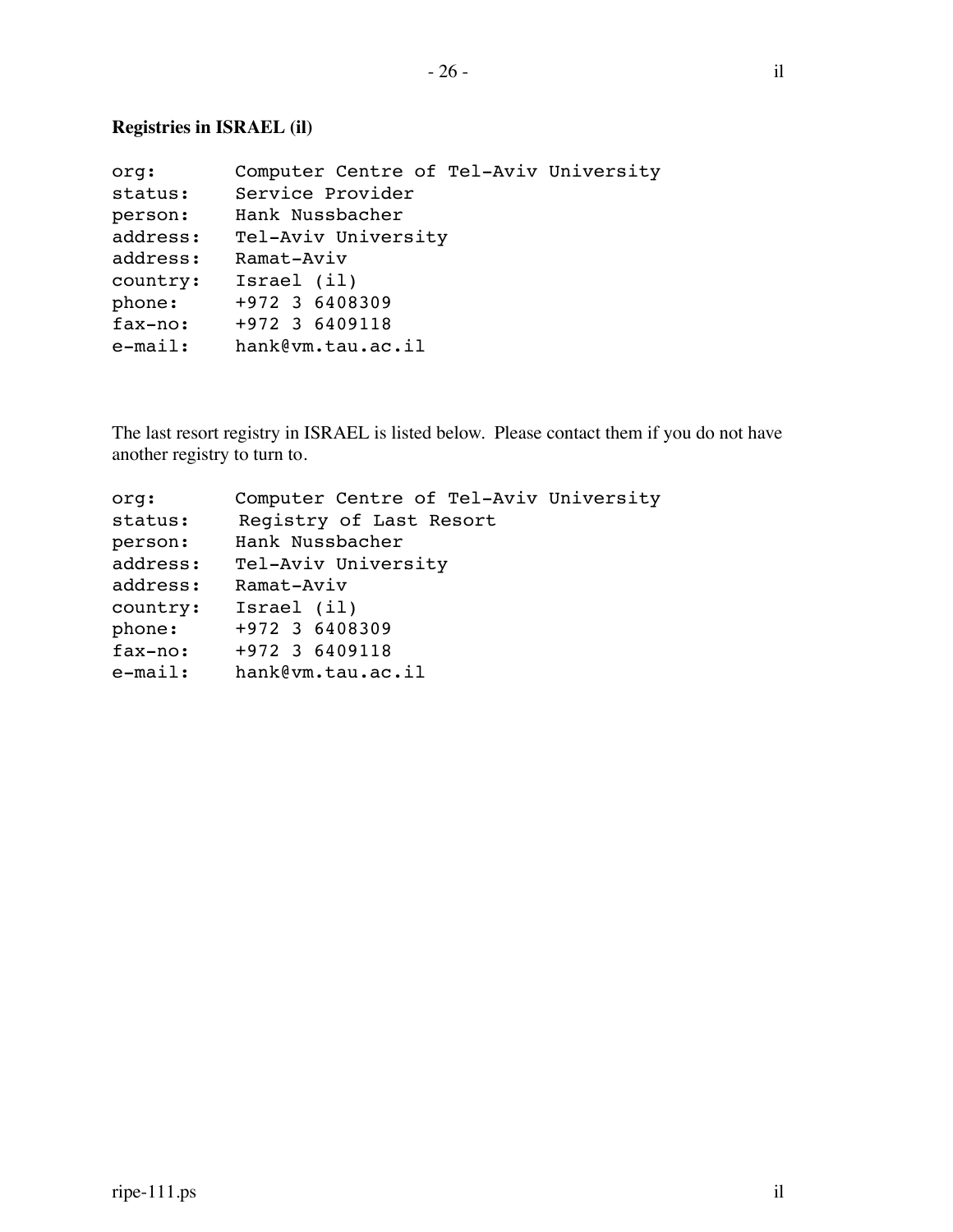### **Registries in ICELAND (is)**

| org:       | SURIS-ISnet/IS EUnet     |
|------------|--------------------------|
| status:    | Service Provider         |
| person:    | Marius Olafsson          |
| address:   | University of Iceland    |
| address:   | Taeknigardi              |
| address:   | Dunhaga 5, 107 Reykjavik |
| country:   | Iceland (is)             |
| phone:     | +354 1 694747            |
| fax-no:    | +354 1 28801             |
| $e$ -mail: | marius@rhi.hi.is         |

The last resort registry in ICELAND is listed below. Please contact them if you do not have another registry to turn to.

| org:       | SURIS-ISnet/IS EUnet     |
|------------|--------------------------|
| status:    | Registry of Last Resort  |
| person:    | Marius Olafsson          |
| address:   | University of Iceland    |
| address:   | Taeknigardi              |
| address:   | Dunhaga 5, 107 Reykjavik |
| country:   | Iceland (is)             |
| phone:     | +354 1 694747            |
| fax-no:    | +354 1 28801             |
| $e$ -mail: | marius@rhi.hi.is         |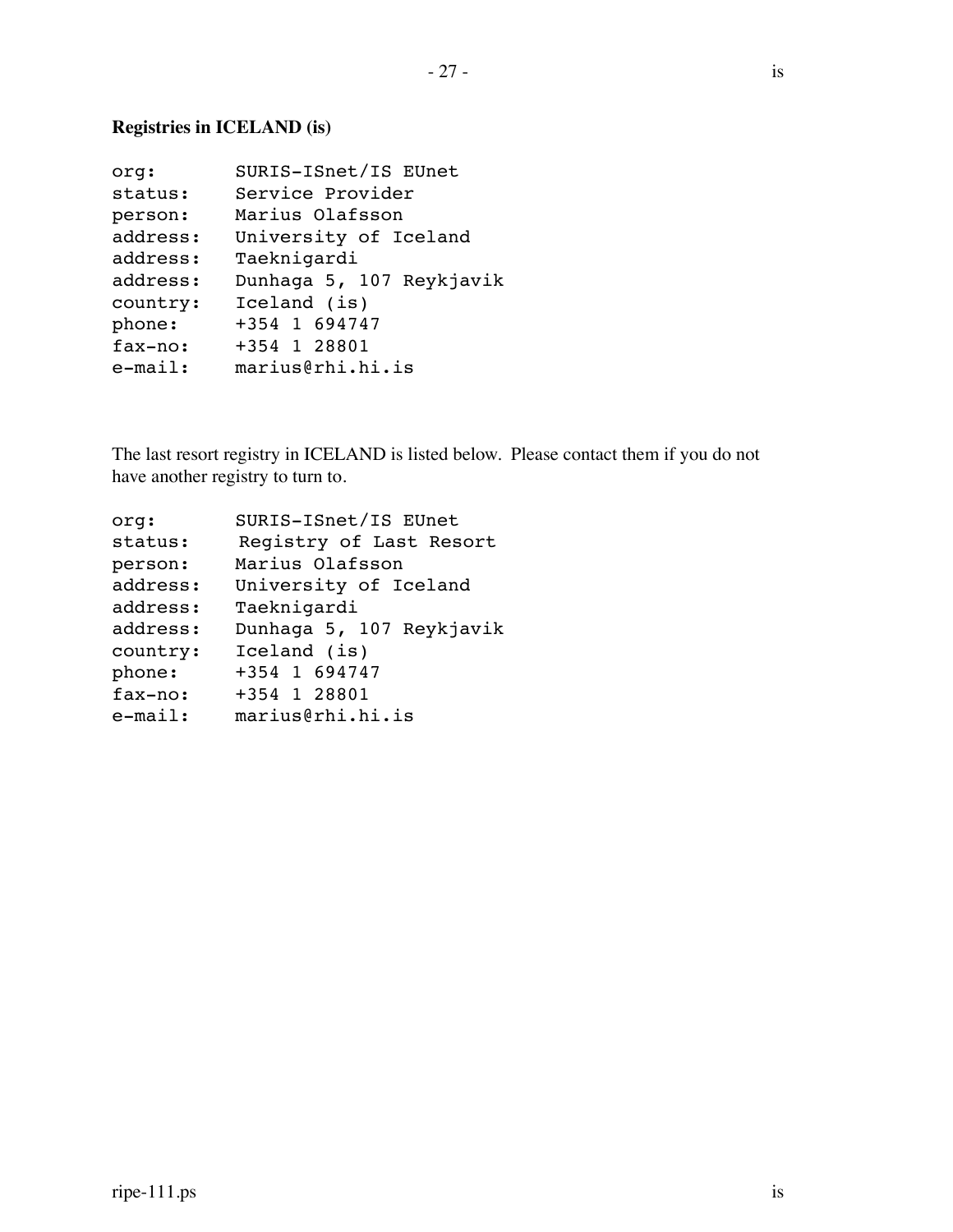### **Registries in ITALY (it)**

|               | org: EUnet Italy                           |
|---------------|--------------------------------------------|
|               | status: Service Provider                   |
|               | person: Alessandro Berni                   |
|               | address: Universita' di Genova             |
| address: DIST |                                            |
|               | address: Via Opera Pia 11A                 |
|               | address: I-16145 Genova                    |
|               | country: Italy (it)                        |
|               | phone: +39 10 353-2747                     |
|               | fax-no: +39 10 353-2948                    |
|               | e-mail: hostmaster@Italy.eu.net            |
| org:          | GARR Italian Research and Academic Network |
|               | status: Service Provider                   |
|               | person: Antonio Blasco Bonito              |
|               | address: GARR-NIS                          |
|               | address: c/o CNUCE Istituto del CNR        |
|               | address: Via Santa Maria, 36               |
|               | address: I-56126 Pisa                      |
|               | country: Italy (it)                        |
|               | phone: +39 50 593360                       |
|               | $fax-no:$ +39 50 904052                    |
|               | e-mail: info@nis.garr.it                   |

The last resort registry in ITALY is listed below. Please contact them if you do not have another registry to turn to.

| org:       | GARR Network Information Service |
|------------|----------------------------------|
| status:    | Registry of Last Resort          |
| person:    | Antonio Blasco Bonito            |
| address:   | c/o CNUCE Istituto del CNR       |
| address:   | Via Santa Maria, 36              |
| address:   | I-56126 Pisa                     |
| country:   | Italy (it)                       |
| phone:     | +39 50 593360                    |
| fax-no:    | +39 50 904052                    |
| $e$ -mail: | info@nis.garr.it                 |
|            |                                  |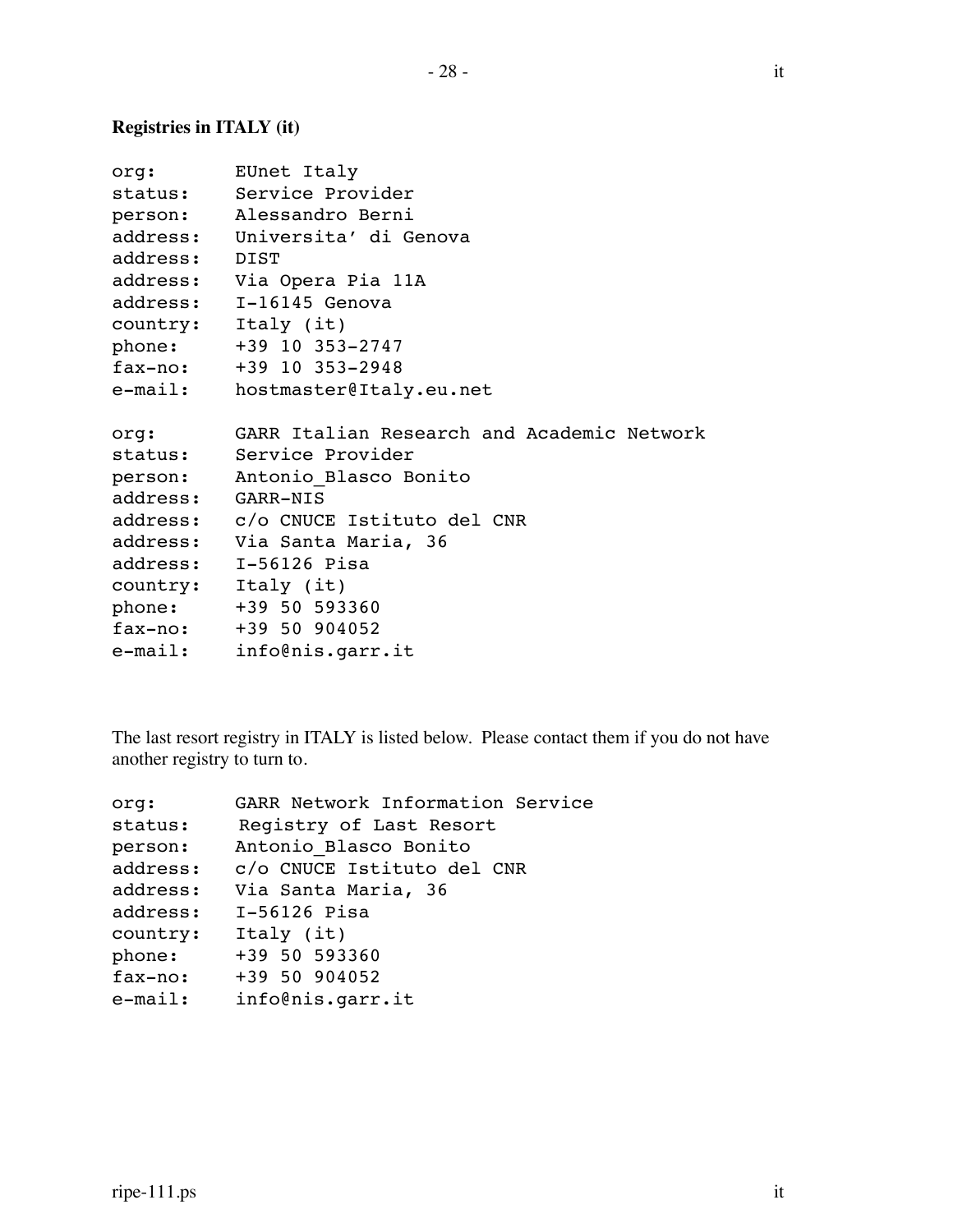### **Registries in LUXEMBOURG (lu)**

| org:       | EUnet LU                      |
|------------|-------------------------------|
| status:    | Service Provider              |
| person:    | Jacques Kirsch                |
| address:   | CRP-CU                        |
| address:   | 162a, Avenue De La Faiencerie |
| country:   | $L-$ 1511 Luxemburg (lu)      |
| phone:     | +352 47 02 61                 |
| fax-no:    | $+352$ 47 02 64               |
| $e$ -mail: | kirsch@stein.crpcu.lu         |

There is currently no last resort registry in LUXEMBOURG. Please contact the NCC if you do not have another registry to turn to.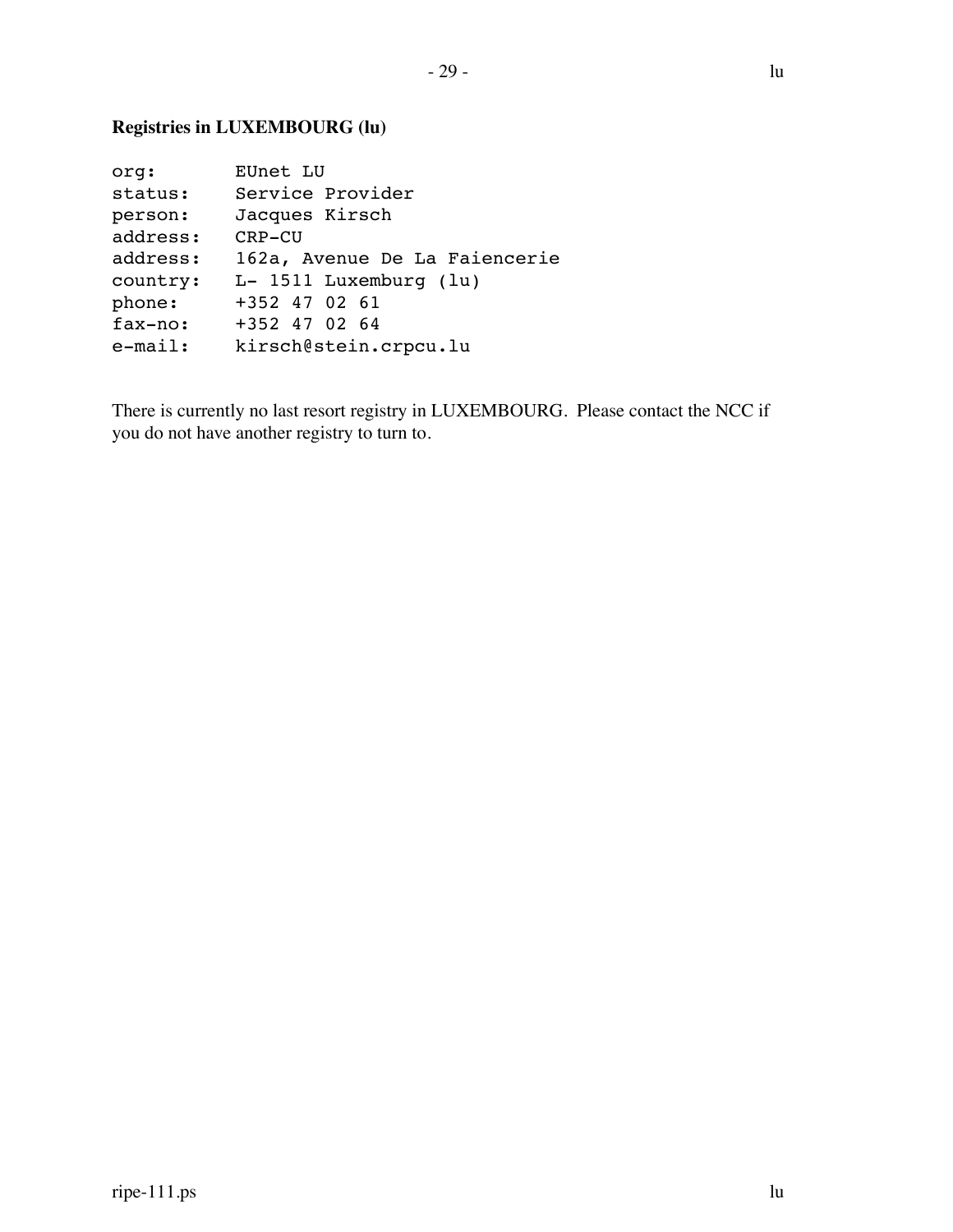### **Registries in MACEDONIA, THE FORMER YUGOSLAV REPUBLIC OF (mk)**

| MARNET SI                                           |
|-----------------------------------------------------|
| Service Provider                                    |
| Oliver Popov                                        |
| Ministry of Science of Macedonia (MARNET Committee) |
| Bihacka 8                                           |
| 91000, Skopje                                       |
| Macedonia (mk)                                      |
| +38 91 238610                                       |
| +38 91 235573                                       |
| pmfoliver%nubsk@uni-lj.si                           |
|                                                     |

There is currently no last resort registry in MACEDONIA, THE FORMER YUGOSLAV REPUBLIC OF. Please contact the NCC if you do not have another registry to turn to.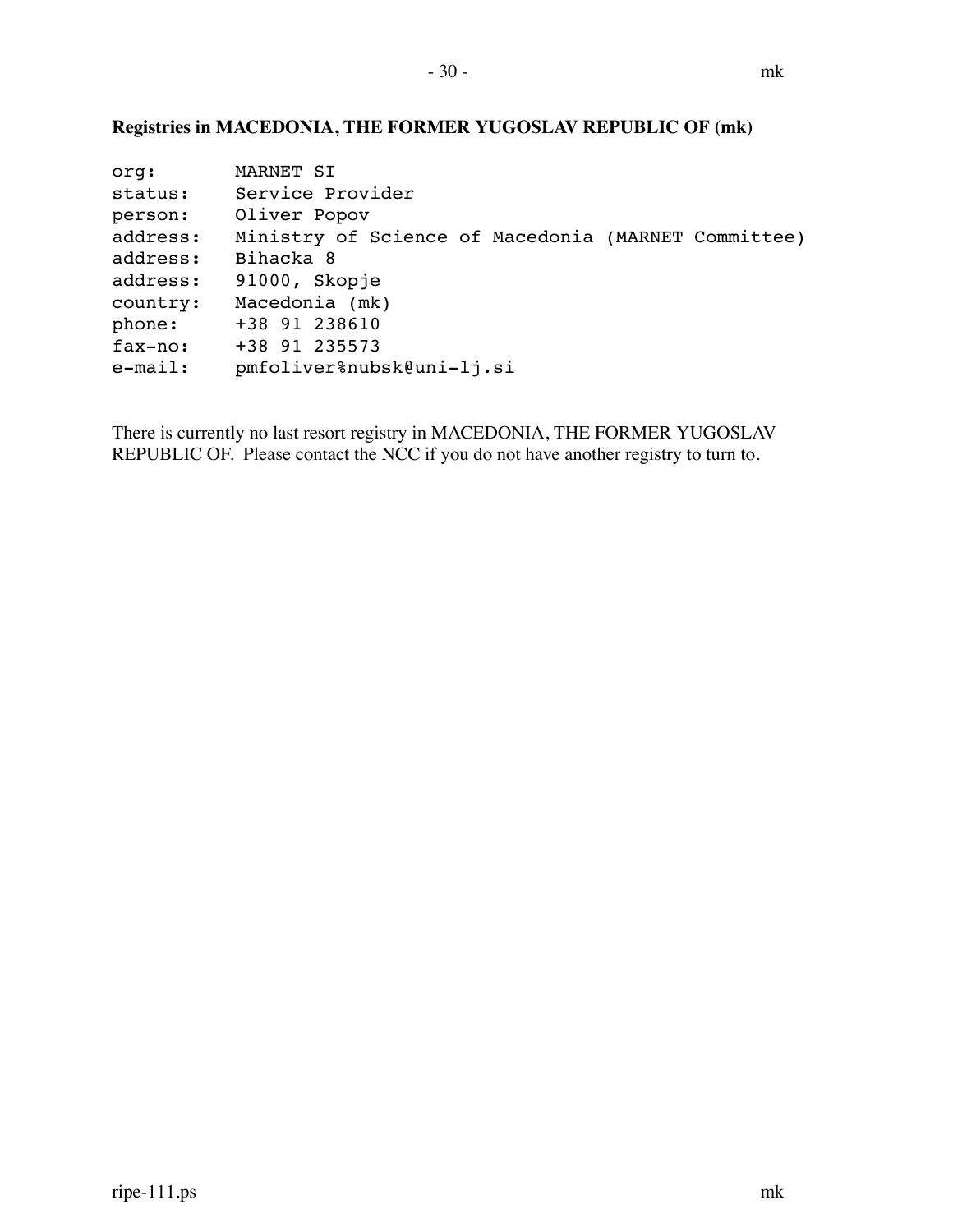## **Registries in NETHERLANDS (nl)**

| org:       | Ericsson Data Services                    |
|------------|-------------------------------------------|
| status:    | Enterprise Registry                       |
| person:    | Monica Bouchibane                         |
|            | address: Ericsson Data Services Nederland |
|            | address: P.O. Box 209, 5120 AE Rijen      |
|            | address: Netherlands                      |
| phone:     | +31 1612 29473                            |
|            | fax-no: +31 1612 29071                    |
| e-mail:    | monica@netman.ericsson.se                 |
|            |                                           |
| org:       | IBM Information Network                   |
| status:    | Service Provider                          |
|            | person: Henk Hofs                         |
|            | address: INSC Service Architecture        |
|            | address: Boerhaavelaan 11                 |
|            | address: 2713 HA Zoetermeer               |
|            | address: The Netherlands                  |
|            | phone: +31 79 223364                      |
|            | fax-no: +31 79 224406                     |
|            | e-mail: hofs@vnet.ibm.com                 |
|            |                                           |
| org:       | NLnet                                     |
| status:    | Service Provider                          |
| person:    | Martijn Roos Lindgreen                    |
| address:   | Kruislaan 413                             |
|            | address: NL-1098 SJ Amsterdam             |
|            | country: The Netherlands (nl)             |
| phone:     | +31 20 5924245                            |
| fax-no:    | +31 20 5924199                            |
| $e$ -mail: | martijn@nl.net                            |
| org:       | PHILIPS                                   |
| status:    | Service Provider                          |
| person:    | Huub Sanders                              |
| address:   | Philips Communications & Processing, MPN  |
| address:   | Building VN-515                           |
| address:   | NL-5600 MD Eindhoven                      |
| country:   | The Netherlands (nl)                      |
| phone:     | +31 40 786000                             |
| $e$ -mail: | sanders@seri.philips.nl                   |
|            |                                           |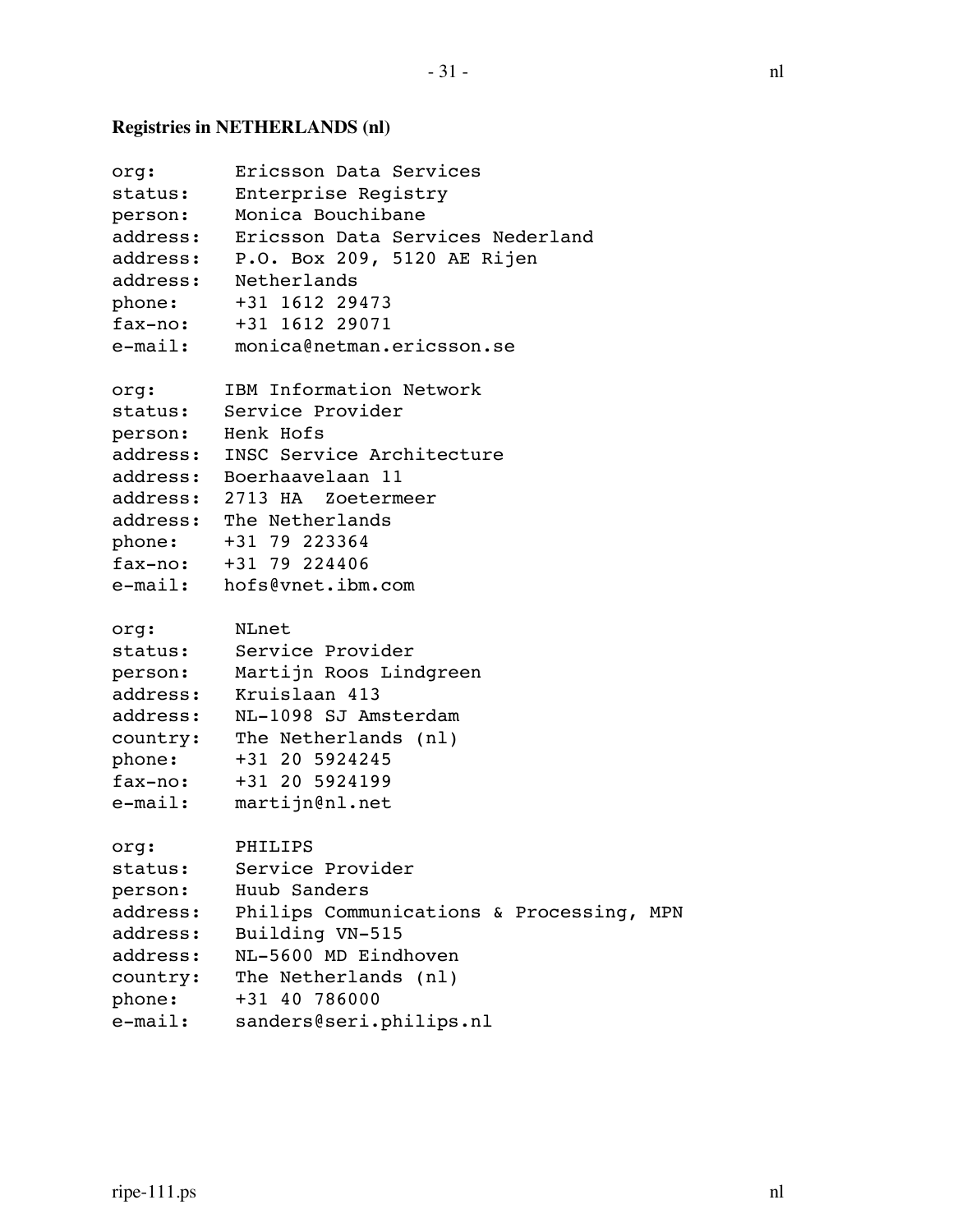```
org: SURFnet bv
status: Service Provider
person: Erik Jan-Bos
address: P.O. Box 19035
address: NL - 3501 DA Utrecht
country: The Netherlands (nl)
phone: +31 30 310290
fax-no: +31 30 340903
e-mail: netmaster@surfnet.nl
org: Unisource Business Networks (for EMPB)
status: Service Provider
person: Harold Rolfes
address: PO Box 90934
address: NL-2509 LX The Hague
country: The Netherlands (nl)
phone: +31 70 371 1151
fax-no: +31 70 371 1338
e-mail: info@empb.net
```
The last resort registry in NETHERLANDS is listed below. Please contact them if you do not have another registry to turn to.

| org:       | SURFnet bv              |
|------------|-------------------------|
| status:    | Registry of Last Resort |
| person:    | Erik Jan-Bos            |
| address:   | P.O. Box 19035          |
| address:   | NL - 3501 DA Utrecht    |
| country:   | The Netherlands (nl)    |
| phone:     | +31 30 310290           |
| fax-no:    | +31 30 340903           |
| $e$ -mail: | netmaster@surfnet.nl    |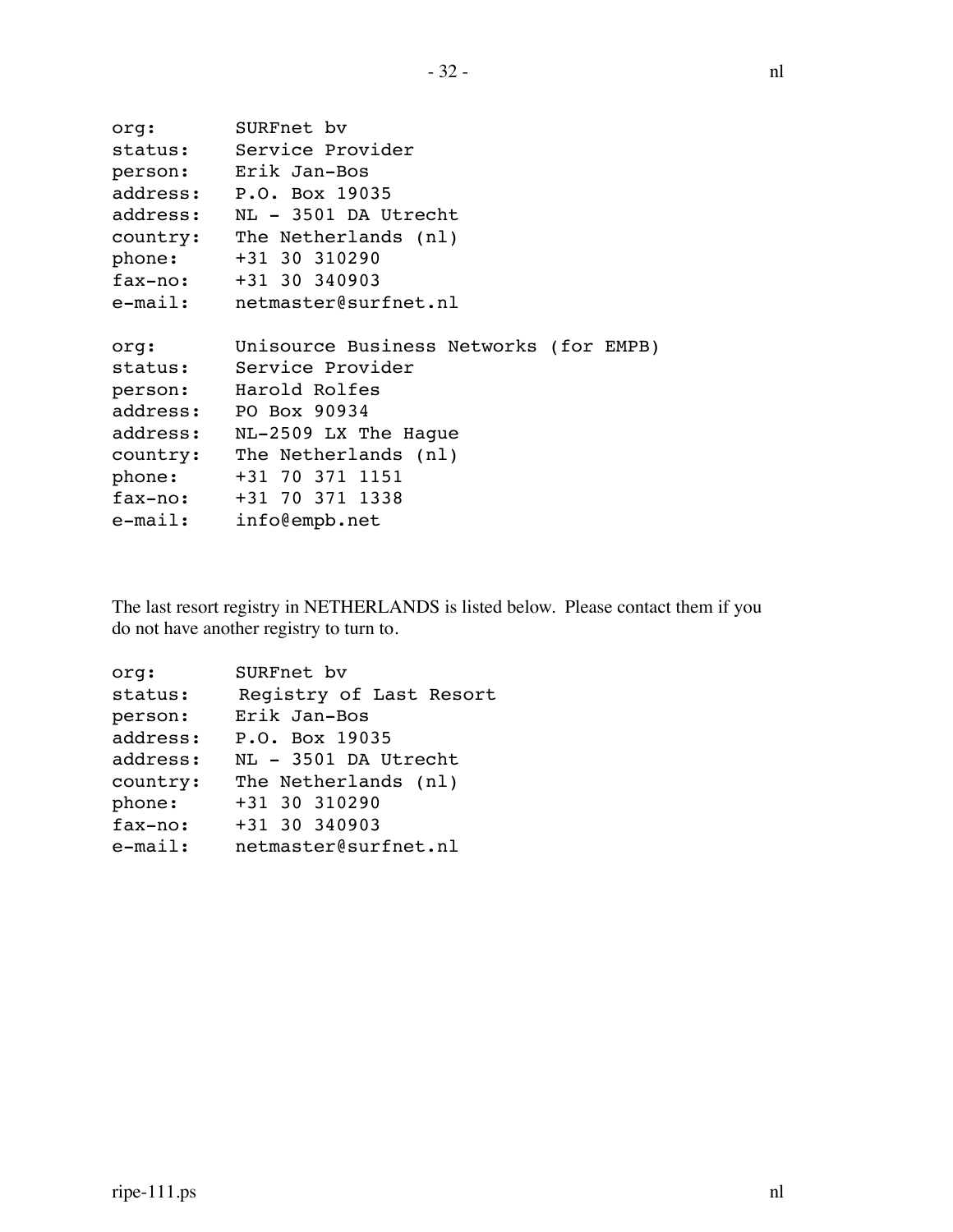# **Registries in NORWAY (no)**

| org: DAXNET     |                                     |
|-----------------|-------------------------------------|
| status:         | Service Provider                    |
|                 | person: Tore Rasmussen              |
|                 | person: Sigurd Romslo               |
|                 | address: Scandinavian Airlines Data |
|                 | address: Fornebuveien 40            |
|                 | address: N-1330 Oslo Lufthavn       |
| address: Norway |                                     |
| phone:          |                                     |
|                 | ne: +47 67 59 65 14                 |
|                 | fax-no: +47 67 59 77 77             |
|                 | e-mail: tore@nic.dax.net            |
| org:            | EUnet Norway                        |
|                 | status: Service Provider            |
|                 | person: Arne Asplem                 |
|                 | address: Forskningsparken           |
|                 | address: Gaustadallen 21            |
|                 | address: N-0371 Oslo                |
|                 | country: Norway (no)                |
| phone:          | +47-22-958327                       |
|                 | $fax-no:$ $+47-22-604427$           |
| e-mail:         | aras@norway.eu.net                  |
| org:            | TelePost Communication AS           |
| status:         | Service Provider                    |
|                 | person: Gunn Skogseth               |
| address:        | P.O.Box 335, Skoyen                 |
| address:        | N-0212 Oslo                         |
|                 | country: Norway (no)                |
| phone:          | +47 22 73 37 00                     |
| fax-no:         | +47 22 73 37 10                     |
| e-mail:         | Gunn.Skogseth@telepost.telemax.no   |
| org:            | UNINETT                             |
| status:         | Service Provider                    |
| person:         | Havard Eidnes                       |
| address:        | SINTEF Runit                        |
| address:        | N-7034 Trondheim                    |
| country:        | Norway (no)                         |
| phone:          | +47 7 594468                        |
| fax-no:         | +47 7 941700                        |
| e-mail:         | Havard.Eidnes@runit.sintef.no       |
|                 |                                     |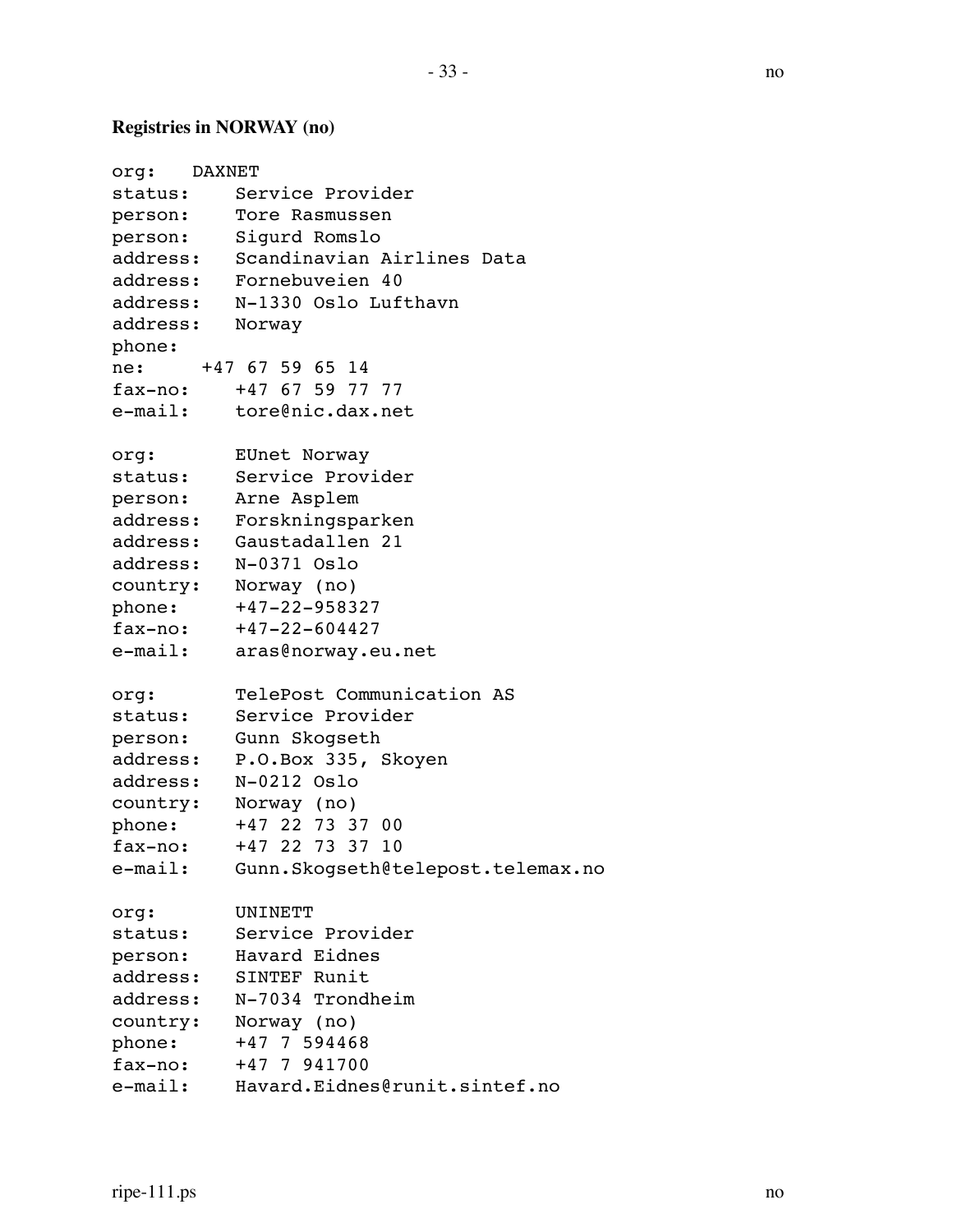The last resort registry in NORWAY is listed below. Please contact them if you do not have another registry to turn to.

| org:       | UNINETT                       |
|------------|-------------------------------|
| status:    | Registry of Last Resort       |
| person:    | Havard Eidnes                 |
| address:   | SINTEF Runit                  |
| address:   | N-7034 Trondheim              |
| country:   | Norway (no)                   |
| phone:     | +47 73 59 44 68               |
| fax-no:    | +47 73 59 17 00               |
| $e$ -mail: | Havard.Eidnes@runit.sintef.no |
|            |                               |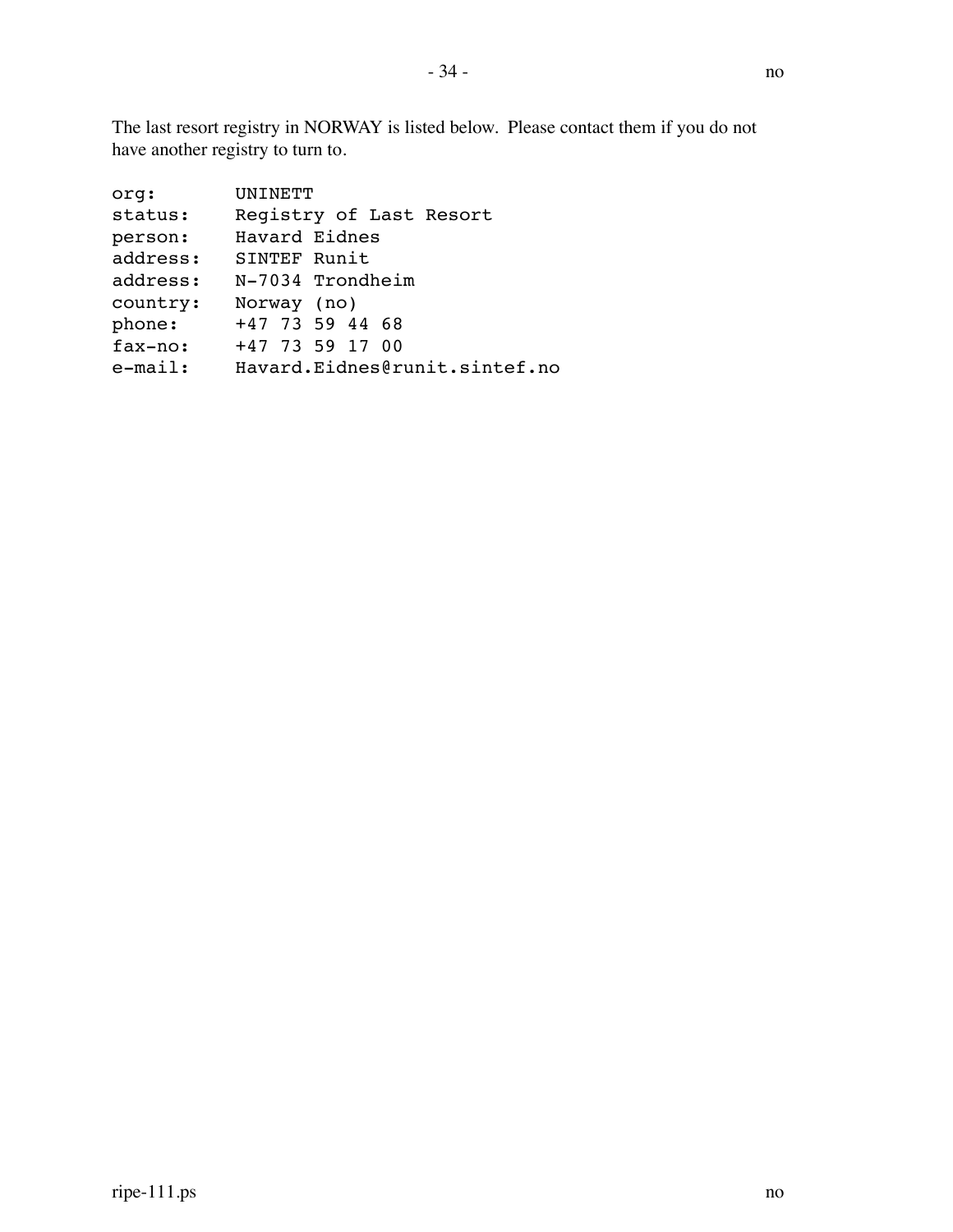### **Registries in POLAND (pl)**

| org:     | EUnet PL                                      |
|----------|-----------------------------------------------|
|          | status: Service Provider                      |
|          | person: Michael Bielicki                      |
| address: | PL-net sp. z o.o. (Ltd)                       |
|          | address: c/o FPE, ul. Dluga 5                 |
|          | address: PL-00-263 Warszawa                   |
|          | country: Poland (pl)                          |
| phone:   | +48 2 635 63 86                               |
|          | fax-no: +48 2 635 63 86                       |
| e-mail:  | misio@plnet.uucp                              |
|          |                                               |
| org:     | NASK Research and Academic Networks in Poland |
| status:  | Provider                                      |
|          | person: Ireneusz Neska                        |
| address: | Bartycka 18                                   |
|          | address: PL-00-927 Warsaw                     |
|          | country: Poland (pl)                          |
|          | phone: +48 22 268000                          |
|          | fax-no: +48 22 268000                         |
|          | e-mail: irek@nask.org.pl                      |
|          |                                               |

The last resort registry in POLAND is listed below. Please contact them if you do not have another registry to turn to.

| ora:       | NASK Research and Academic Networks in Poland |
|------------|-----------------------------------------------|
| status:    | Reqistry of Last Resort                       |
| person:    | Ireneusz Neska                                |
| address:   | Bartycka 18                                   |
| address:   | PL-00-927 Warsaw                              |
| country:   | Poland (pl)                                   |
| phone:     | +48 22 268000                                 |
| fax-no:    | +48 22 268000                                 |
| $e$ -mail: | irek@nask.org.pl                              |
|            |                                               |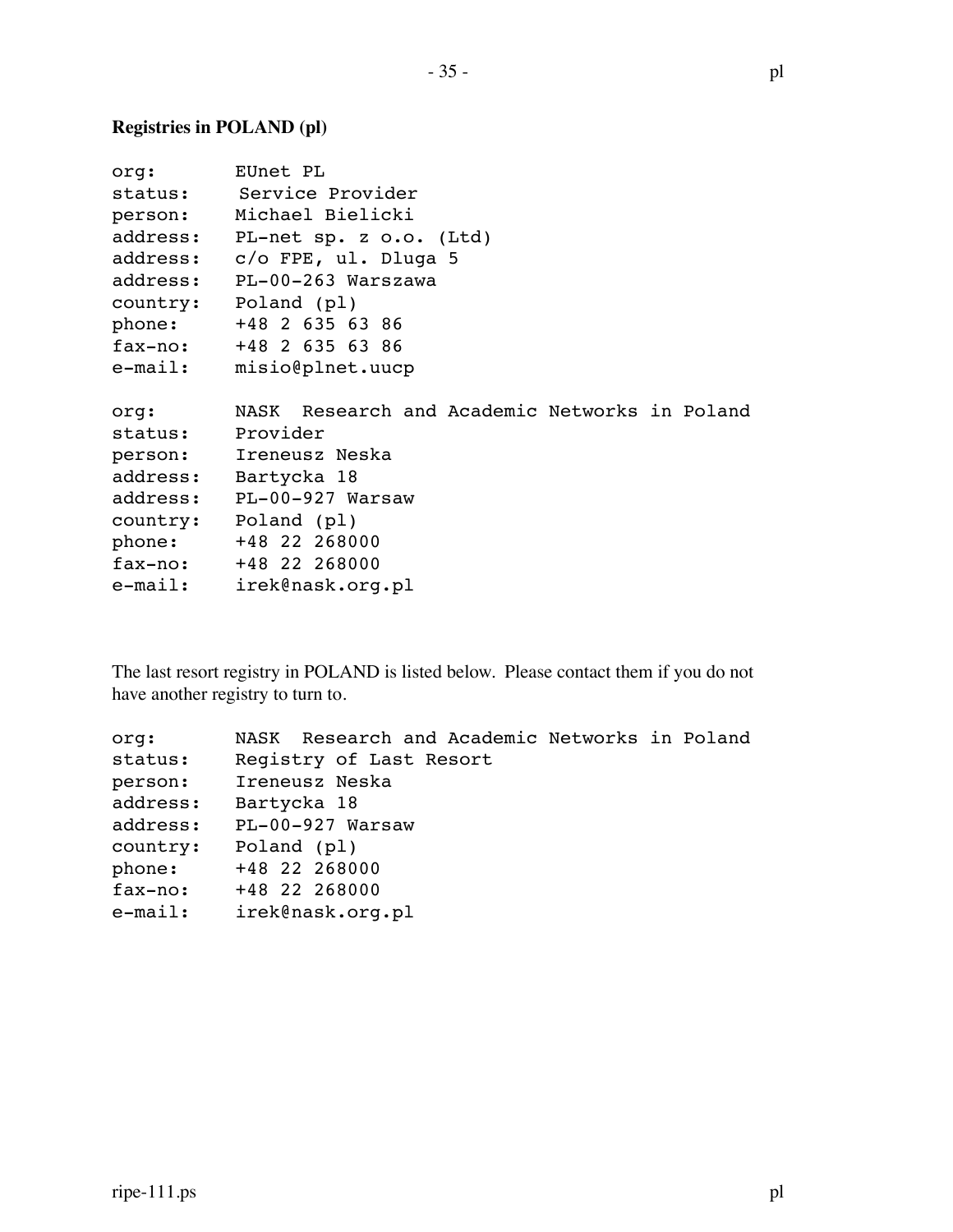### **Registries in PORTUGAL (pt)**

| org:     | EUnet PT                                             |
|----------|------------------------------------------------------|
| status:  | Service Provider                                     |
| person:  | Jose Legatheaux Martins                              |
| address: | Portuguese Unix User's Group                         |
| address: | C/o UNINOVA - Quinta da Torre                        |
| address: | P-2825 Monte da Caparica                             |
| country: | Portugal (pt)                                        |
| phone:   | +351 1 294 28 44                                     |
| fax-no:  | +351 1 295 77 86                                     |
| e-mail:  | jalm@portugal.eu.net                                 |
|          |                                                      |
| org:     | RCCN                                                 |
|          | status: Service Provider                             |
|          | person: Graca Carvalho                               |
|          | address: Fundacao Calculo Cientifico Nacional (FCCN) |
| address: | Rede da Comunidade Cientifica Nacional               |
| address: | Av. do Brasil, 101                                   |
| address: | P-1799 Lisboa Codex                                  |
|          | country: Portugal (pt)                               |
| phone:   | +351 1 848 1906                                      |
| fax-no:  | +351 1 847 2167                                      |
| e-mail:  | graca@rccn.net                                       |

The last resort registry in PORTUGAL is listed below. Please contact them if you do not have another registry to turn to.

| org:       | <b>FCCN</b>                                 |
|------------|---------------------------------------------|
| status:    | Registry of Last Resort                     |
| person:    | Graca Carvalho                              |
| address:   | Fundacao Calculo Cientifico Nacional (FCCN) |
| address:   | Av. do Brasil, 101                          |
| address:   | P-1799 Lisboa Codex                         |
| country:   | Portugal (pt)                               |
| phone:     | +351 1 848 1906                             |
| fax-no:    | +351 1 847 2167                             |
| $e$ -mail: | graca@rccn.net                              |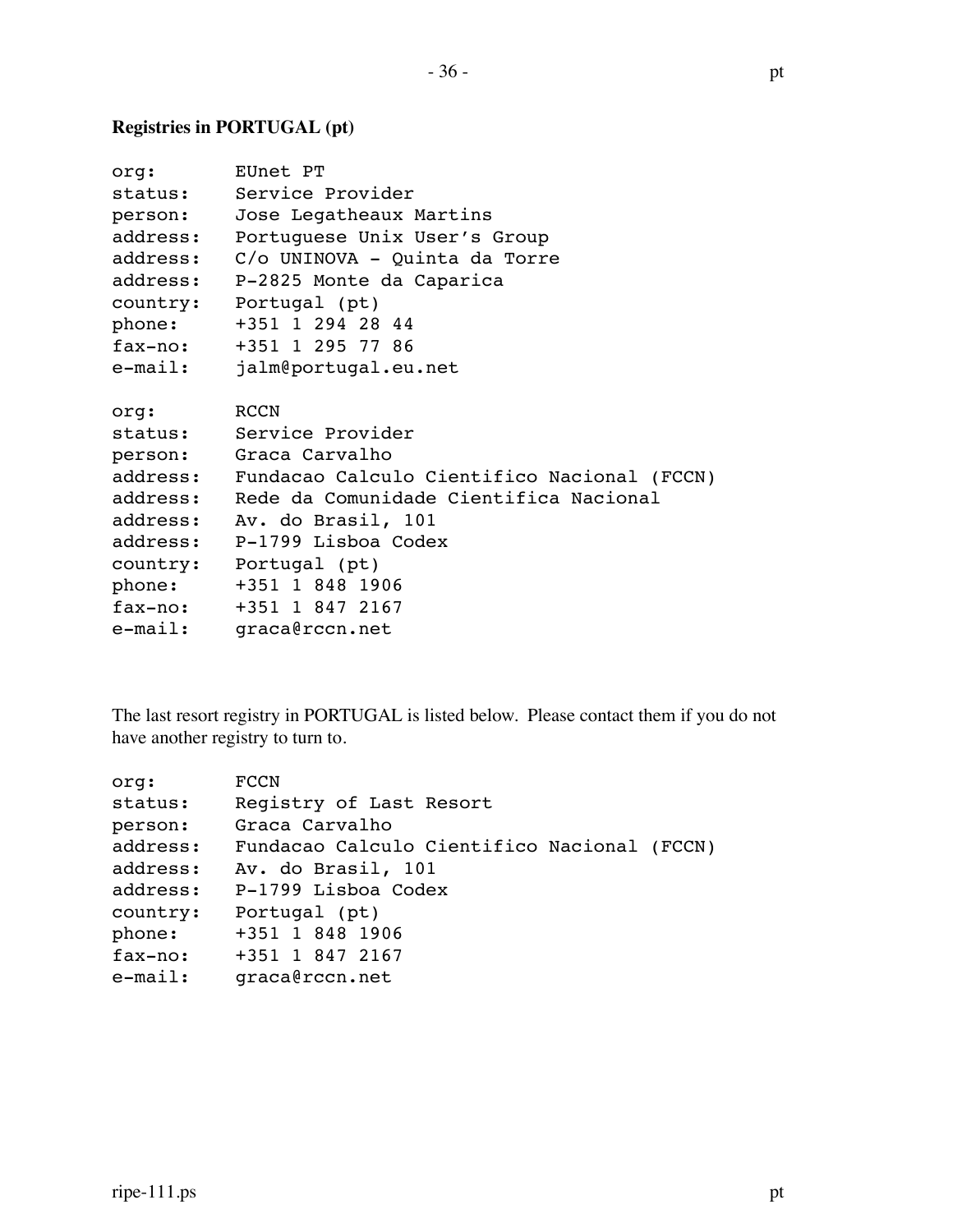### **Registries in ROMANIA (ro)**

| EARN                               |
|------------------------------------|
| Service Provider                   |
| Eugen Staicut                      |
| Research Institute for Informatics |
| Bd. Miciurin 8-10, Sector 1        |
| Bucharest 71316                    |
| Romania (ro)                       |
| $+40-0-652560$                     |
| $+40-0-128539$                     |
| staicut@edvz.uni-linz.ac.at        |
|                                    |

There is currently no last resort registry in ROMANIA. Please contact the NCC if you do not have another registry to turn to.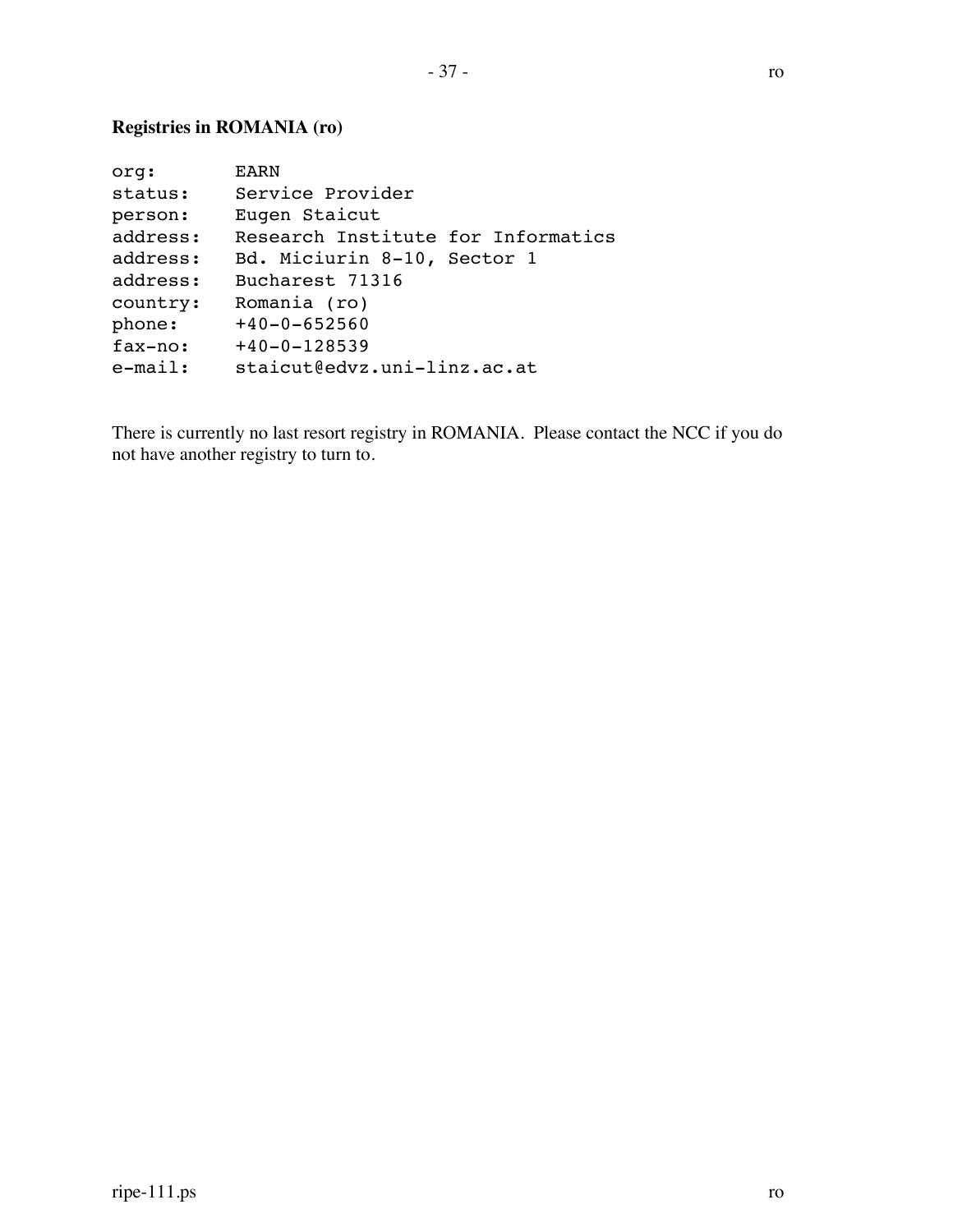## **Registries in RUSSIAN FEDERATION (ru)**

The last resort registry in RUSSIAN FEDERATION is listed below. Please contact them if you do not have another registry to turn to.

| org:      | Rosniiros                                                     |
|-----------|---------------------------------------------------------------|
| status:   | Registry of Last Resort                                       |
| person:   | Serge V. Turchin                                              |
| person:   | Oleg Tabarovsky                                               |
| address:  | 1, Kurchatov sq.                                              |
| address:  | 123182 Moscow                                                 |
| country:  | Russia (ru)                                                   |
| phone:    | +7 095 1967278                                                |
| $fax-no:$ | +7 095 1964984                                                |
| email:    | ncc@ussr.eu.net                                               |
| remarks:  | serves Russia and all former SU countries except the Russian  |
| remarks:  | Federation for as long as they do not have their own local-IR |
|           |                                                               |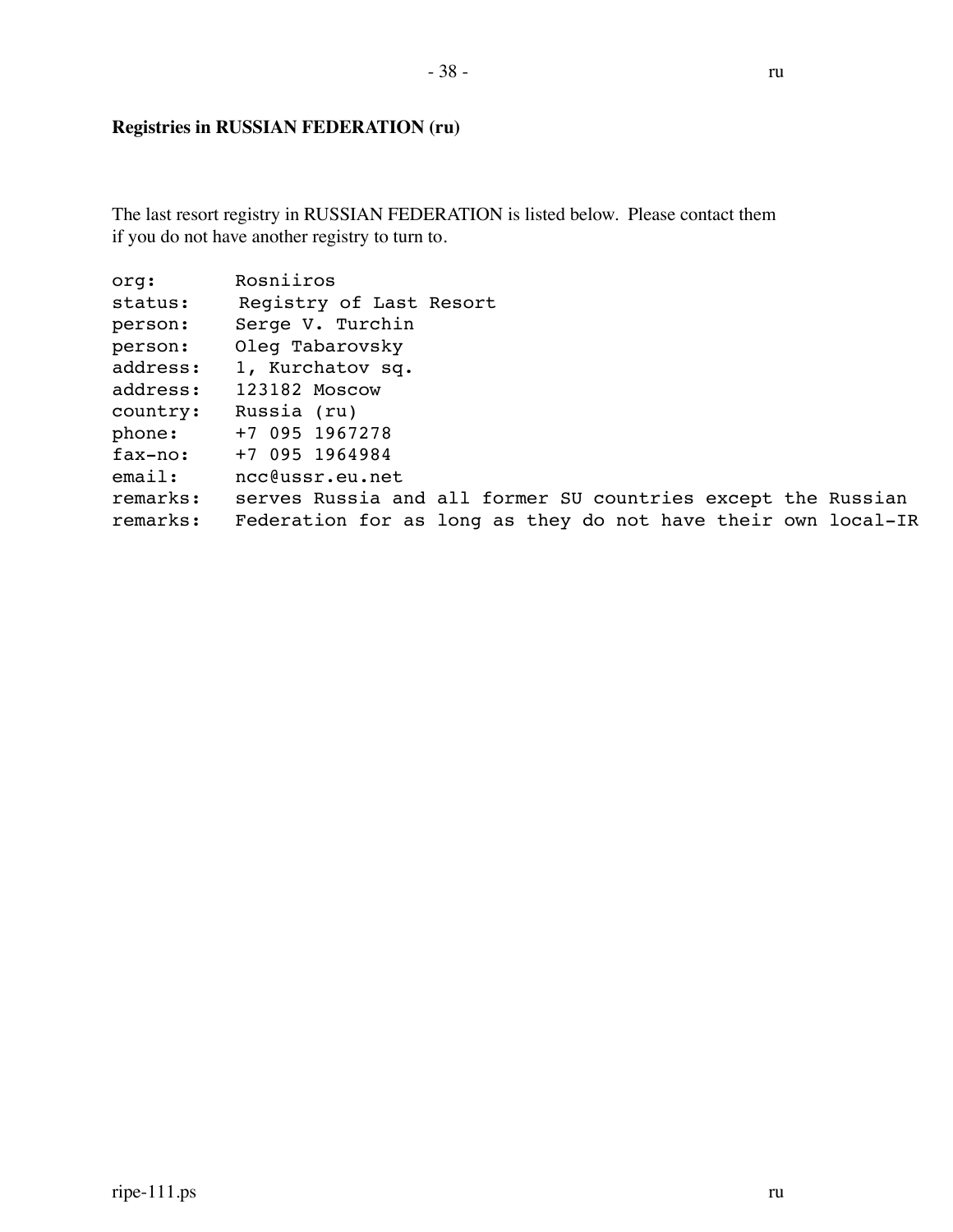# **Registries in SWEDEN (se)**

| org:            | Electrolux                                   |
|-----------------|----------------------------------------------|
|                 | status: Enterprise Registry                  |
|                 | person: Michael Winberg                      |
|                 | person: Bernt Glans                          |
|                 | address: Electrolux Data AB                  |
|                 | address: Global Data Network for Electrolux. |
|                 | address: S-105 45 Stockholm                  |
| address: SWEDEN |                                              |
|                 | phone: +46 8 738 60 00 ext. 7439             |
|                 | $\overline{f}$ ax-no: +46 8 656 41 19        |
|                 |                                              |
| org:            | Lund University                              |
|                 | status: Enterprise Registry                  |
|                 | person: Jens Andersson                       |
|                 | address: Lunds Datacentral/Datakommunikation |
|                 | address: Lunds Universitet                   |
|                 | address: Box 783, S-220 07 Lund              |
| country: Sweden |                                              |
|                 | phone: +46 46 104725                         |
|                 | fax-no: +46 46 138225                        |
|                 | email: Jens.Andersson@ldc.lu.se              |
| org:            | SWIPNET AB                                   |
|                 | status: Service Provider                     |
|                 | person: Olle Wallner                         |
|                 | person: Jorgen Eriksson                      |
|                 | address: Box 6048                            |
|                 | address: S-164 06 Kista                      |
|                 | country: Sweden (se)                         |
|                 | phone: +46 8 924040 (Jorgen Eriksson)        |
| phone:          | +46 8 934040 (Olle Wallner)                  |
| e-mail:         | eri@swip.net                                 |
| org:            | TRANSPAC Scandinavia AB                      |
| status:         | Service Provider                             |
|                 | person: Sixten Bjorklund                     |
| person:         | Bjorn Sjoholm                                |
| address:        | Transpac Scandinavia A                       |
|                 | address: S-112 89 Stockholm                  |
| country: Sweden |                                              |
| phone:          | +46 8 13 60 38                               |
|                 | fax-no: +46 8 656 73 20                      |
| email:          | bear@upsys.se                                |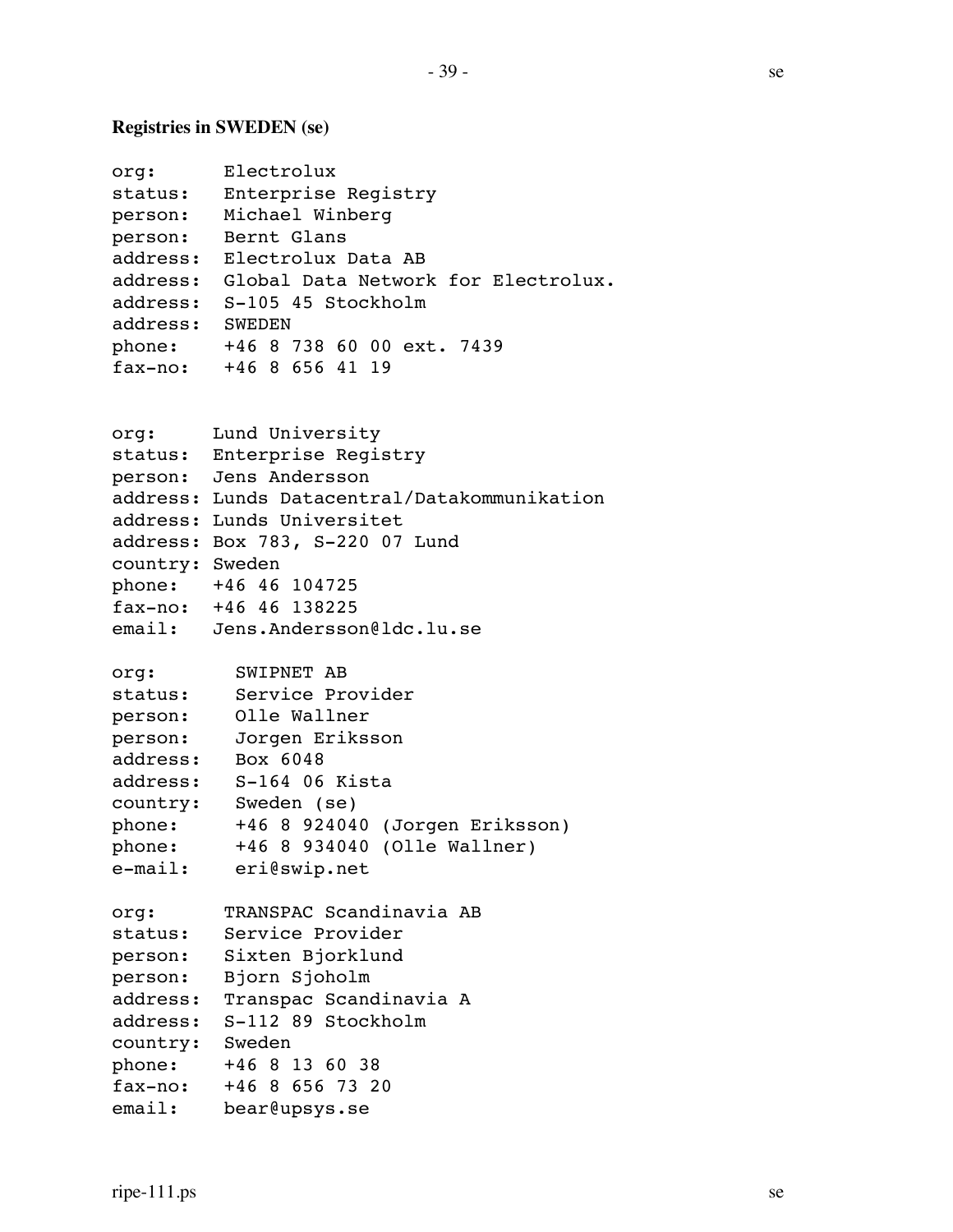| org:       | Unisource Business Networks        |
|------------|------------------------------------|
| status:    | Provider                           |
| person:    | Hakan Hansson                      |
| address:   | c/o Unidata IP services TIPnet NCC |
| address:   | Kaserntorget 11, 4th fl            |
| address:   | S-40335 GOTEBORG                   |
| country:   | Sweden (se)                        |
| phone:     | +46 31 7708485                     |
| fax-no:    | +46 31 112800                      |
| $e$ -mail: | ncc@tip.net                        |
|            |                                    |

The last resort registry in SWEDEN is listed below. Please contact them if you do not have another registry to turn to.

| org:       | SUNET/NORDUnet                |
|------------|-------------------------------|
| status:    | Registry of Last Resort       |
| person:    | Bjorn Eriksen                 |
| address:   | Royal Institute of Technology |
| address:   | S-100 44 Stockholm            |
| country:   | Sweden (se)                   |
| phone:     | +46 8 7906513                 |
| fax-no:    | +46 8 24 11 79                |
| $e$ -mail: | ber@sunet.se                  |
| $e$ -mail: | hostmaster@sunet.se           |
|            |                               |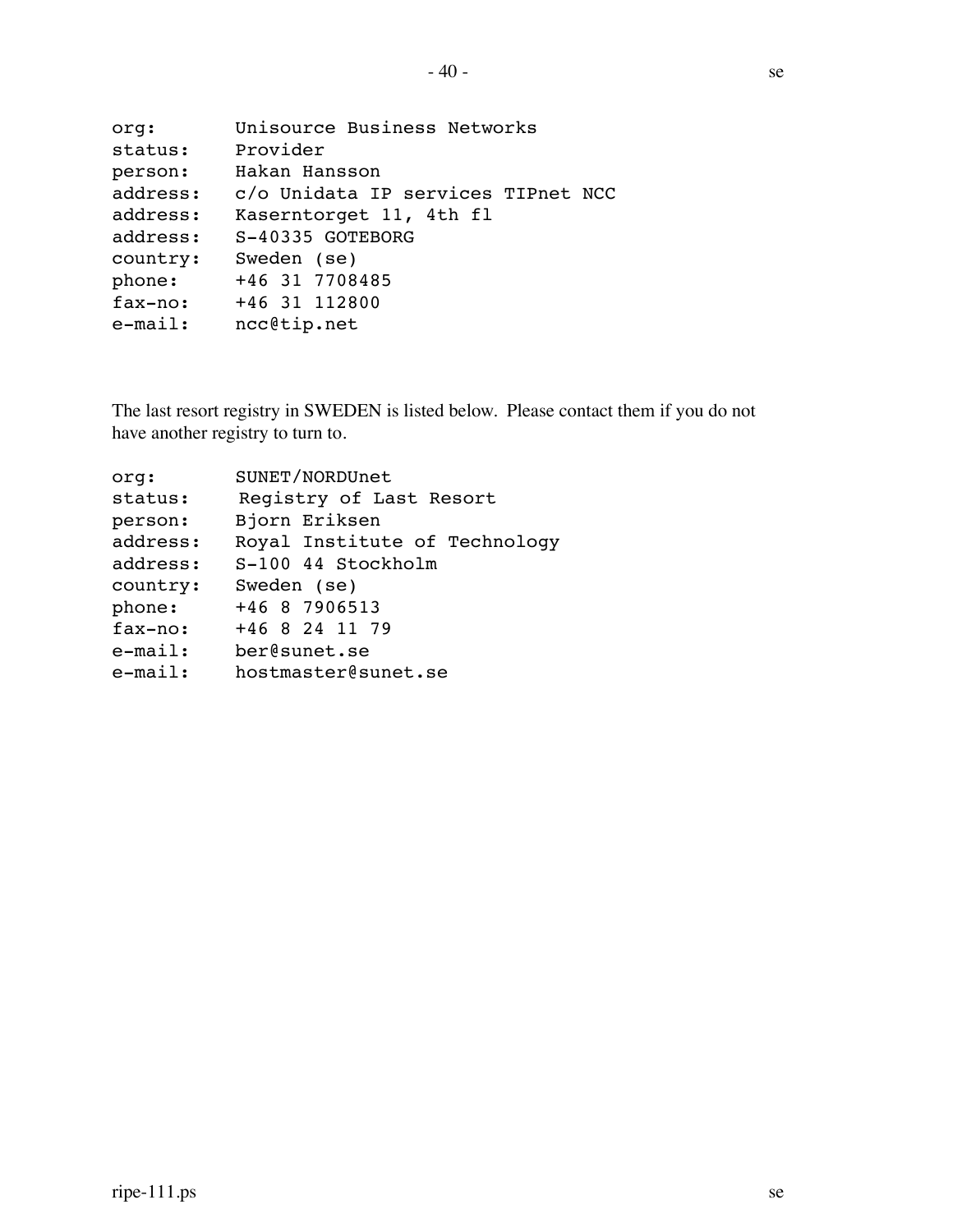## **Registries in SLOVENIA (si)**

| org:<br>status:<br>person:<br>person:<br>address:<br>address:<br>country:<br>phone:<br>fax-no:<br>e-mail: | ARNES<br>Service Provider<br>Avqust Jauk<br>Marko Bonac<br>Jamova 39<br>61 111 Ljubljana<br>Slovenia (si)<br>+386 61 1259 199 ext. or 256<br>+386 61 219 385<br>jauk@arnes.si |
|-----------------------------------------------------------------------------------------------------------|-------------------------------------------------------------------------------------------------------------------------------------------------------------------------------|
| org:                                                                                                      | EIGER-EBONE                                                                                                                                                                   |
| status:                                                                                                   | Service Provider                                                                                                                                                              |
| person:                                                                                                   | Darko Bulat                                                                                                                                                                   |
| person                                                                                                    | Boris Horvat                                                                                                                                                                  |
| address: ABM-BBS                                                                                          |                                                                                                                                                                               |
|                                                                                                           | address: Veselova 19                                                                                                                                                          |
|                                                                                                           | address: SI-61000 Ljubljana                                                                                                                                                   |
| country: Slovenia                                                                                         |                                                                                                                                                                               |
| phone:                                                                                                    | +386 61 219367                                                                                                                                                                |
| fax-no:                                                                                                   | +386 61 1252107                                                                                                                                                               |
| e-mail:                                                                                                   | darko.bulat@eiger.bbs.mail.si                                                                                                                                                 |
| org:                                                                                                      | EUnet SI                                                                                                                                                                      |
| status:                                                                                                   | Service Provider                                                                                                                                                              |
| person:                                                                                                   | Ivan Pepelnjak                                                                                                                                                                |
| person                                                                                                    | Damjan Podbregar                                                                                                                                                              |
| address:                                                                                                  | NIL Systems Integration and Consulting Ltd.                                                                                                                                   |
| address:                                                                                                  | Leskoskova 4                                                                                                                                                                  |
| address:                                                                                                  | 61000 Ljubljana                                                                                                                                                               |
| country:                                                                                                  | Slovenia (si)                                                                                                                                                                 |
| phone:                                                                                                    | +386 61 1405 183                                                                                                                                                              |
| fax-no:                                                                                                   | +381 61 1405 381                                                                                                                                                              |
| $e$ -mail:                                                                                                | Ivan.Pepelnjak@nil.si                                                                                                                                                         |
| $e$ -mail:                                                                                                | Damjan.Podbregar@nil.si                                                                                                                                                       |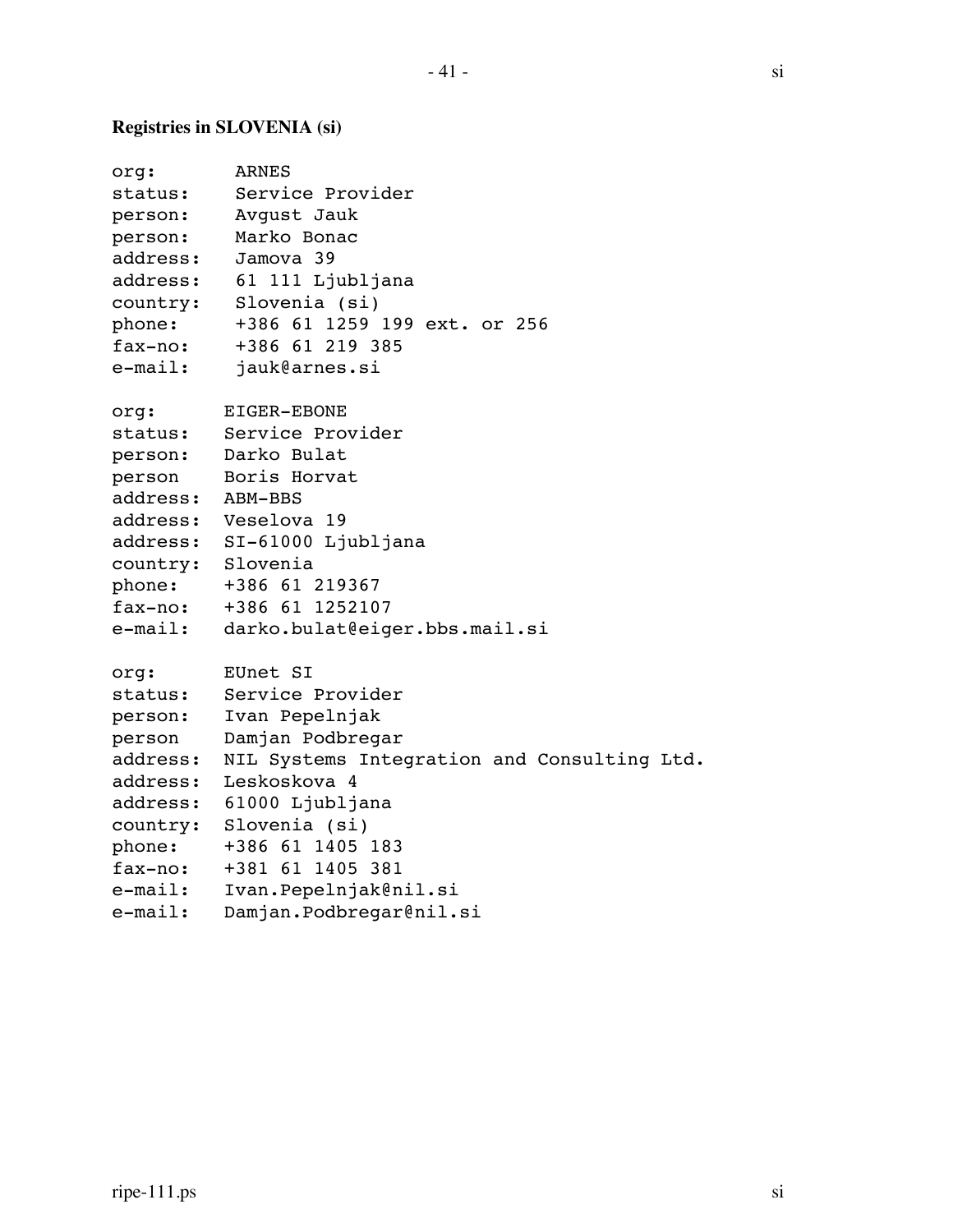The last resort registry in SLOVENIA is listed below. Please contact them if you do not have another registry to turn to.

| +386 61 1259 199 ext. or 256 |
|------------------------------|
|                              |
|                              |
|                              |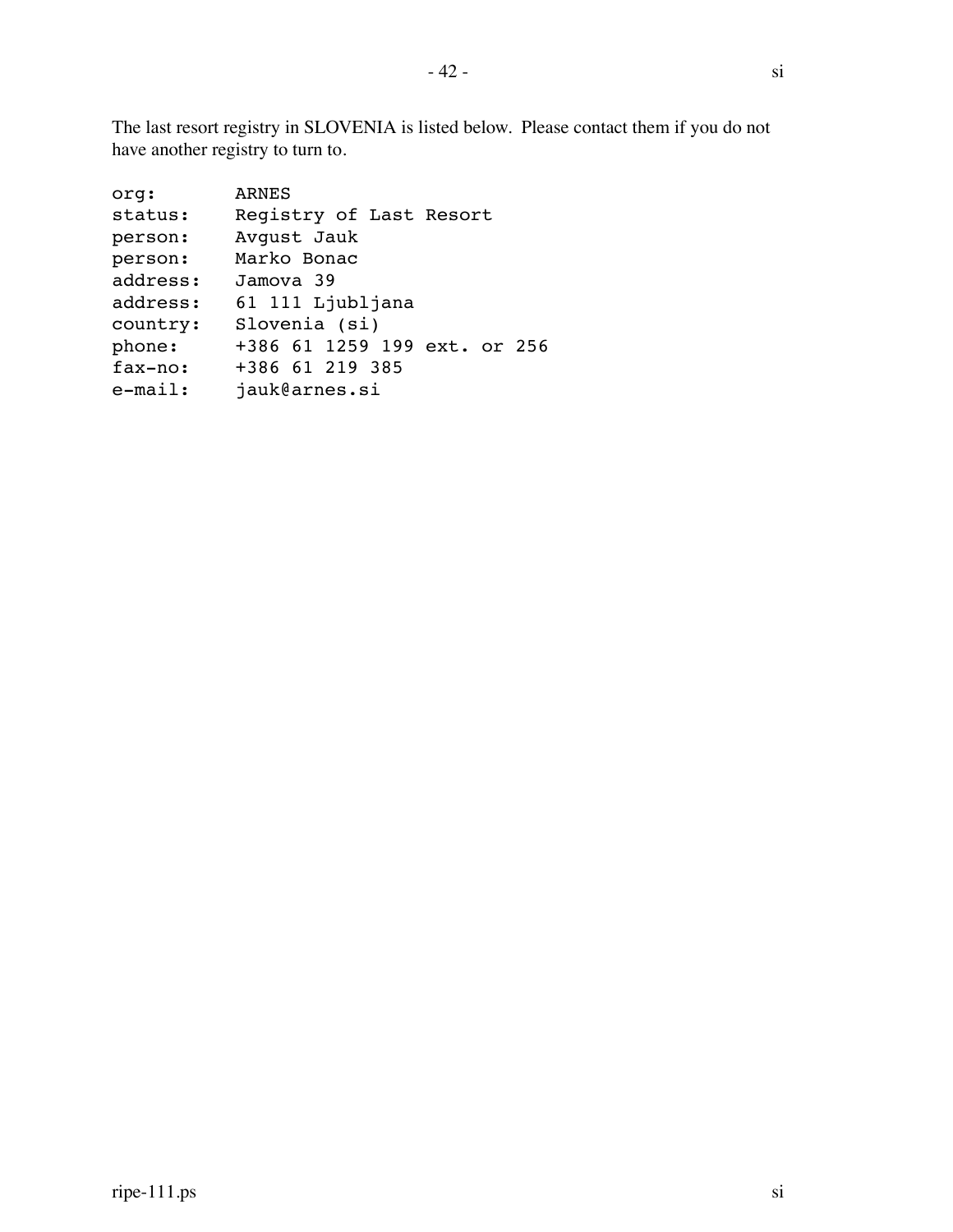|  |  | í<br>Ĺ |
|--|--|--------|
|  |  |        |

```
org: EUnet Slovakia
status: Service Provider
person: Ivan Lescak
address: c/o Comenius University Bratislava
address: Faculty of Mathematics and Physics, Computing centre
address: Mlynska dolina
address: Bratislava, 842 15
country: Slovakia (sk)
phone: +42 7 725 306
fax-no: +42 7 728 462
e-mail: ivan@Slovakia.EU.net
```
#### **Registries in SLOVAKIA (Slovak Republic) (sk)**

The last resort registry in SLOVAKIA (Slovak Republic) is listed below. Please contact them if you do not have another registry to turn to.

| org:     | EUnet Slovakia                                       |
|----------|------------------------------------------------------|
| status:  | Registry of last resort                              |
| person:  | Ivan Lescak                                          |
| address: | c/o Comenius University Bratislava                   |
| address: | Faculty of Mathematics and Physics, Computing centre |
| address: | Mlynska dolina                                       |
| address: | Bratislava, 842 15                                   |
| country: | Slovakia (sk)                                        |
| phone:   | +42 7 725 306                                        |
| fax-no:  | +42 7 728 462                                        |
|          | e-mail: ivan@Slovakia.EU.net                         |
|          |                                                      |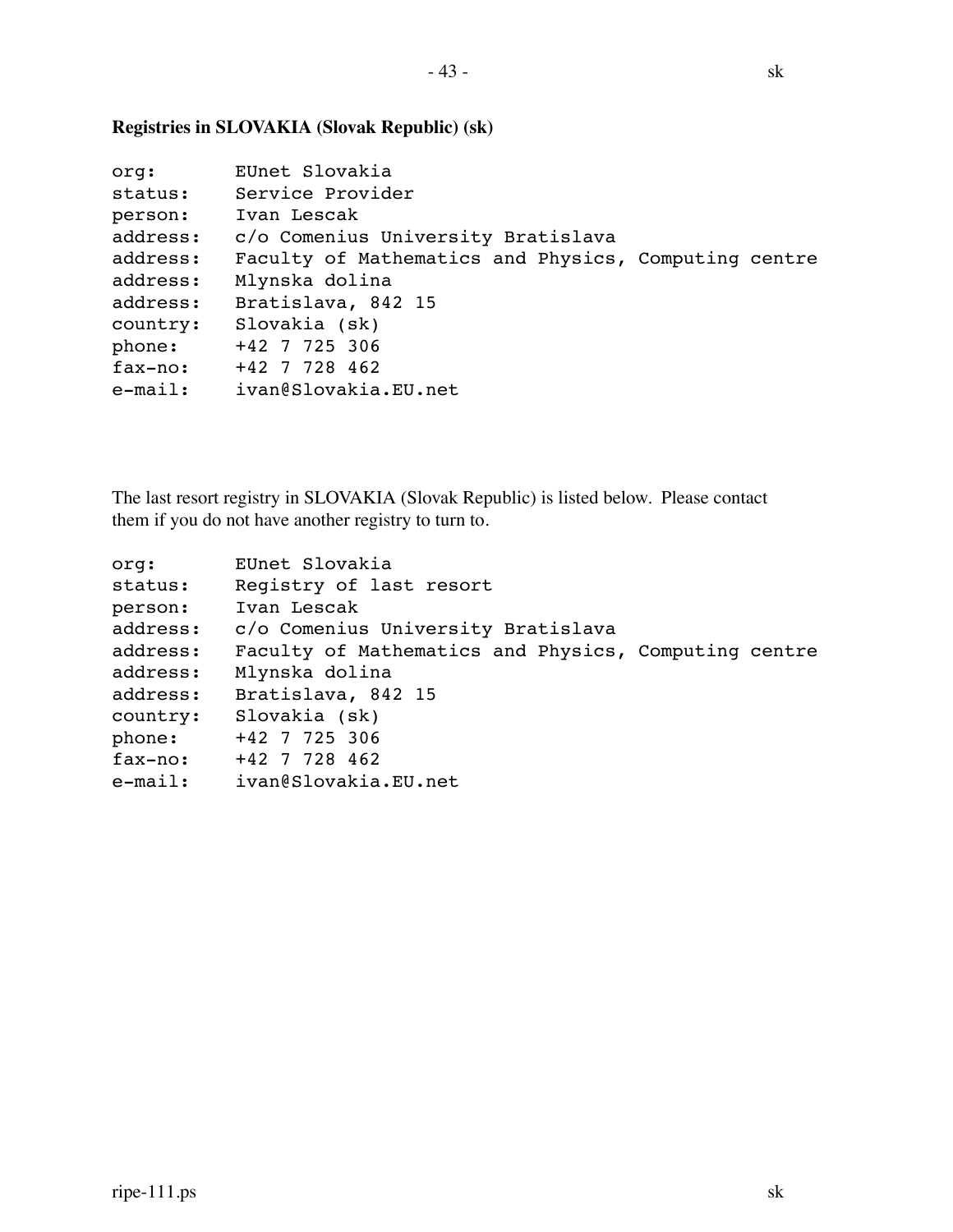### **Registries in TURKEY (tr)**

The last resort registry in TURKEY is listed below. Please contact them if you do not have another registry to turn to.

| org:       | Turkey                           |
|------------|----------------------------------|
| status:    | Registry of Last Resort          |
| person:    | Attila Ozgit                     |
| address:   | Middle East Technical University |
| address:   | Computer Center                  |
| address:   | Inonu Bulvari, 06531             |
| address:   | Ankara                           |
| country:   | Turkiye (tr)                     |
| phone:     | +90 4 210 1000 ext:2091-2092     |
| fax-no:    | +90 4 210 1120                   |
| $e$ -mail: | ozgit@trmetu.bitnet              |
| $e$ -mail: | ozgit@letoon.cc.metu.edu.tr      |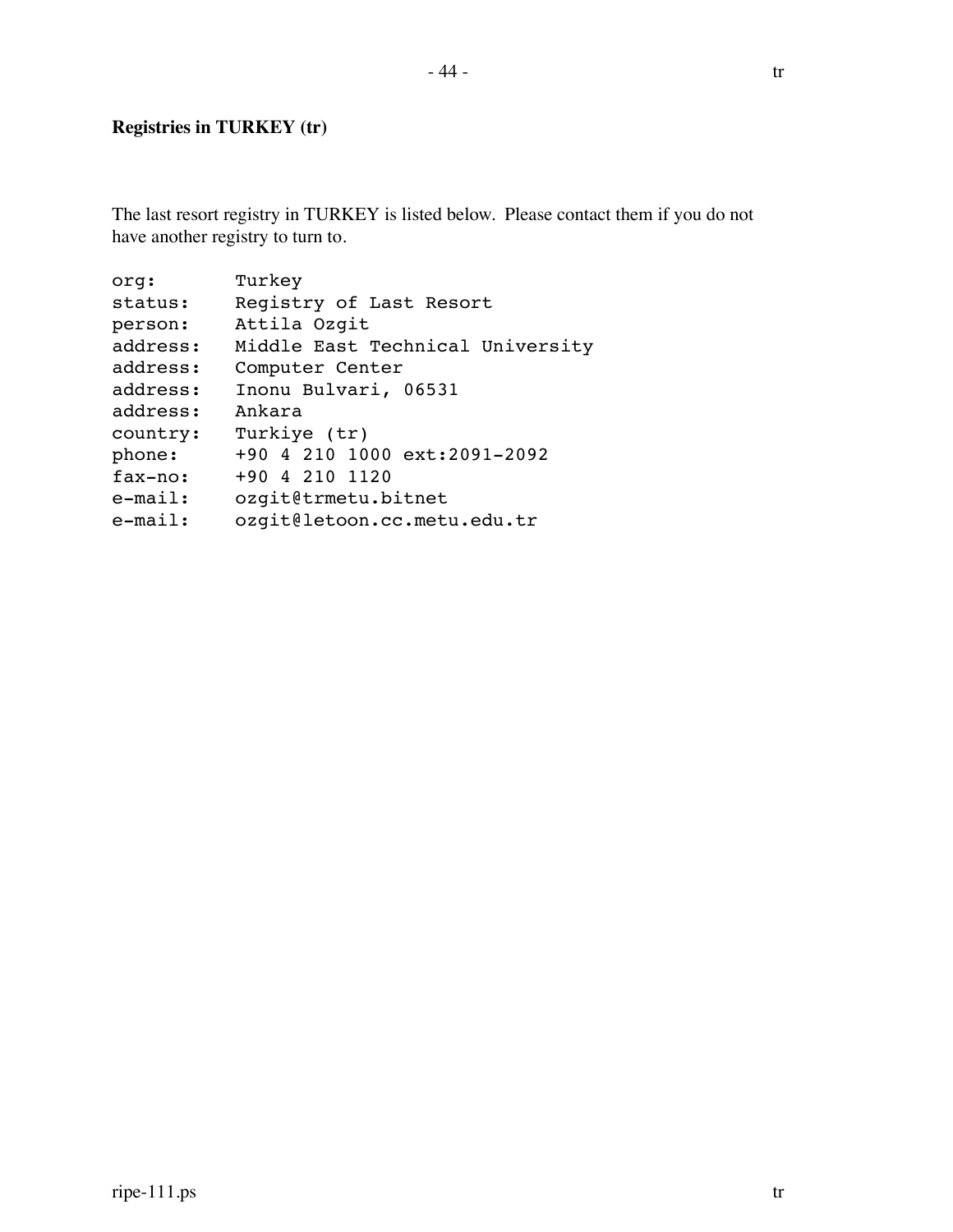### **Registries in UKRAINE (ua)**

The last resort registry in UKRAINE is listed below. Please contact them if you do not have another registry to turn to.

| Orq:       | Institute for Condensed Matter Physics |
|------------|----------------------------------------|
| status:    | Registry of last Resort                |
| person:    | Alexander Saban                        |
| address:   | Institute for Condensed Matter Physics |
| address:   | 1 Svientsitskii Street, Lviv, 290011,  |
| address:   | Ukraine (ua)                           |
| phone:     | +7 0322 761978                         |
| fax:       | +7 0322 761978                         |
| $e$ -mail: | saban@icmp.lviv.ua                     |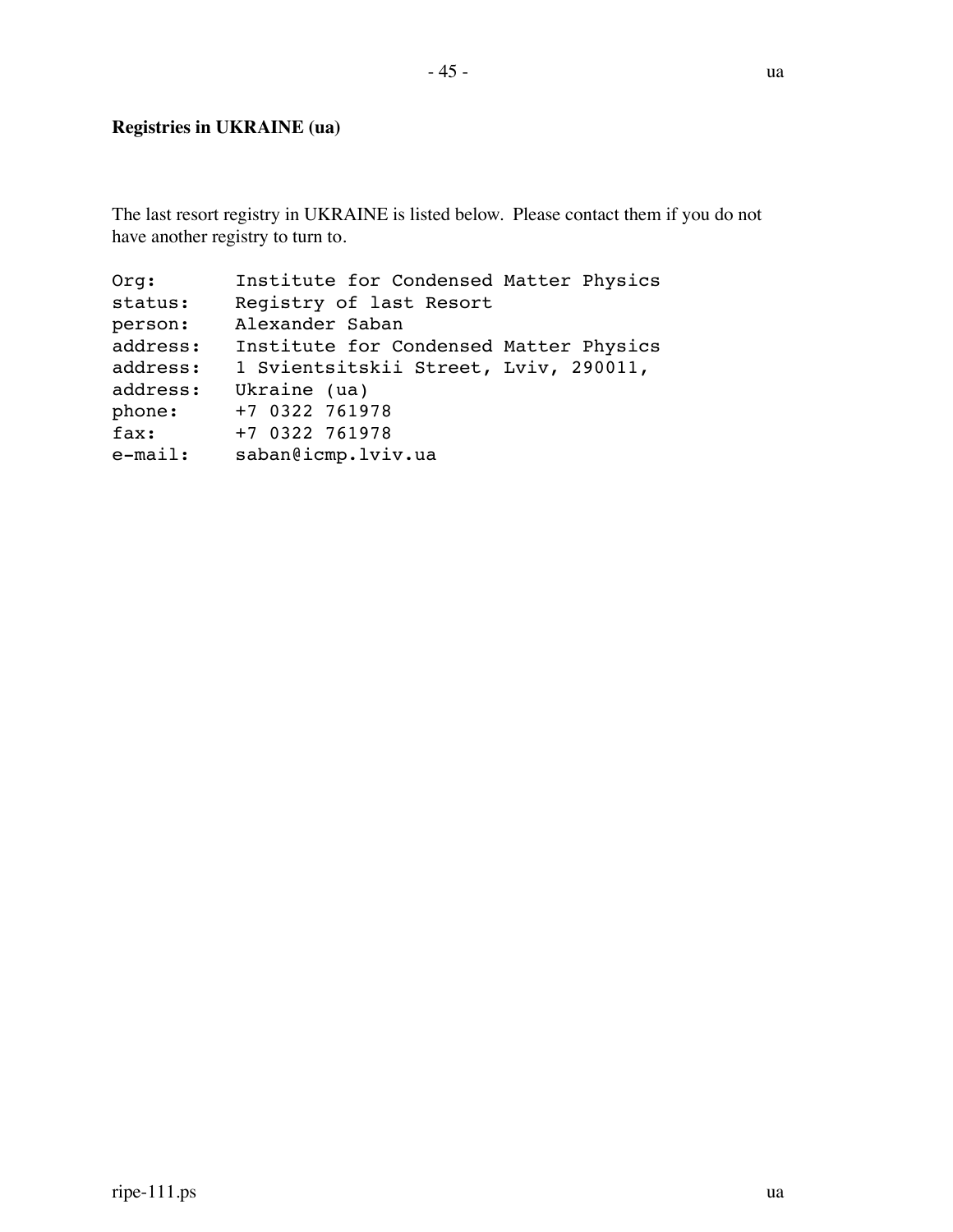# **Registries in THE UNITED KINGDOM (uk)**

| org:       | CNS                        |
|------------|----------------------------|
| status:    | Service Provider           |
| person:    | Ian Harding                |
| address:   | Brooklands Close           |
| address:   | Sunbury-on-Thames          |
| address:   | <b>TW16 7DX</b>            |
| country:   | United Kingdom (uk)        |
| phone:     | +44 932 814 800            |
| fax:       | +44 932 814 808            |
| $e$ -mail: | cns@chernikeeff.co.uk      |
| org:       | DEMON                      |
| status:    | Service Provider           |
| person:    | Cliff Stanford             |
| address:   | 42 Hendon Lane, Finchley,  |
| address:   | London, N3<br>1TT          |
| country:   | United Kingdom (uk)        |
| phone:     | +44 81 349 0063            |
| fax-no:    | +44 81 349 0309            |
| $e$ -mail: | postmaster@demon.co.uk     |
| org:       | <b>ENERGIS</b>             |
| status:    | Enterprise Registry        |
| person:    | Ken Punshon                |
| address:   | 50 Victoria Embankment     |
| address:   | London EC4Y ODE            |
| country:   | England                    |
| phone:     | +44 71 936 5697            |
| fax-no:    | +44 71 936 5679            |
| e-mail:    | punshon@enet.dec.com       |
| org:       | EUnet GB<br>(GBnet Ltd)    |
| status:    | Service Provider           |
| person:    | Roy Hills                  |
| person:    | James Aldridge             |
| person:    | Peter Houlder              |
| address:   | Kent R & D Business Centre |
| address:   | Off Giles Lane             |
| address:   | Canterbury, CT2 7PB        |
| address:   | England                    |
| country:   | United Kingdom (uk)        |
| phone:     | +44 227 475497             |
| fax-no:    | +44 227 475478             |
| $e$ -mail: | postmaster@britain.eu.net  |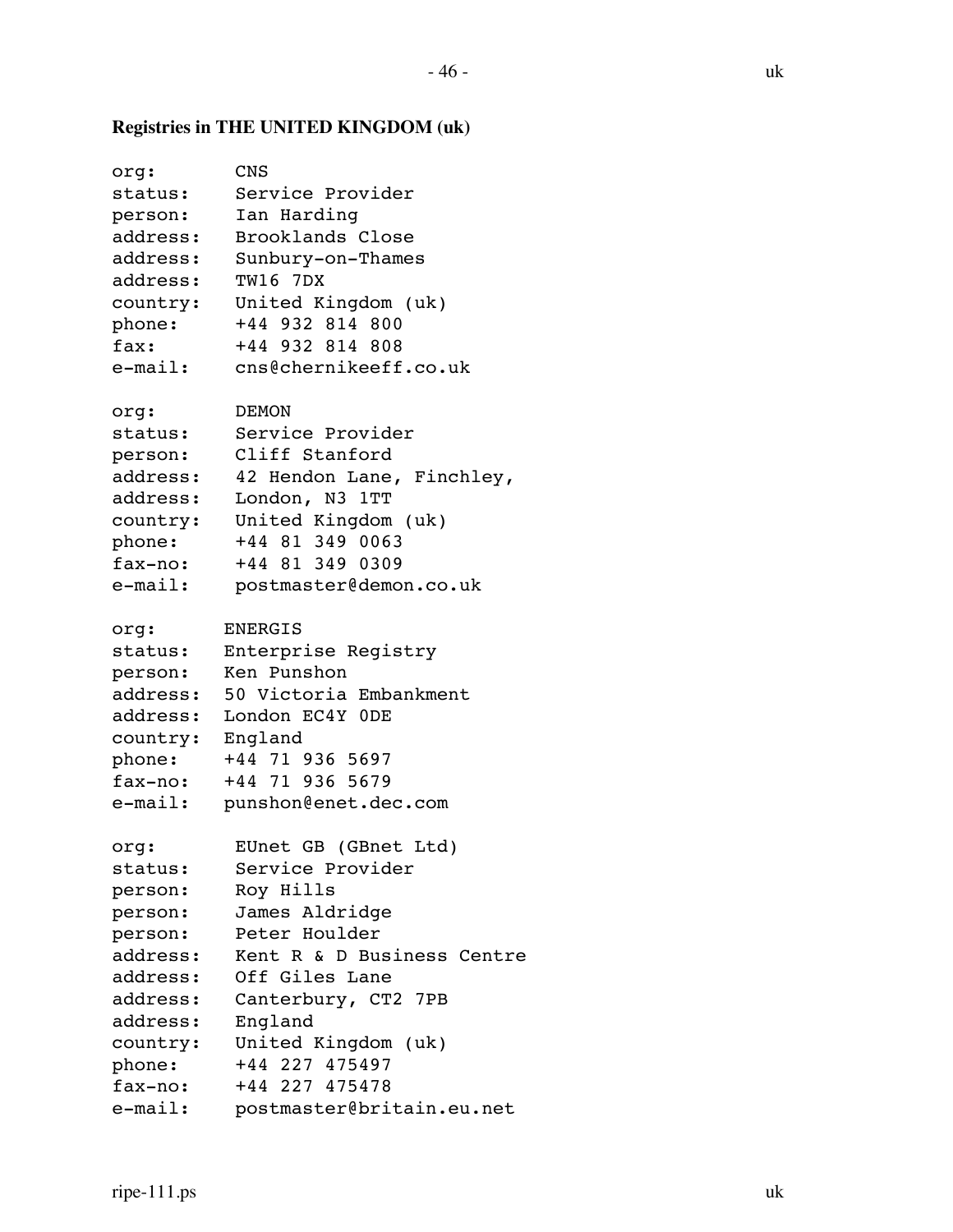| org:     | Genesis Project Limited            |
|----------|------------------------------------|
| status:  | Service provider                   |
| person:  | Dermot J Bradley                   |
| person:  | Dale M Amon                        |
| address: | International Trade Centre Belfast |
| address: | Interpoint                         |
| address: | 20-24 York Street                  |
| address: | <b>Belfast</b>                     |
| address: | Northern Ireland                   |
| country: | United Kingdom (uk)                |
| phone:   | +44 232 681919                     |
| fax-no:  | +44 232 681919                     |
| e-mail:  | bradley@cs.qub.ac.uk               |
|          |                                    |

org: UK HEP Community status: Enterprise Registry person: Jason Leake address: Rutherford Appleton Laboratory address: Chilton, Didcot address: Oxon OX11 0QX address: United Kingdom phone: +44 235 446348 fax-no: +44 235 446733 e-mail: leake@v2.rl.ac.uk org: AT&T Istel status: Service Provider person: John O'Hare address: AT&T Istel Limited address: CDC PO Box 5 address: North Moons Moat, Redditch address: Worcs, B98 9HB country: England phone: +44 527 28515 fax-no: +44 527 510298 email: <none>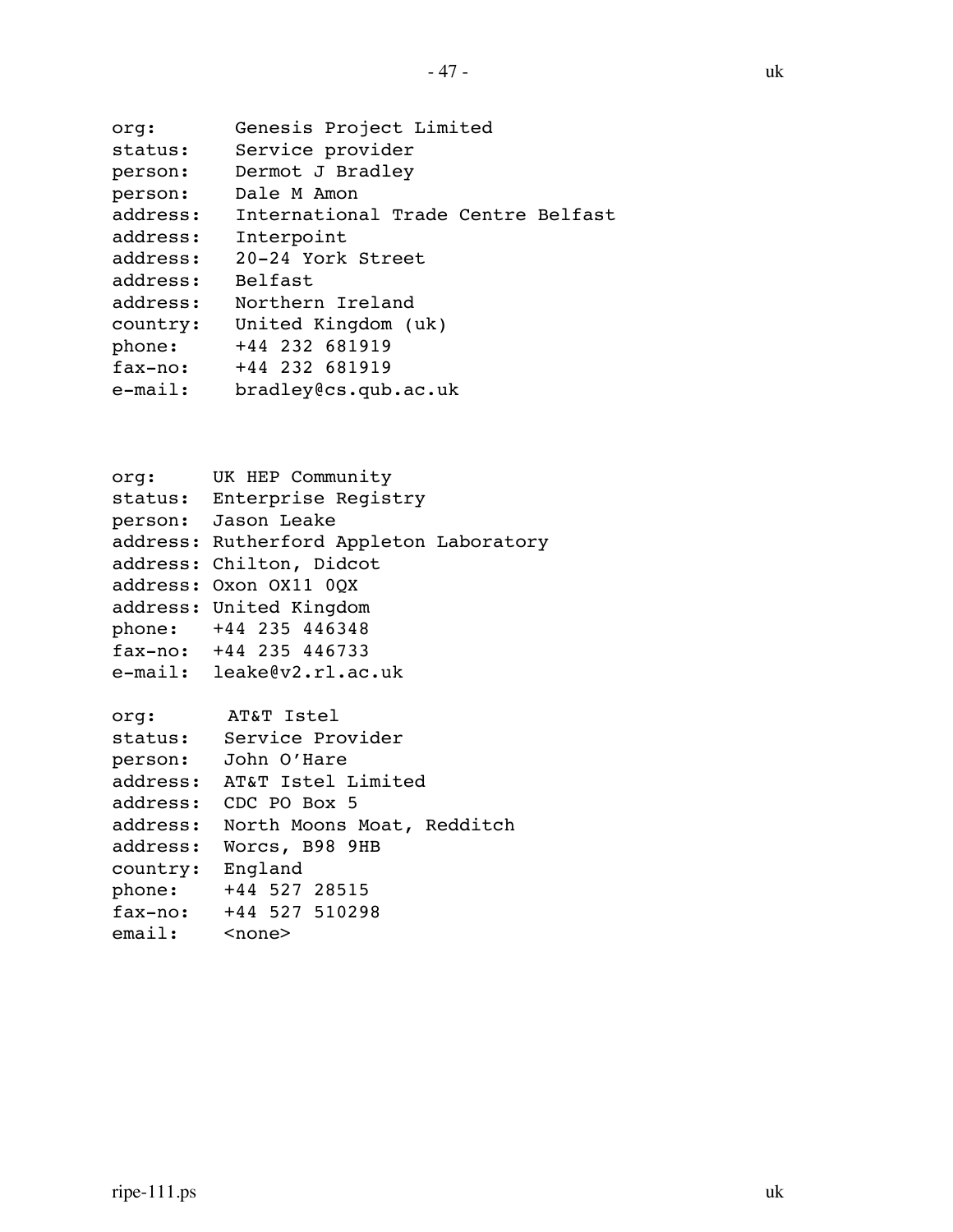```
org: JANET NOSC
status Service Provider
person: Duncan Rogerson
person: Kevin Hoadley
address: 20 Guilford Street
address: London WC1N 1DZ
country: United Kingdom (uk)
phone: +44 71 405 8400
fax-no: +44 71 242 1845
e-mail: hostmaster@nic.ja.net
org: GEC Marconi Group
status: Enterprise Registry
person: P Stephenson
person: Mr C J Helks
address: GEC Computer Services Ltd.
address: The Hollies
address: Newport Road
address: Stafford ST16 IBY
country: United Kingdom (uk)
phone: +44 785 48131 Ex 229
phone: +44 785 48131 Ex 297
fax: +44 785 211148
remarks: Registry for all GEC Marconi Companies
org: Mercury Communications Ltd (UK)
status: Service Provider
person: Richard Sizeland
address: Data Network Services
address: 1 Riverbank Way
address: Great West Road
address: Brentford
address: Middlesex TW8 9RS
country: United Kingdom (uk)
phone: +44 81 914 6174
fax-no: +44 81 914 6040
e-mail: < none at present>
```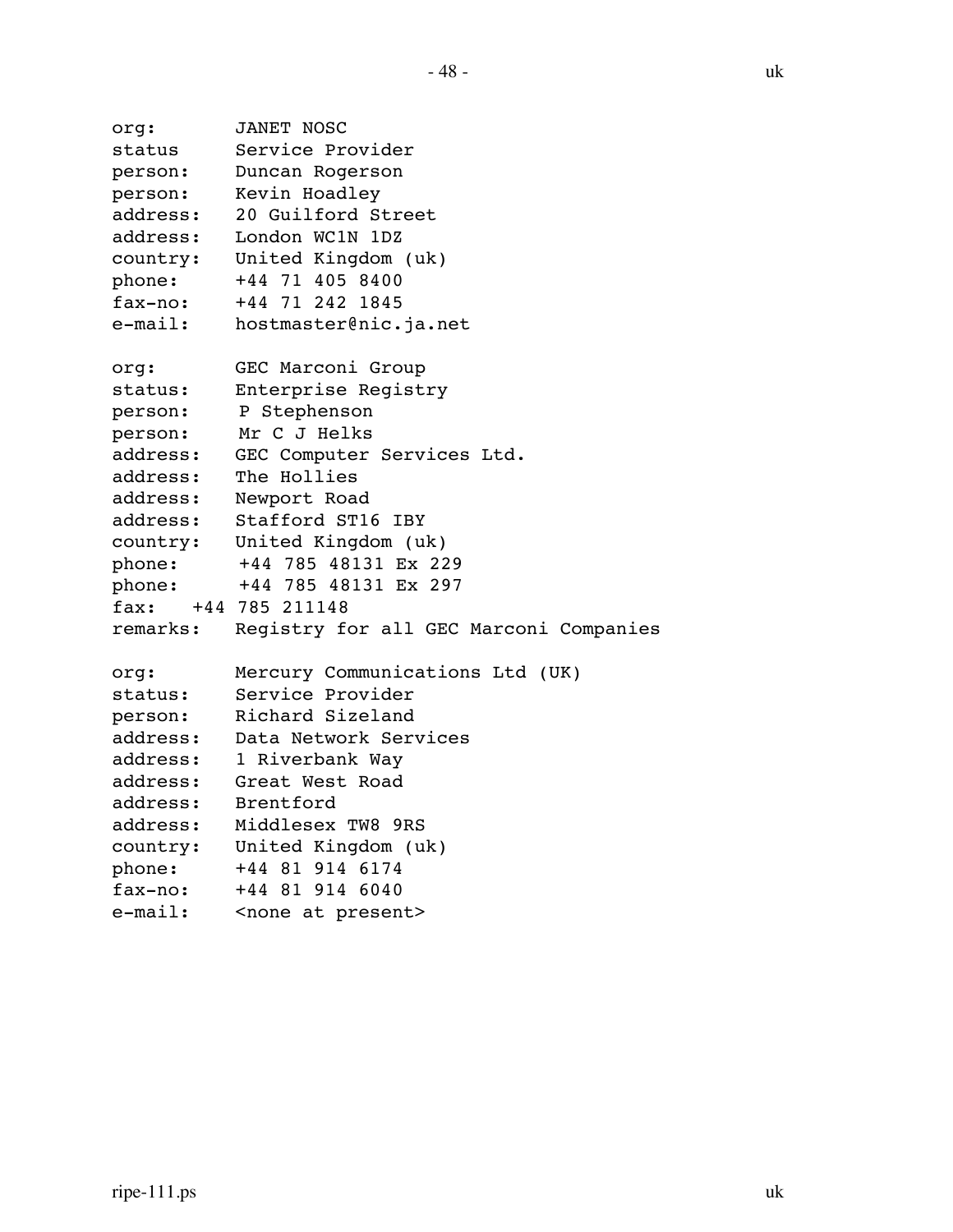```
org: PIPEX
status: Service Provider
person: Keith Mitchell
address: PIPEX Ltd
address: 216 Cambridge Science Park
address: Milton Road
address: Cambridge
address: CB4 4WA
country: United Kingdom (uk)
phone: +44 223 250120
fax-no: +44 223 250121
e-mail: hostmaster@pipex.net
org: RACAL Network Services
status: Service Provider
person: Steve Ridewood
address: Oakwood
address: Chineham Business Park
address: Crockford Lane
address: Basingstoke
address: Hampshire RG24 0TT
country: United Kingdom (uk)
phone: +44 256 469334
fax-no: +44 256 700110
e-mail: sridewood@cix.compulink.co.uk
org: Trafalgar House Engineering
status: Enterprise Registry
person: Steven Thompson
person: Emma Bartlett
address: John Brown International Network
address: 20 Eastbourne Terrace
address: Paddington, London W2 6LE
country: England
phone: +44 71 957 3084
fax-no: +44 71 724 8067
```